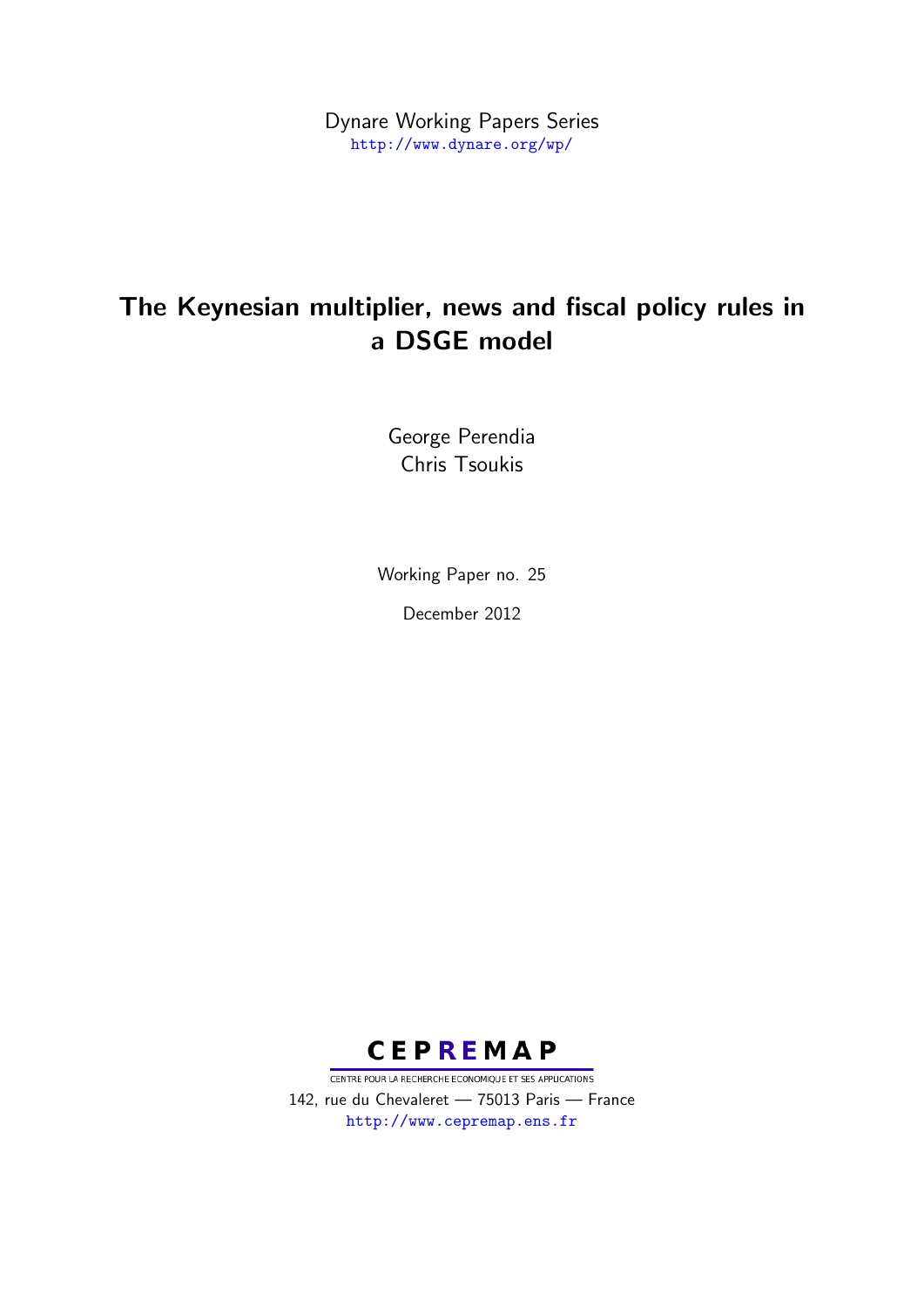## **The Keynesian multiplier, news and fiscal policy rules**

## **in a DSGE model**

**George Perendia**§ London Metropolitan University, UK

and

**Chris Tsoukis\*** London Metropolitan University, UK

November 2012

#### **Abstract**

We extend the standard Smets-Wouters (2007) medium-sized DSGE model in two directions, namely to analyse the effects of news and the Keynesian multiplier, and secondly to incorporate a fiscal policy rule. We show that both the news channel and the government spending fiscal policy rule significantly improve the model fit to data. News shows up significantly, but most of its contribution comes from the fiscal rule as opposed to consumption. We then calculate the fiscal multipliers which appear more Keynesian (with a higher effect on output and a positive effect on consumption, more persistent) than argued in much preceding literature.

#### **JEL Classification Numbers:** E120, E620, O230

**Keywords:** DSGE model, news, fiscal policy, Taylor rule, Keynesian multiplier.

\*Corresponding author. Address for correspondence: Economics, LMBS, London Metropolitan University, Calcutta House, Old Castle Street, London E1 7NT, UK. e-mail: [c.tsoukis@londonmet.ac.uk](mailto:c.tsoukis@londonmet.ac.uk) §: Perendia's email: [george@perendia.orangehome.co.uk](mailto:george@perendia.orangehome.co.uk)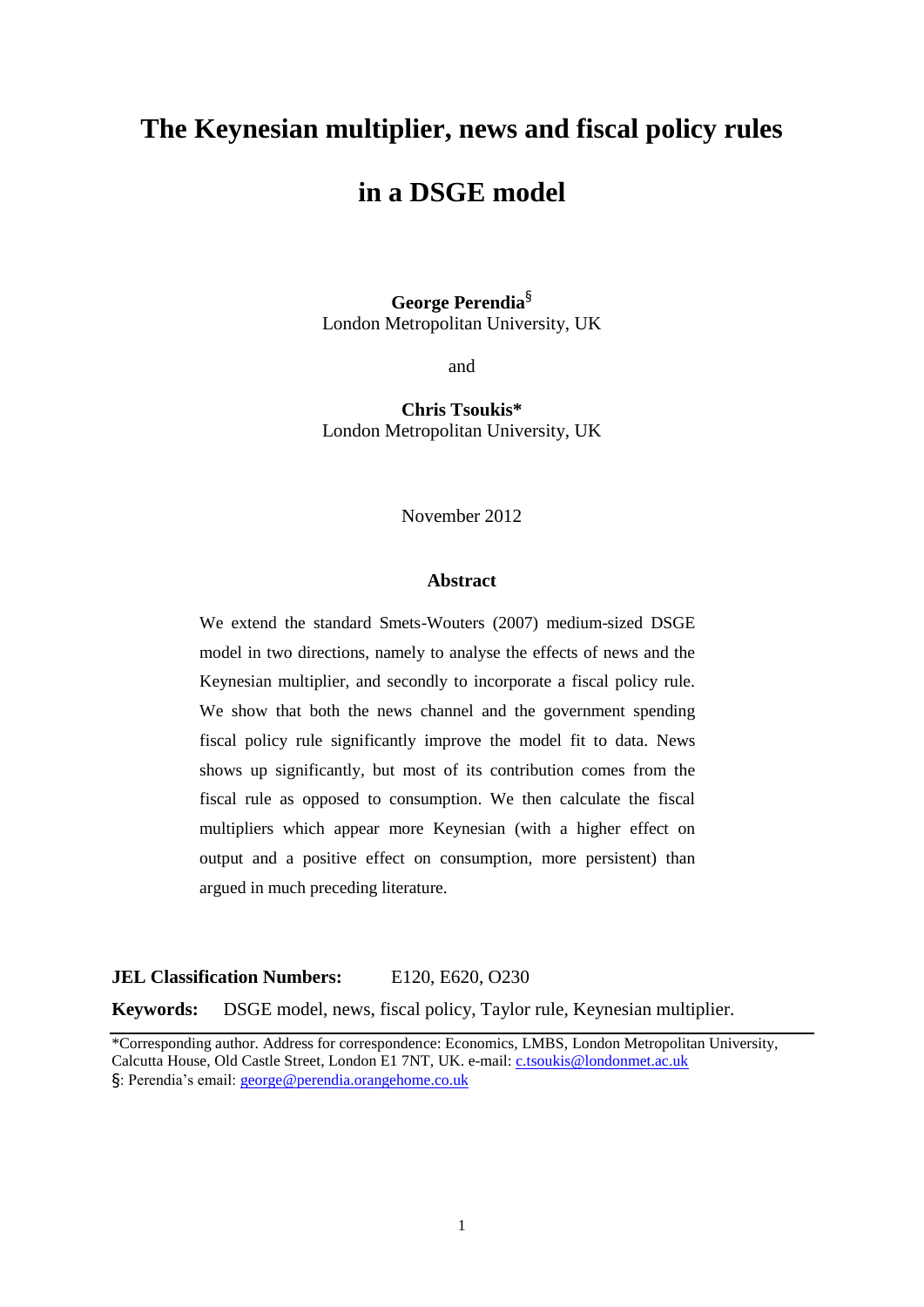### **1. Introduction**

Fiscal policy activism is rising to prominence at least for two reasons: because of the limited effectiveness of monetary policy in dealing with business cycle instability (due to 'zero bound' problems, Christiano, Eichenbaum and Rebelo, 2011; Eggertsson, 2011); secondly, in Europe, because of the loss of monetary sovereignty by individual countries. But debate continues to surround the desirability and effectiveness of fiscal policy, witness the controversy surrounding the 'Obama stimulus plan' (American Recovery and Reinvestment Act, ARRA 2009) in both policy and academic circles (see e.g. Ramey, 2011, and other contributions to Vol. 3, Issue 3 of *The Journal of Economic Literature*; Barro, 2010; and the debate between Taylor, 2011 and C. Romer, 2011). The effectiveness of fiscal policy, particularly government spending, has crystallised around the notion of the 'Keynesian multiplier': the notion of a virtuous circle of government spending generating incomesconsumption-output-further incomes, etc., giving a powerful rationale for fiscal policy. The notion remains much debated (among a booming recent literature see e.g. Corsetti *et al.*, 2012; Denes *et al.*, 2012; Ilzetzki, 2010, in addition to the references above); but a better understanding of the multiplier remains essential for a number of reasons, including understanding the effects of discretionary fiscal policy, and because the multiplier affects the efficacy of automatic stabilisers (Blanchard, 2000; Fatas and Mihov, 2001).

In recent years, the macroeconomic effects of government spending have been analysed by various strands of the macroeconomic literature. A first, static strand of literature is purely neoclassical (Hall, 2009, Woodford, 2011, Mulligan, 2011). The key idea there is that rational agents realise that government spending increases will be accompanied by tax increases (as the framework is static, all rises in government spending are permanent). As a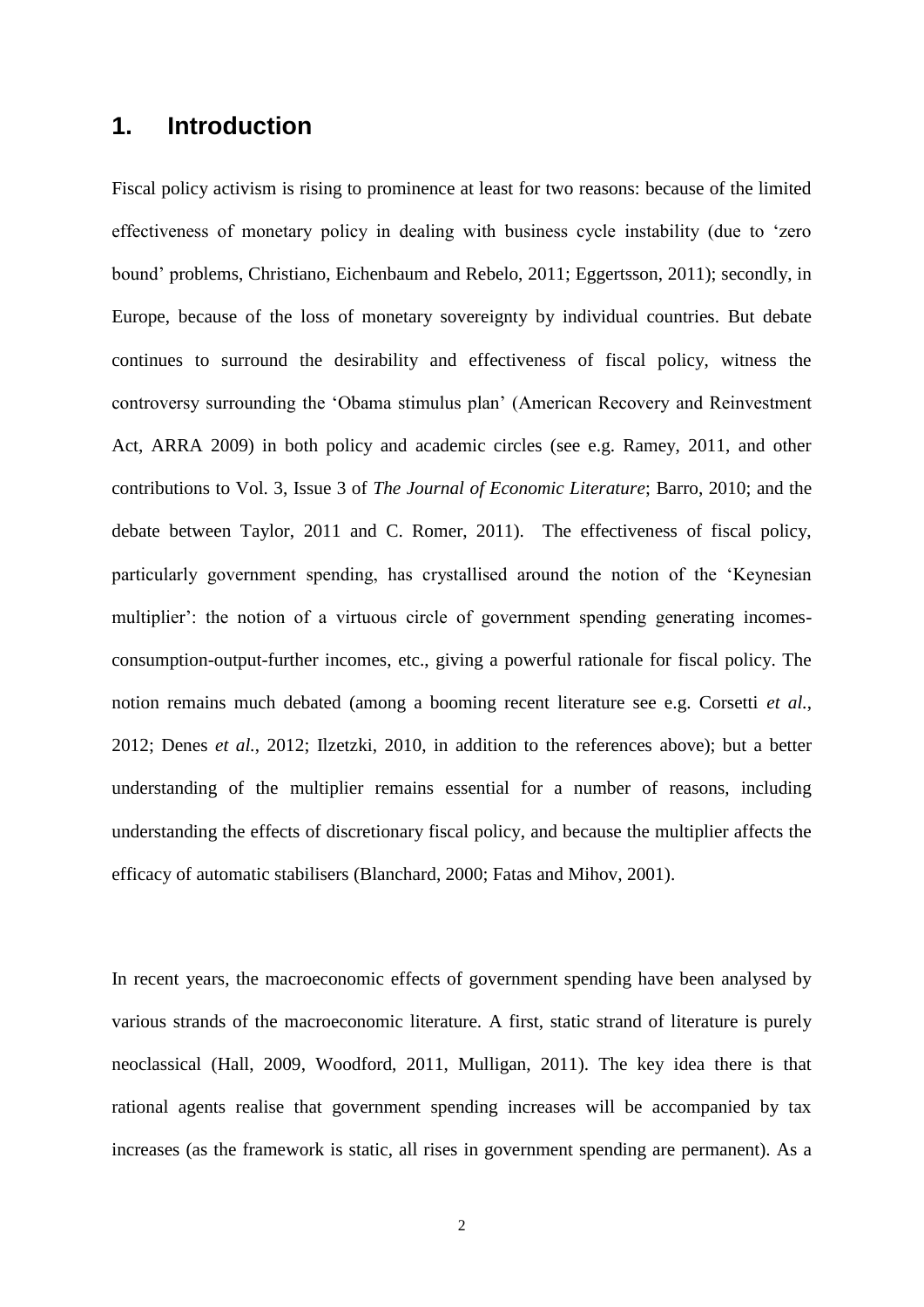result, (rational consumer's) consumption declines ('crowded out'). Total output rises because a poorer consumer will work harder (will 'buy less leisure'); but the output rise is less than the government spending increase. Hence, government spending crowds out private spending, something which is questionable from a welfare point of view. There is thus a positive multiplier here, but lower than unity, and with a heavy welfare price, which are very un-Keynesian features. Another static variety of models seeks to re-discover and analyse the Keynesian multiplier in static monopolistic setups with optimising households (Mankiw, 1988; Starz, 1989; Dixon, 1987; Dixon and Lawler, 1996; Heijdra, 1998, Heijdra, Ligthart and van der Ploeg, 1998; Sylvestre, 1993). This literature derives multipliers because of the virtuous circle of higher spending generating higher company profits, which then feed on to higher spending through consumption; the multipliers vanish in the long run, though, because free entry eliminates all profits and breaks the virtuous circle. In general, the logic of these models is not much removed from the neoclassical one, as are several key conclusions and typical features of the multipliers of this literature. A third strand of literature builds on intertemporal optimisation by households and firms (Aschauer, 1985, 1988; Barro, 1989; Aiyagari *et al*., 1990; Christiano and Eichenbaum, 1992; Baxter and King, 1993; Gali, Lopez-Salido and Valles, 2002). While they share some neoclassical features (e.g., the lack of involuntary unemployment and the often negative response of consumption), this strand is able to ask more diverse questions (e.g., a point of contention is the relative magnitudes of short- and long-run multipliers, as well as the size of either). A further strand, the closest precursor to this work, aims to embed the intertemporally optimising approach into a Dynamic Stochastic General Equilibrium (DSGE) model of the business cycle (Cogan *et al.*, 2010; Drautzburgh and Uhlig, 2011). Perhaps not surprisingly, though, this strand, too, fails to reach uniform conclusions. Thus, the quest for a clearer understanding of the effects of fiscal policy is far from over.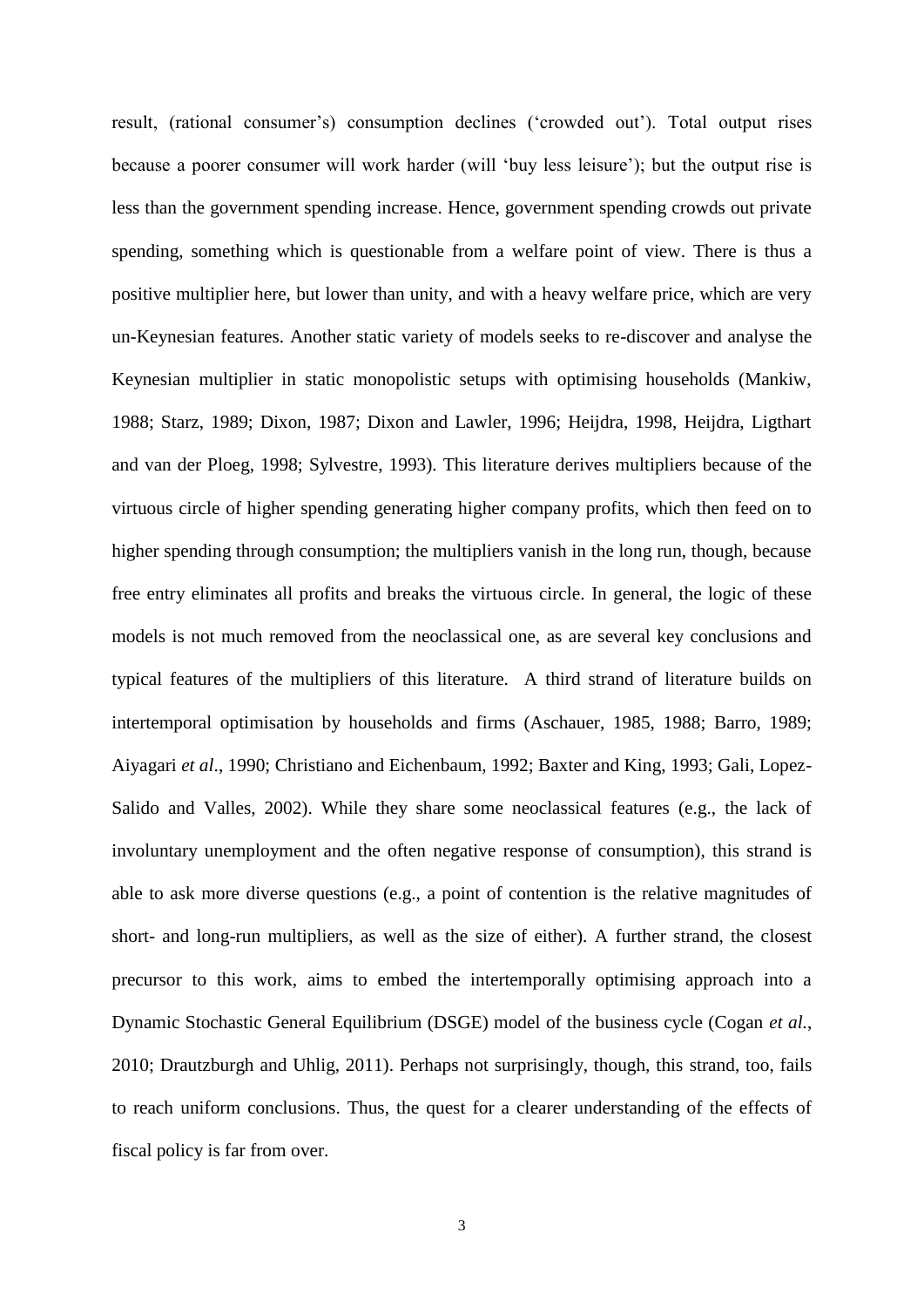This paper seeks to enhance our understanding of the workings of fiscal policy in the context of the business cycle, and its potential for stabilisation. Our innovation is twofold. Firstly, we incorporate a Keynesian multiplier into a standard New Keynesian DSGE model of the business cycle, drawing on elements from the neoclassical and the intertemporal approaches. To do so, we employ a variant of the Euler equation for consumption that accounts for unexpected developments in output and the interest rate ('news'). Unexpected developments due to fiscal policy, in particular, fuel consumption, which then add up to output via national income accounting, and then further affect consumption, and so on. In other words, a Keynesian multiplier structure arises around the backbone of intertemporal evolution, the Euler equation. As we analyse in the next Section, such a structure is absent in standard formulations, hampering a true understanding of the workings of fiscal policy. Our second innovation accounts for the evolution of fiscal policy, which may follow a rule akin to that of Taylor (19993) for monetary policy. This is motivated by the fact that fiscal policy is not random (as would have been the case if it had been modelled as a shock, as is customary) but shows patterns of association with the business cycle. None of these features, a news-based Keynesian multiplier or a fiscal rule seems to have received much attention, in DSGE models of the business cycle or elsewhere. As our results show, both contribute substantially to the modelling of the business cycle and to the understanding of the effects of fiscal policy, government spending in particular, and the multiplier. Another preamble worth making is that the 'news channel' considered here allows the strengthening of the Keynesian features of the multipliers.

The remainder of this paper is structured as follows: Section 2 incorporates 'news' into the Euler equation underpinning all DSGE models and derives a testable augmentation to a standard DSGE model like that of Smets and Wouters (2007). Section 3 introduces our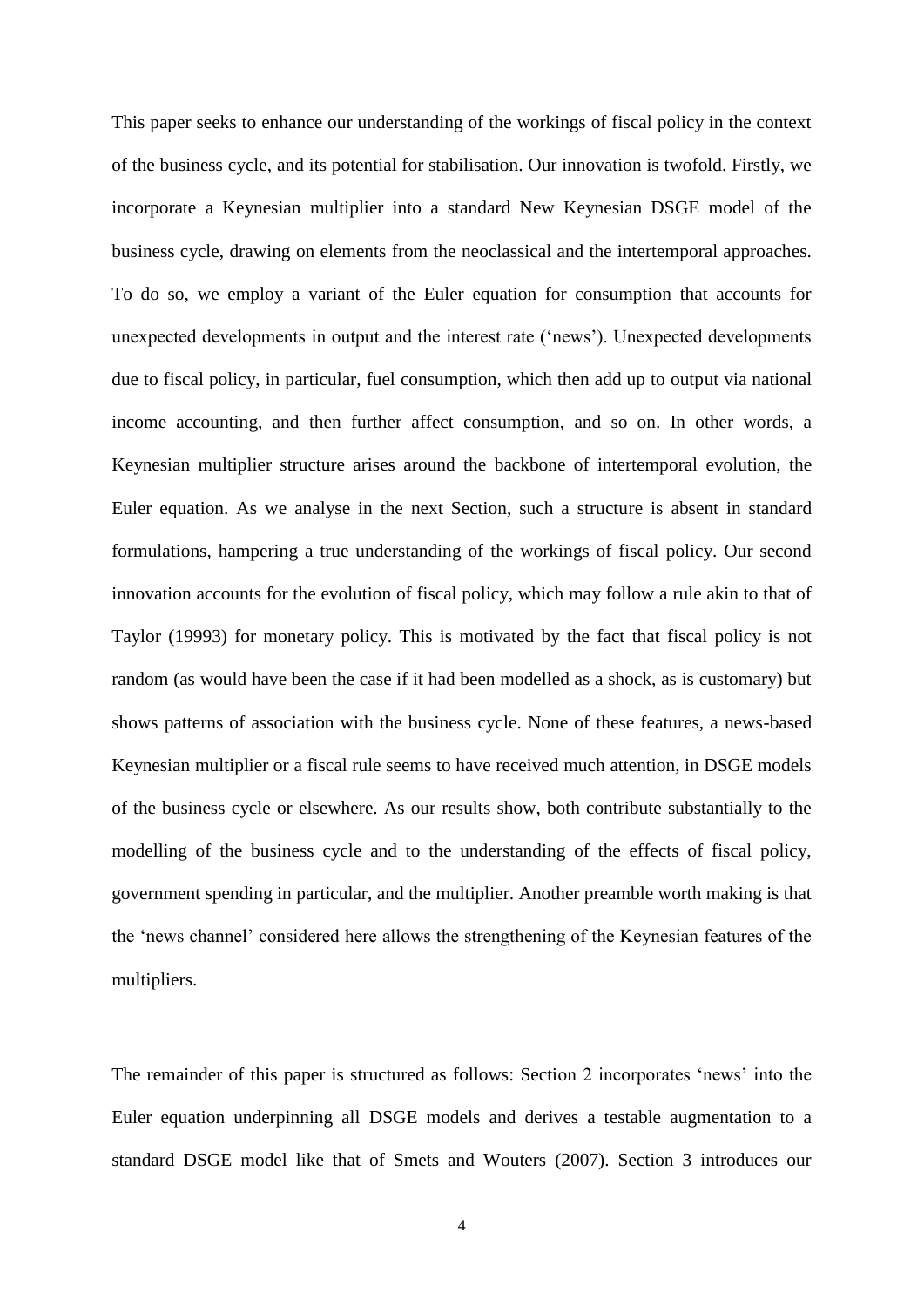second innovation, the fiscal rule. Section 4 discusses the empirical implementation and presents the main results, Section 5 shows the resulting multipliers, while Section 6 concludes.

#### **2. News and the Keynesian multiplier**

The DSGE 'canonical model', as exemplified e.g. in Smets and Wouters (2007) (henceforth SW07) and Drautzburg and Uhlig (2010) (henceforth DU10) is not in a position, we argue, to contribute usefully to the lively current debate on the size of the fiscal multiplier. This is because the Euler equation, a central pillar of all such models, is unable to accommodate the logic of the Keynesian multiplier. Any discussion of the multiplier should begin with how consumption responds to lifetime incomes (and how government spending impacts those). The former question can conceptually be broken down into two types of decision by the individual, namely the position and the slope of the lifetime consumption profile (the bold line of Figure 1). Its position reflects the lifetime resources anticipated at  $t_0$  (the beginning of the planning period) and is decided only once (at  $t_0$ ); its slope is determined by the standard Euler equation every period. The key problem is that the standard Euler equation is silent on the position of the profile - how consumption responds to changes in lifetime resources. To be sure, the position of the entire consumption profile does take into consideration the anticipated lifetime resources at the beginning of the planning period but only implicitly, as explicit solutions are not available; furthermore, any subsequent revisions of those are not reflected in the path of consumption. Referring to Figure 1, both the position and slope of the bold profile marked 'Euler eq.' is determined at  $t_0$ . However, if at  $t_1$ , say, there is 'news', i.e. a revision of lifetime fortunes (unanticipated at  $t_0$ ) that might warrant a shift to a higher profile with the same slope (thinner line), this development will be lost in the Euler equation. This is a crucial omission, as at the core of the multiplier is the virtuous circle: fiscal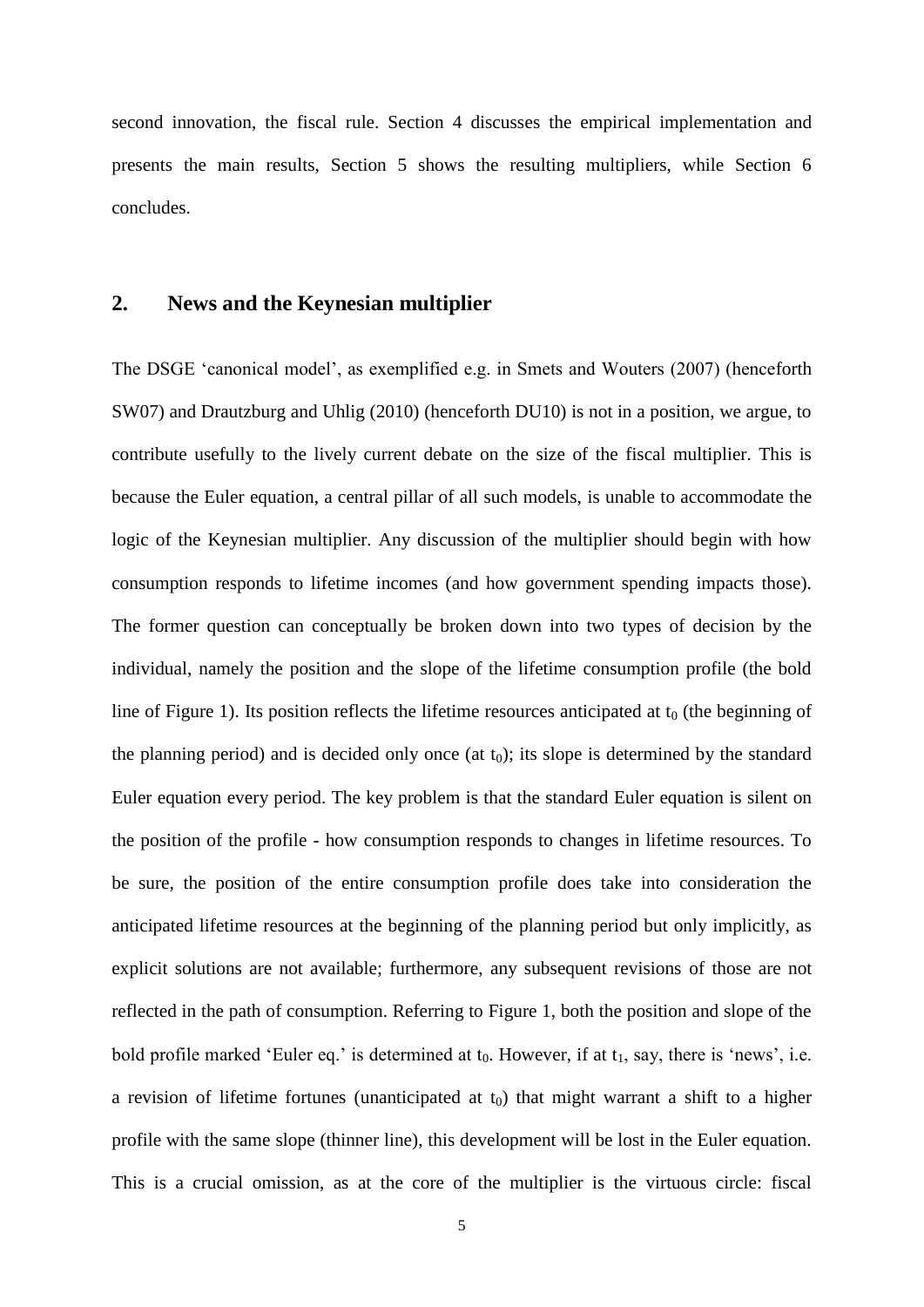expansion – higher incomes over the lifetime – higher consumption – higher output and lifetime incomes. The error term that any estimable Euler equation contains is entirely exogenous and random, hence unrelated to the logic of the multiplier. One might counter that the interest rate should also reflect some of the 'news', but this channel is much too indirect and uncertain to support a Keynesian multiplier. In a nutshell, the key element in any multiplier, the response of consumption to lifetime resources, is missing in all Euler-based models of the business cycle, including the DSGE ones.

### **Figure 1: Consumption and 'news'**



The way we propose to restore the multiplier is by drawing on the 'permanent theory of consumption' (Friedman, 1956). The individual is assumed to plan at  $t_0$  (so optimisation is involved). In the original formulation of the theory, there is a strong bias (due to quadratic utility) of maintaining a flat consumption profile; in more general formulations, growth in consumption is allowed. In other words, the 'permanent income' model of consumption lets the position of the profile respond readily to revisions of lifetime resources, and is therefore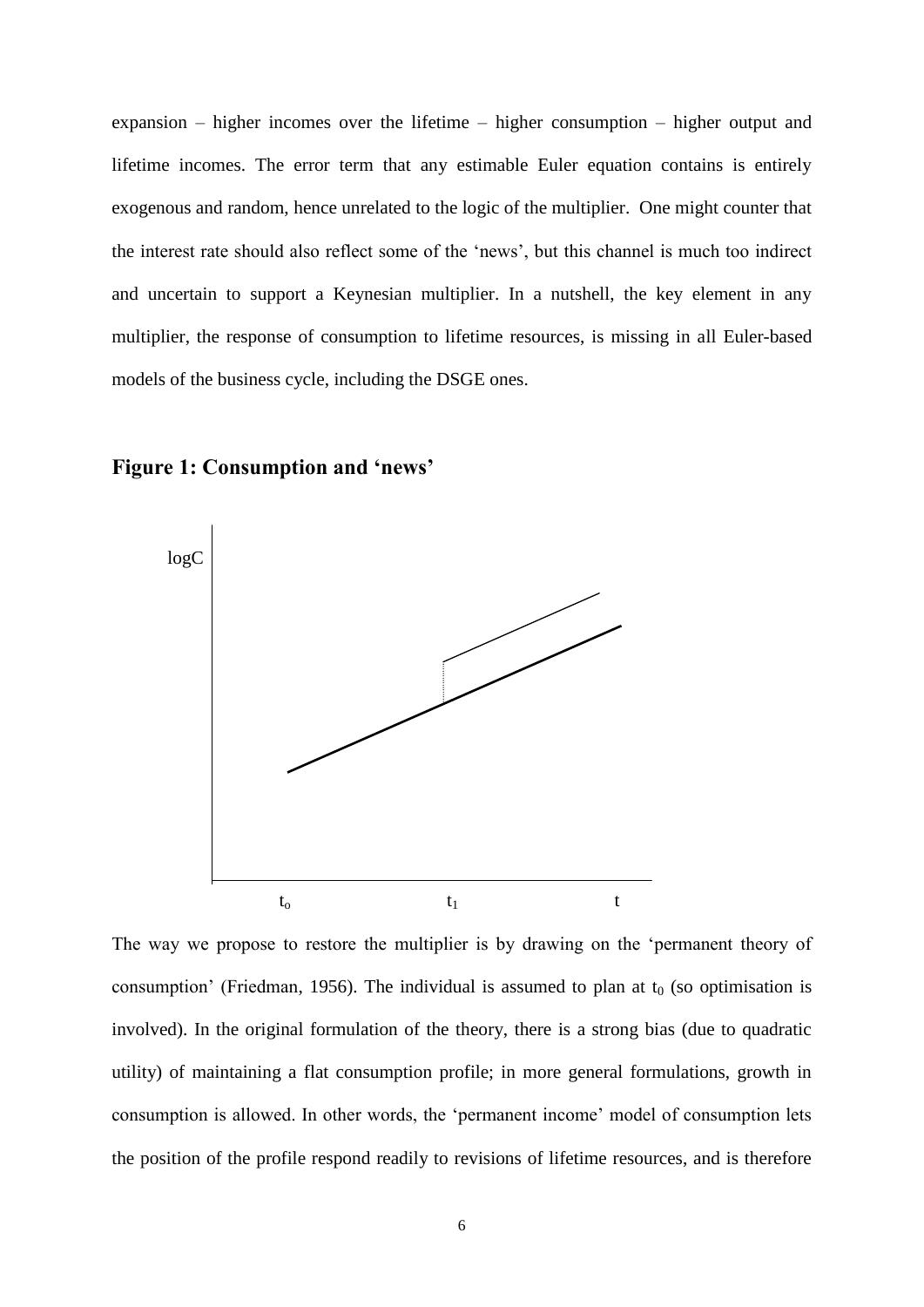much better suited to an analysis of the multiplier. Against this advantage, one should note that the slope of the profile (growth of consumption) is exogenous. Thus, our strategy is to create a version of the Euler equation in which the slope of the consumption profile responds endogenously to the real interest rate but that allows, additionally, for consumption to be explicitly related to lifetime resources. The advantage of this formulation is that previously unanticipated revisions in lifetime resources produce unexpected evolution in consumption, alongside all the standard features of the Euler equation.

We adopt a variant of the 'permanent income theory of consumption', following Obstfeld and Rogoff (1996, Ch. 2) among others<sup>1</sup>. Consumption at time t is given by:

$$
C_{t} = \frac{r - \gamma}{1 + r - \gamma} \left[ A_{t} + E_{t} \sum_{s=0}^{\infty} X_{t+s} / R_{t}^{s} \right]
$$
(1)

Where

1

$$
R_t^s \equiv \prod_{v=1}^s (1 + r_{t+v}) \qquad R_t^t = 1
$$

is the inverse of the discount factor. The essence of this formulation is that consumption is an annuity that exhausts total lifetime resources, made up of current wealth (at the beginning of the period, A<sub>t</sub>, plus discounted labour earnings and monopoly profits over the lifetime (net of tax),  $X_t$ <sup>2</sup>  $\gamma$  is the trend real growth rate. In the classic formulation of the theory, the fraction of intertemporal resources that is permanently sustainable and exhausts resources over the

<sup>1</sup> See in particular their equation  $(2.16)$ .

<sup>&</sup>lt;sup>2</sup> Monopoly profits exclude a 'normal' profit rate equal to the competitive interest rate. The underlying assumption here is that the financial valuation of assets  $(A_t)$  anticipates lifetime normal profits. This allows us to relegate monopoly profits to  $X_t$ , and therefore explicitly consider the virtuous circle monopoly profitsconsumption-monopoly profits, which is at the core of the New Keynesian formulation of the multiplier as analysed in the Introduction.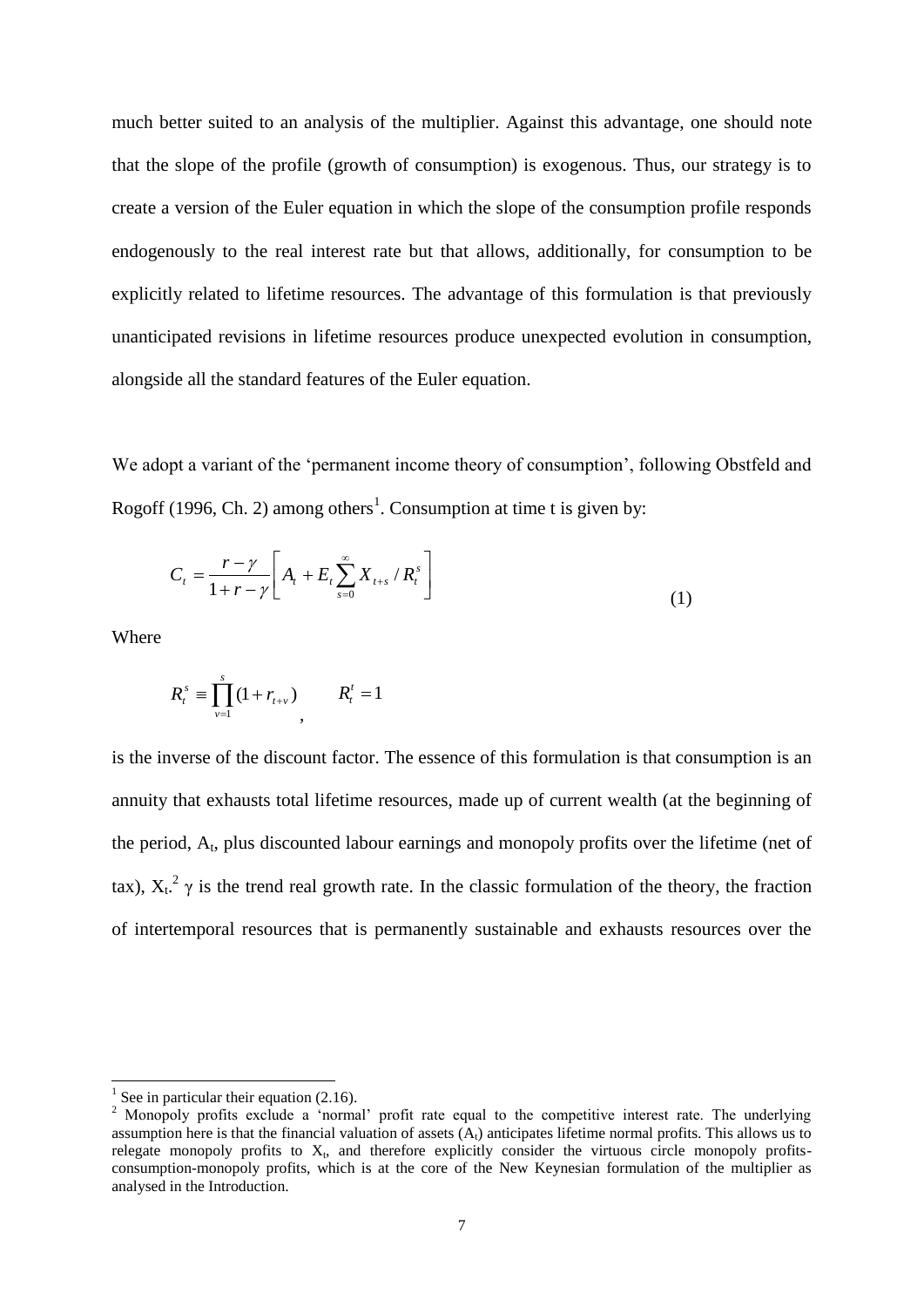lifetime is  $r/(1+r)$ . Allowing for a balanced-growth path growth rate  $\gamma > 0$  modifies the above to  $(r-\gamma)/(1+r-\gamma)$ .<sup>3</sup>

Log-linearising (1) around steady-state (balanced growth path) values, we get:

$$
c_{t} = \frac{X}{C} \frac{r - \gamma}{1 + r - \gamma} \left[ \frac{A}{X} a_{t} + E_{t} \sum_{s=0}^{\infty} \frac{x_{t+s}}{(1 + r - \gamma)^{s}} - \frac{1}{1 + \widetilde{r}} E_{t} \sum_{s=0}^{\infty} \frac{(1 + \gamma)r_{t+s+1}/(1 + r) - \Delta y_{t+s+1}}{(1 + r - \gamma)^{s}} \right]_{(2)}
$$

Consumption (in log-deviations form) responds positively to variations in wealth  $(\alpha_t)$  and labour income and monopoly profits  $(x<sub>t</sub>)$ , negatively to variations in the real interest rate as these reflect revisions of the discount factor and thereby of lifetime resources, and positively to the growth rate of output as this reflects changes in the growth rate of resources. We now introduce 'news': Following Deaton (1990, Ch. 3), we proceed to use the period budget constraint in a beginning-of-period formulation:

$$
A_{t} = (1 + r_{t})\left[A_{t-1} + X_{t-1} - C_{t-1}\right]
$$
\n(3)

The notational convention is that  $r_t$  is the interest rate accruing between periods t-1 and t. In a linearised form:

$$
a_{t} = (1 + r - \gamma) \left[ a_{t-1} + \frac{X}{A} x_{t-1} - \frac{C}{A} c_{t-1} \right] + r_{t}
$$
\n(3')

Inserting  $(3')$  into the consumption equation  $(2)$ , we get:

 $\overline{a}$ 

$$
c_{t} = \frac{X}{C} \frac{r - \gamma}{1 + r - \gamma} \left[ \frac{A}{X} \left\{ (1 + r - \gamma) \left[ a_{t-1} + \frac{X}{A} x_{t-1} - \frac{C}{A} c_{t-1} \right] + r_{t} \right\} + \frac{X}{A} \sum_{s=0}^{\infty} \frac{r - \gamma}{(1 + r - \gamma)^{s}} - \frac{1}{1 + r} E_{t} \sum_{s=0}^{\infty} \frac{(1 + \gamma) r_{t+s+1} / (1 + r) - \Delta y_{t+s+1}}{(1 + r - \gamma)^{s}} \right] \tag{4}
$$

 $3$  Various other reasons that are not accounted for in the classic formulation of the theory (durable goods,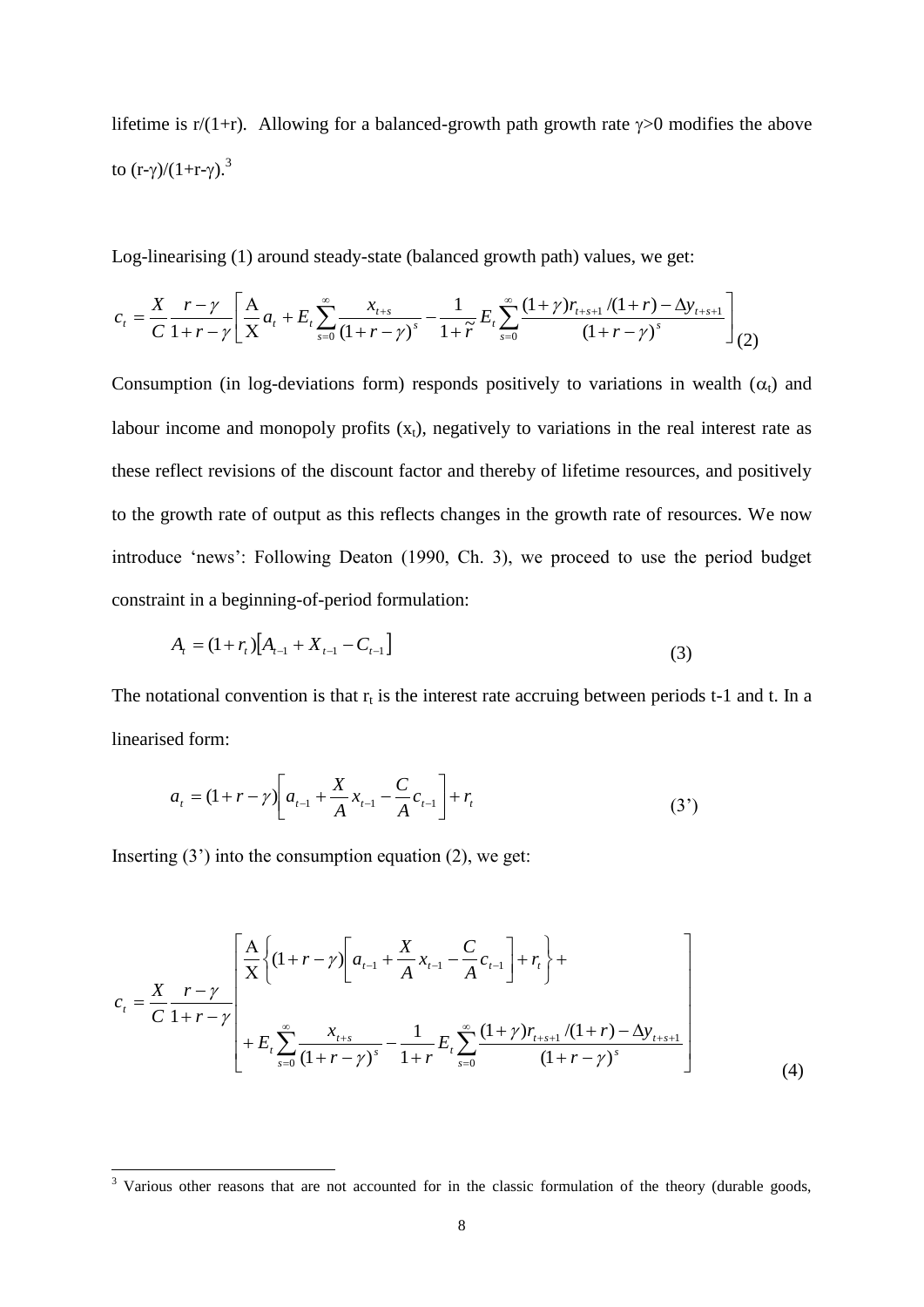The first row in the square brackets is assets, A, as they have evolved from last period (weighted by  $A/X$  to show the importance of assets relative to human wealth). Lagging (2) once, we get:

$$
c_{t-1} = \frac{X}{C} \frac{r - \gamma}{1 + r - \gamma} \left[ \frac{A}{X} a_{t-1} + E_{t-1} \sum_{s=0}^{\infty} \frac{x_{t+s-1}}{(1 + r - \gamma)^s} - \frac{1}{1 + r} E_{t-1} \sum_{s=0}^{\infty} \frac{(1 + \gamma) r_{t+s}}{(1 + r - \gamma)^s} \right]
$$
(2')

If we multiply (2<sup>'</sup>) by  $(1+\tilde{r} - \gamma)$  and subtract from (4), we get:

$$
\Delta c_{t} = \frac{X}{C} \frac{r - \gamma}{1 + r - \gamma} \left[ \frac{A}{X} r_{t} + \sum_{s=0}^{\infty} \frac{(E_{t} - E_{t-1})x_{t+s}}{(1 + \tilde{r} - \gamma)^{s}} - \frac{r_{t}/(1 + r) - \Delta y_{t}/(1 + \gamma)}{1 + r - \gamma} - \frac{1}{2} \right]
$$
  
-(E\_{t} - E\_{t-1}) \sum\_{s=0}^{\infty} \frac{r\_{t+s+1}/(1 + r) - \Delta y\_{t+s+1}/(1 + \gamma)}{(1 + r - \gamma)^{s}} \qquad (5)

Our definition of 'news' (at t) is the revisions in expectations between times t-1 and t,  $(E_t - E_{t-1})x_{t+s} = E_t x_{t+s} - E_{t-1} x_{t+s}$ , and similarly with all the other variables. According to (5), the evolution of consumption is due to the interest rate (as is standard) plus news about labour earnings and monopoly profits (x), and the future path of the real interest rate, which affects discount factors, and of the growth rate, which affects the growth of future resources; apart from the real interest rate, anything else anticipated at t-1 would have been reflected on the level of consumption then (t-1) and not on its subsequent evolution. Thus, 'news' codetermines the evolution of consumption. When positive (say) shocks hit the system and current output rises, this will create news about future earnings, which will affect current consumption, thus raising output further, and so on, generating a multiplier effect.<sup>4</sup> If the

-

adjustment costs, habits, to name a few) may cause further deviations from the basic formulation. For tractability, such considerations have been ignored.

<sup>&</sup>lt;sup>4</sup> Note that (5) involves taking expectations at different times, so it cannot be deduced from the aggregate resource constraint minus the government budget constraint.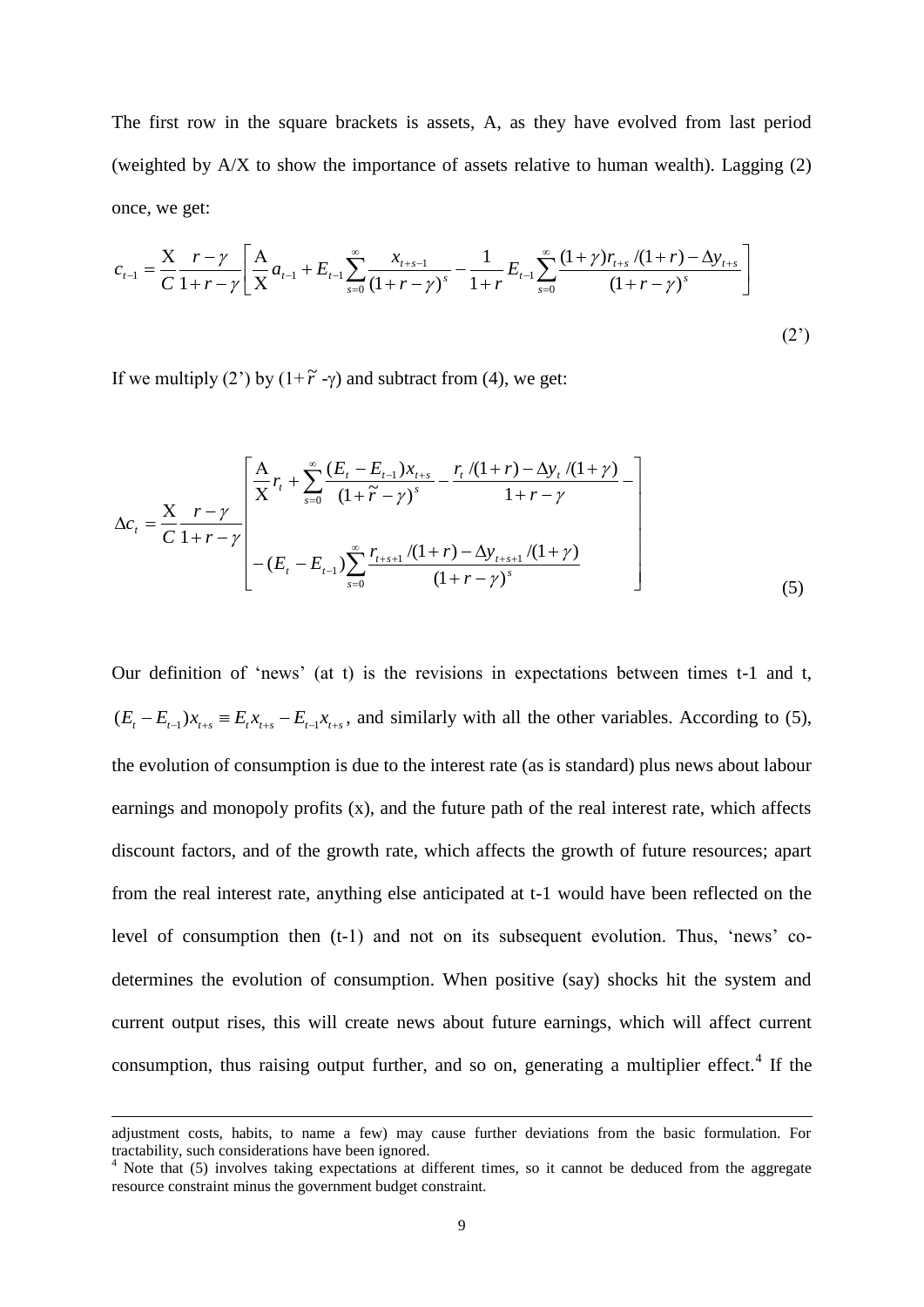original shock was due to fiscal policy, the final effect is essentially a Keynesian multiplier. This structure is absent in a standard Euler equation, where the fiscal shock would have a weaker effect.

To close the model, we need:

$$
X_t \equiv W_t L_t + \Pi_t^M = W_t L_t + Y_t (1 - MC_t / P_t) = W_t L_t + Y_t (1 - 1/(1 + m_t))
$$
\n<sup>(6)</sup>

 $\Pi_{t}^{M}$ : Real monopolistic ("supernormal") profits, i.e. that share of capital over the competitive market real interest rate – it is assumed that all such profits are remitted directly to households.

Therefore in linearised form:

$$
x_t = y_t + \text{lshare}(w_t + l_t) + \mu_t^p \tag{6'}
$$

Where *lshare* (labour share) is parameter – commonly thought to be around 0.65. Thus, total output, wage and employment increases, and monopoly power (fuelling supernormal profits) will have an impact on profits. Introducing  $(6')$  into  $(5)$ , we get:

$$
\Delta c_{t} = \frac{X}{C} \frac{r - \gamma}{1 + r - \gamma} \left[ \frac{A}{X} r_{t} + (E_{t} - E_{t-1}) \Omega_{t} - \frac{r_{t} / (1 + r) - \Delta y_{t} / (1 + \gamma)}{1 + r - \gamma} \right]
$$
(7a)  

$$
\Omega = \frac{\Omega_{t+1}}{\sqrt{1 + \frac{1}{1 + r - \gamma}} \Delta y_{t+1}}
$$

$$
\Omega_{t} \equiv \frac{\Delta z_{t+1}}{1 + \widetilde{r} - \gamma} + x_{t} - \frac{r_{t+1}}{1 + r} + \frac{\Delta y_{t+1}}{(1 + \gamma)}
$$
(7b)

 $\Omega_t$  is the present value of labour earnings plus monopoly profits (in deviations from trend).

Equation (7a with b) should be contrasted with the standard Euler equation which in SW07 takes the form:

$$
c_{t} = \theta c_{t-1} + (1 - \theta) E_{t} c_{t+1} + c_{2} (l_{t} - E_{t} l_{t+1}) - c_{3} (r_{t} + \varepsilon_{bt})
$$
\n(8)

This equation includes a consumption lag as well as a lead (with a homogeneity restriction) motivated by habits in utility. It also includes the disutility of labour, which under habits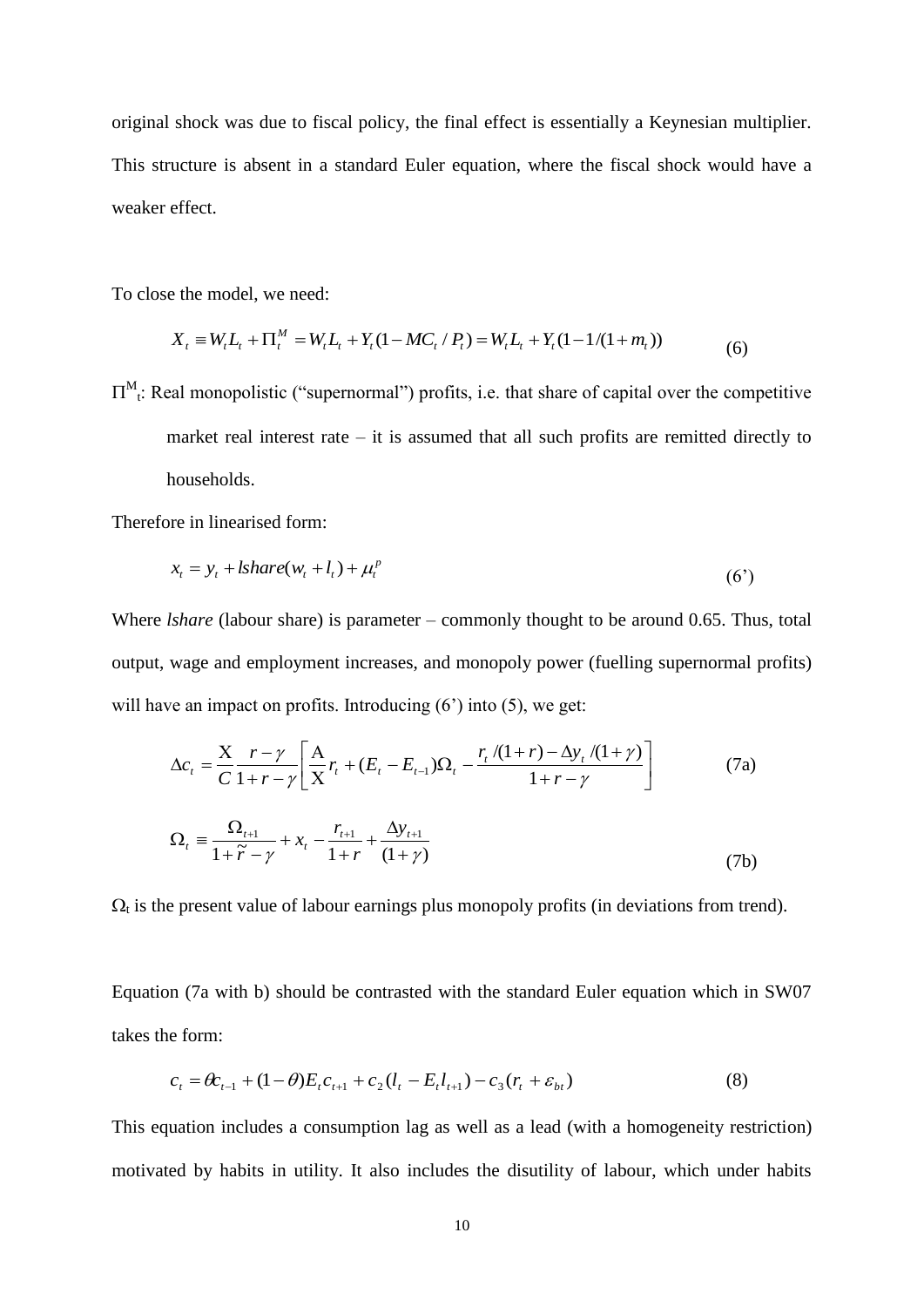again becomes a forward-looking labour difference. In addition to the inclusion of news, there are important differences between equations (7a, b) and (8). Except for news, (7a) is entirely backward-looking (and with a fixed coefficient of unity), whereas the Euler equation is mostly forward-looking. The latter motivates the consumption lag (if any) as a way of capturing habit formation in consumption, whereas in (7a) consumption growth is attributed to news and revisions in the discount rate and trend growth rate. This equation includes the real interest rate but with a different coefficient than the intertemporal elasticity of substitution, as is the case in the Euler equation. Finally, the real interest rate and output growth enter here with a forward-looking MA structure, essentially in order to capture the revision in the estimated lifetime earnings.

In view of the differences between our approach (7a) and the standard Euler equation (8), the best strategy in empirical estimation may be to blend the two, and let the data determine the importance of news. In order to follow the standard formulation but allow for news, we augment (8) with a news term to obtain:

$$
c_{t} = \theta c_{t-1} + (1 - \theta) E_{t} c_{t+1} + \beta (E_{t} - E_{t-1}) \Omega_{t} + c_{2} (l_{t} - E_{t} l_{t+1}) - c_{3} (r_{t} + \varepsilon_{bt})
$$
 (8')

This 'hybrid Euler' equation will be an important element in the models we estimate below. Finally, in order to keep the element of interest (news) in a tractable backward-looking specification, we simplify  $(7a, b)$  to:

$$
c_t = \theta c_{t-1} + \beta (E_t - E_{t-1}) \Omega_t + \varepsilon_t , \qquad \theta > 0 \tag{9a}
$$

$$
\Omega_{t} \equiv \frac{\Omega_{t+1}}{1+\widetilde{r}-\gamma} + x_{t} - \frac{r_{t+1}}{(1+\widetilde{r})} + \frac{\Delta y_{t+1}}{(1+\gamma)}
$$
(9b)

This formulation has also been tried in estimation as explained in Section 4.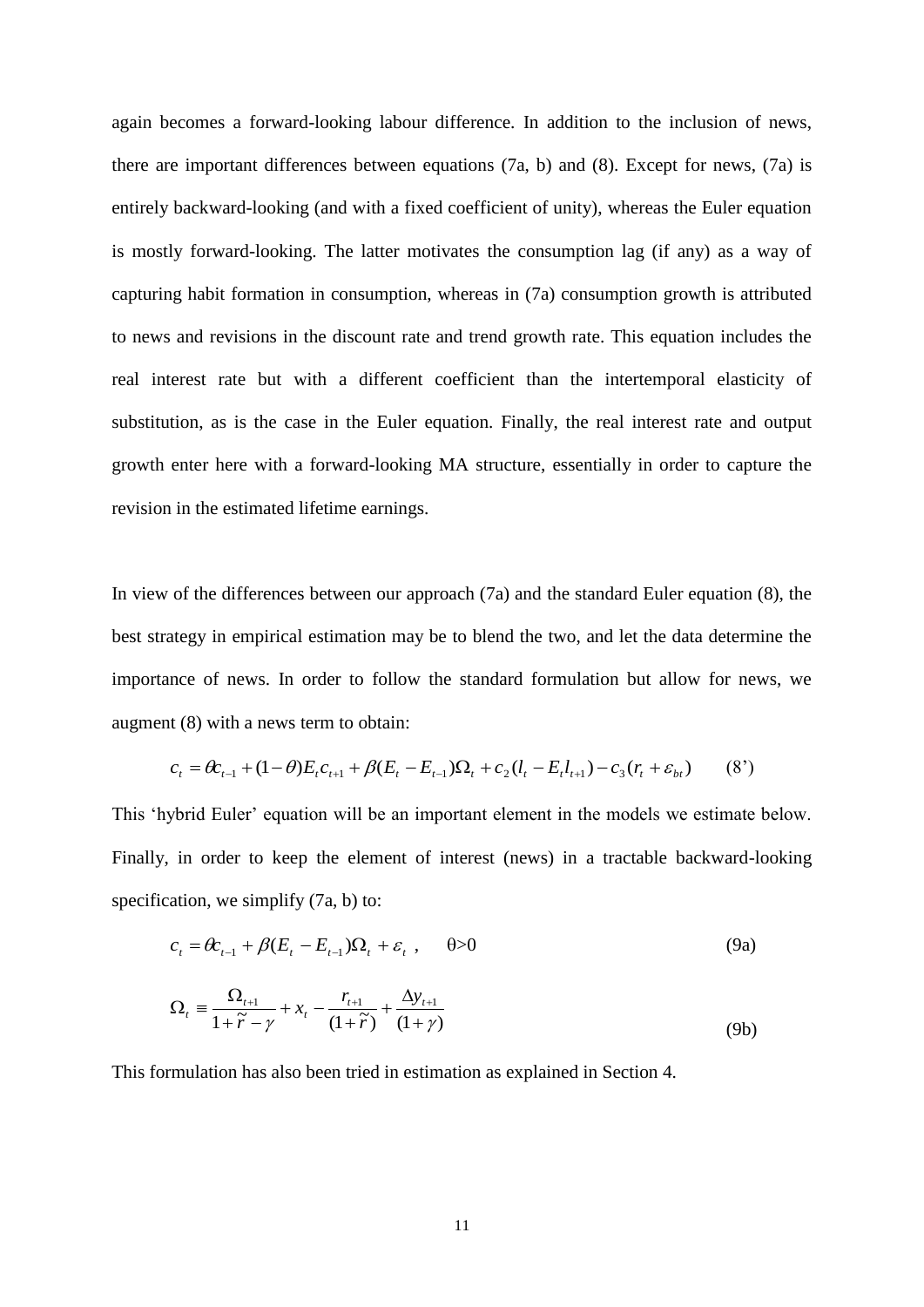### **3. Government spending and a fiscal policy rule**

In common with SW07, we allow government spending to be determined by an  $AR(1)$ process which is affected by technology shocks in addition to exogenous government spending shocks.<sup>5</sup> We extend this government spending  $AR(1)$  process with two additional elements: the news channel  $(\Omega_t)$  and a labour market-related variable like the unemployment rate or the change in employment. The rationale for both is that government spending (as a ratio over GDP) is affected by the state of the business cycle. A 'news channel' on fiscal policy then relates public expenditures (in particular non-transfer ones, like government consumption as a share over GDP) to revisions of expectations about future GDP, whereas a labour market index, like the unemployment rate, relates it to the current state of the cycle.

Both channels suggest that the government pursues an activist stabilisation policy via its consumption expenditures. Figure 2 provides support for this thesis with US data:



1

**Figure 2: US Government consumption and unemployment (HP filtered)**

 $<sup>5</sup>$  As in SW07, taxation plays no role in the subsequent analysis; fiscal policy will be assumed to take the form of</sup> variations in expenditure only. As can be easily checked, a flat tax rate across all incomes would drop out of the ensuing linearisations. The tax rate is assumed to be such that it balances the government books along the baseline trend path and over the cycle when business-cycle deviations are allowed. The fiscal multiplier that will be considered below is effectively a bond-financed one, such that government solvency is not jeopardised.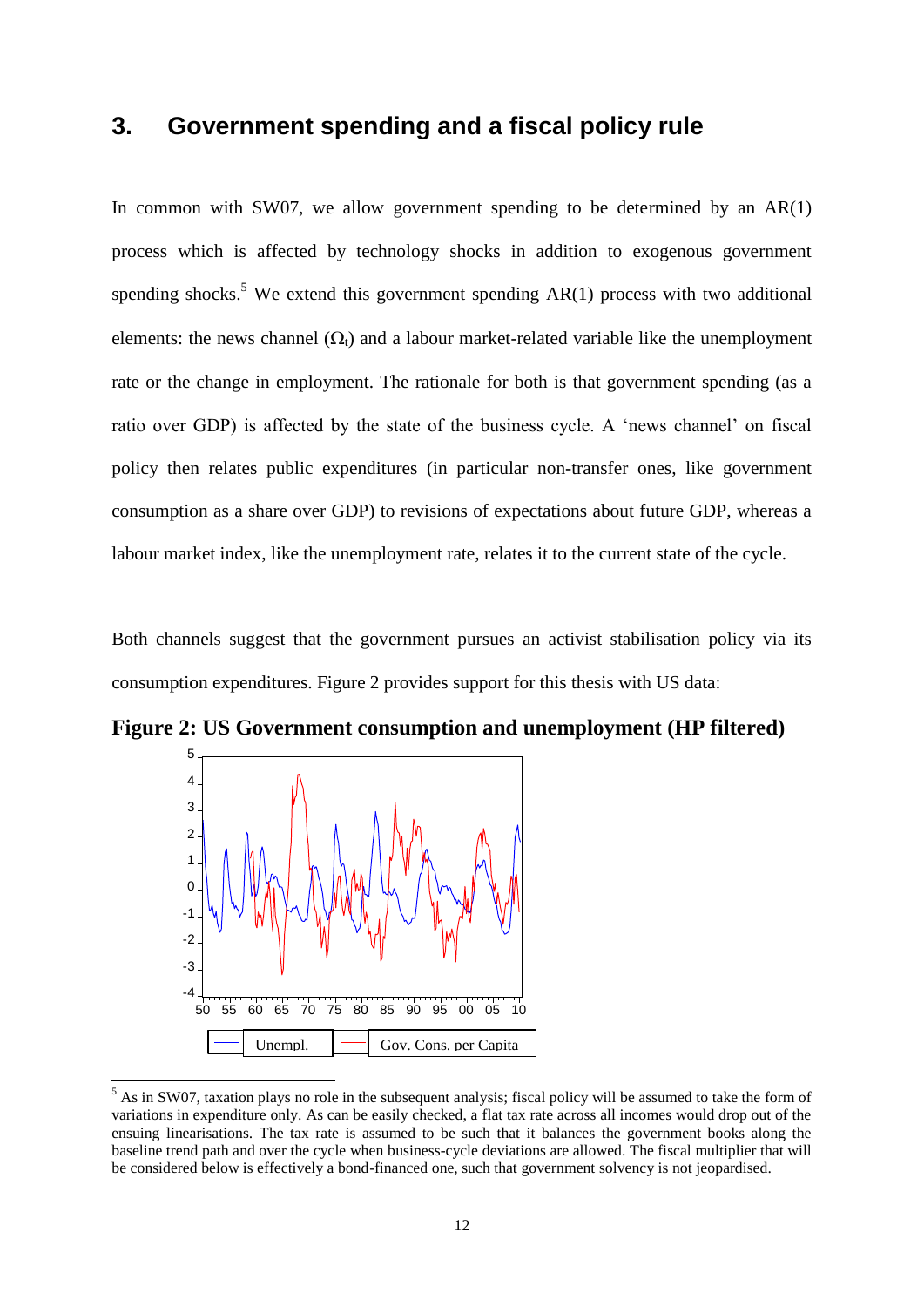| <b>Pairwise Granger Causality Tests</b>                    | No of observations: 201 |                    |  |  |
|------------------------------------------------------------|-------------------------|--------------------|--|--|
| Null Hypothesis:                                           | F-Statistic             | Probability        |  |  |
| GC does not Granger Cause U<br>U does not Granger Cause GC | 0.48387<br>2.53113      | 0.74757<br>0.04184 |  |  |

Granger causality test for government per-capita consumption (GC) and unemployment rate (U) (both US).

Government consumption shows a consistent unemployment-related pro-cyclical behaviour, suggesting an activist counter-cyclical policy. We can see large surges of spending reacting to the periods of high unemployment and its reductions: 1964-70, 1985-90, early 1990s, the crisis in 2001 and a further spending increase jump (and unemployment drop) starting in early 2003. The associated results of the Granger causality test (see above table), which effectively fails for government per-capita spending (Granger) causing unemployment but succeeds in the reverse direction, is indicative that the US government has been following an overall reactive spending policy in relation to the unemployment rate (though, since the early 1990s, this stance seems to have been softened).

These considerations lead us to extend the SW07 equation characterising government with two additional elements: the news channel and the expected unemployment change. This forms a new rule for government spending analogous to the monetary policy interest rate rule of Taylor (1993). Accordingly, the government pursues an activist stabilisation policy via its spending, which is informed by the state of the economic cycle and the future outlook. The form of this fiscal rule is:

$$
g_{t} = \rho_{g} g_{t-1} + g_{u} \eta_{t} + g_{w} (E_{t} - E_{t-1}) \Omega_{t} + g_{y} \varepsilon_{at} + \varepsilon_{gt}
$$
\n(10)

Where  $\eta_t$  is a labour market-related indicator of the state of the business cycle: In empirical implementation, we have investigated a number of variants of (10), depending on the exact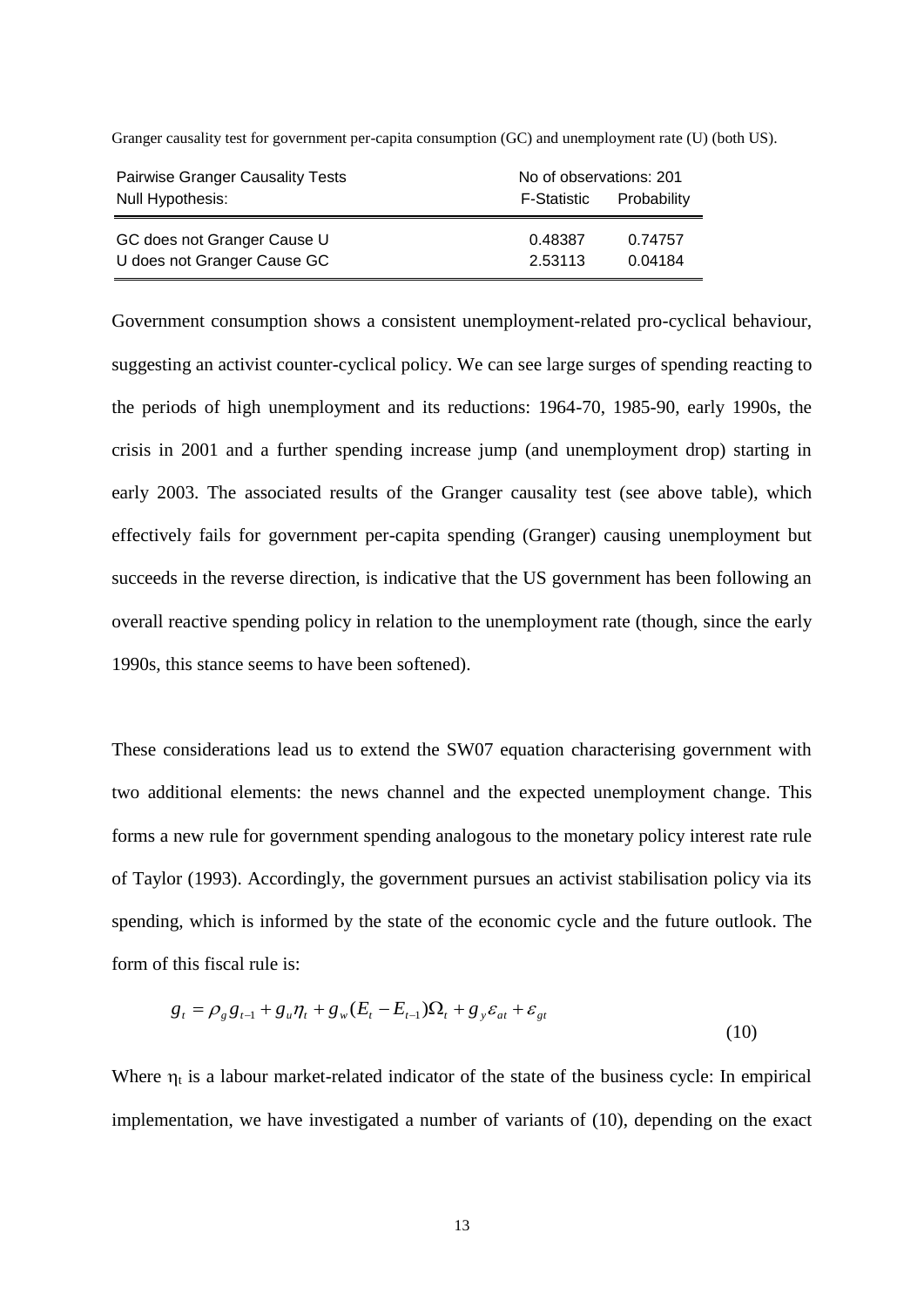definition of  $\eta_t$ ; specifically, whether it is the level of unemployment (u<sub>t</sub>), or a forward- or backward-looking change in unemployment or in the hours supplied  $(l_t)$ :

$$
\eta_t \equiv u_t \tag{11a}
$$

$$
\eta_t \equiv E_t u_{t+1} - u_t \tag{11b}
$$

$$
\eta_t \equiv u_t - u_{t-1} \tag{11c}
$$

$$
\eta_t \equiv E_t l_{t+1} - l_t \tag{11d}
$$

$$
\eta_t \equiv l_t - l_{t-1} \tag{11e}
$$

where  $g_t = log(G_t/G)$  and the unemployment (u) is defined as a ratio (log difference) of hours worked in the flexible and the sticky-price economy ( $If_t$  and  $I_t$ , resp.):

$$
u_t = (If_t - I_t) + \varepsilon_{ut} \tag{12}
$$

To preamble, the estimated parameters lend support to this rule and to the notion that government spending evolves in an endogenous fashion at least partially, rather than as a purely exogenous random shock as modelled so far. Note that the labour market-related variable in this rule  $(g_u)$  may be of either sign, depending on its exact nature; throughout our estimated models, it has a consistently counter-cyclical effect on government spending.

The empirical support this activist fiscal rule receives indicates that it operates in parallel with the standard Taylor rule for monetary policy. There is complementarity in stabilisation with a difference in focus between the two, with monetary policy more geared towards inflation and less towards the output gap, and fiscal policy more towards unemployment and the state of the cycle. It is sometimes claimed that there is no equilibrium for a situation when both fiscal and monetary policy are active (Bhattarai et al., 2012). That may not be the case especially when monetary policy is restricted by zero lower bound on the interest rate policy instrument; but further analysis of this is beyond the scope of this paper.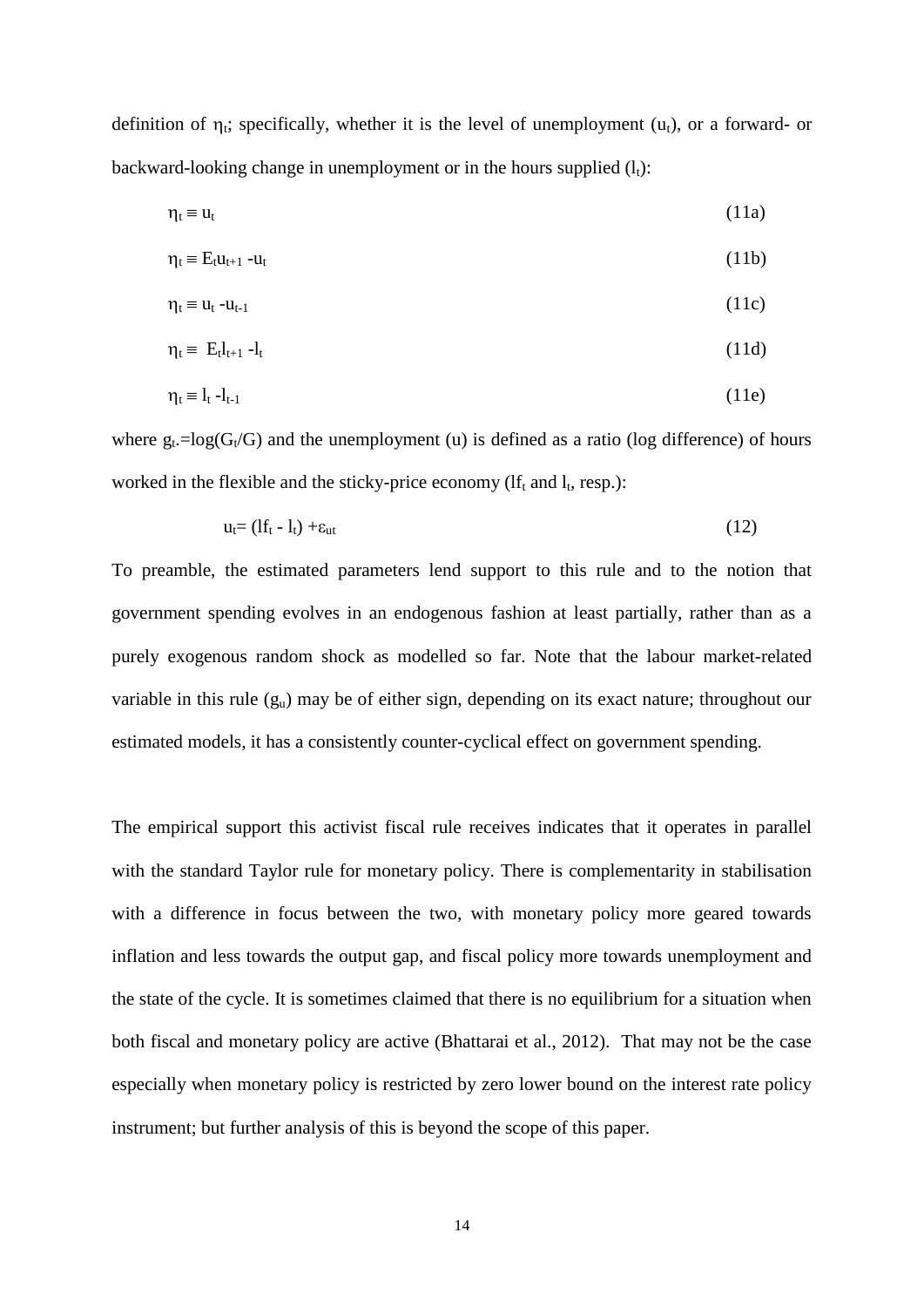### **4. Empirical implementation**

#### **4.1: Estimated models**

In empirical estimation, we have tried a number of models, based on our simplified backward-looking consumption with news (9a, b) and the hybrid Euler equation with news (8'). We also differentiate the estimable models according to whether news and/or unemployment affect the 'Taylor rule' of government expenditures. We mark the estimated variants of the model as M1, M2, ..., going from the parsimonious to the more general. The standard SW07 model as programmed by Dynare is indicated as M0; except for the consumption equation and/or the fiscal rule, the models are otherwise identical to SW07/M0. A summary of the features of the models that are of interest to this paper are presented in Table 1, together with their empirical performance; Appendix A presents the models in more detail.

#### **4.2: Data**

The data used in estimation is as in Smets and Wouters (2007), and freely available together with their Dynare model file from the Internet. These are 7 series, all related to the US: i. Real GDP, y; ii. Real wage w; iii. investment i; iv. consumption, c; v. inflation  $\pi$ ; vi. shortterm Federal reserve base interest rate r; vii. hours worked. In the case of trending variables, they are all log-deviations from trend. For more details, see the SW07 Data Appendix. In simulations, we take r=3%,  $\gamma$ =1.6% (annualised rates).  $\overline{X}$  is the X/C ratio in the steady state, assumed equal to 1.5. This arises as follows: X is all output minus normal profits, so since assets are all real and productive, they effectively equal the real capital stock. This is roughly three times GDP, so that  $X/Y=(Y-rK)/Y\approx 0.9$ . Since C/Y is roughly 0.6, X/C  $X/C \approx 0.9/0.6=1.5$ .  $A/X=K/X=K/(Y-Y(rK/Y))=3/0.9=3.333...$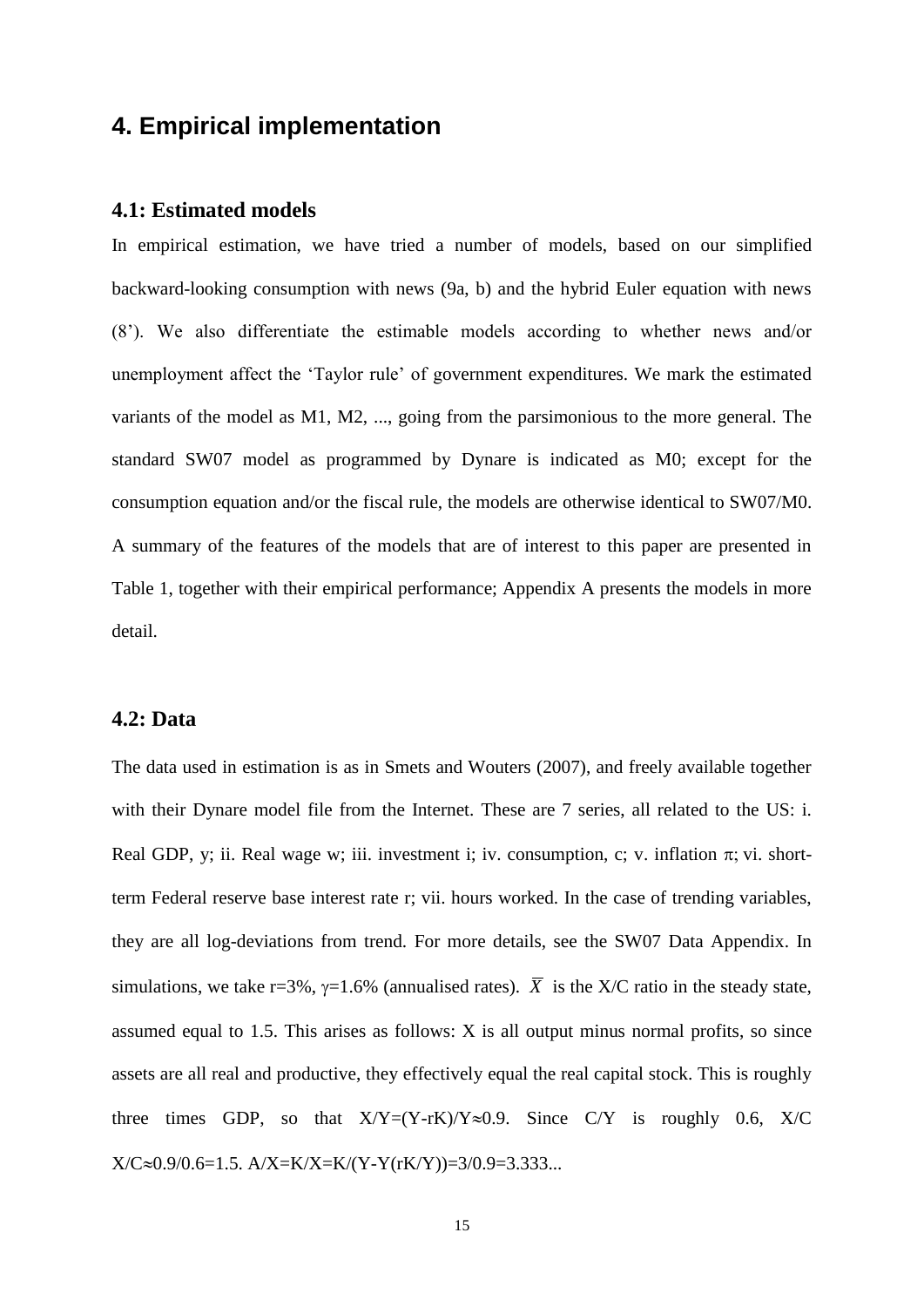#### **4.3: Results**

1

Estimation was carried out by Dynare's<sup>6</sup> full-information DSGE estimation.<sup>7</sup> The benchmark model estimated by Dynare, which we call M0, is the SW07 model; the results are close, but not identical, to the results in Table 1 of  $SW07$ .<sup>8</sup> In terms of the features that concern us here, SW07/M0 has an Euler (8) without news and a fiscal rule (10) without any news term of labour market-related variable. Its LL (the approximate log data density) when estimated by Dynare is -924.956 using the csminwel algorithm based estimation and -925.115 when estimated using 100,000 draws in the MCMC Metropolis-Hastings based posterior maximisation, and these form natural benchmarks against which the results for the other models we estimate can be compared. The focus in what follows is on how the models that incorporate news and the fiscal policy rule compare with the benchmark M0 model.

The empirical performance of the models is shown in Table 1. The models with news generally perform better than similar models without news. This is obvious in the comparison between the pairs of M0 and M6, M1 and M7, and M5 and M8, where the latter member of the pair involves news in the fiscal rule. But comparison between models M3 and M4 (the latter with a hybrid Euler equation 8') shows the improvements realised by augmenting the

<sup>&</sup>lt;sup>6</sup> See S. Adjemian, H. Bastani, M. Juillard, F. Mihoubi, G. Perendia, M. Ratto and S. Villemot (2011), "Dynare: Reference Manual, v4," Dynare Working Papers 1, CEPREMAP; http://www.dynare.org

<sup>&</sup>lt;sup>7</sup> Estimation is mostly carried out via Log Likelihood maximisation using Chris Sims's 'csminwel' algorithm (see the Dynare manual). In reporting the results, we indicate by LL (Log-likelihood) the Laplace approximation of log-data density obtained by this method. This is the first stage of posterior maximisation often followed by the MCMC Metropolis-Hastings sampling-based estimation; wherever this has been carried out, we indicate by MCMC the resulting Laplace approximation of log-data density.

<sup>&</sup>lt;sup>8</sup> Though the parameter estimates results are similar, there are two marginal log-likelihood values reported by SW07: In their Table 4, a value of –923 is reported; whilst in Table 2, the value reported is the much higher – 905.8, however, a training sample  $1956:1 - 1965:4$  was used to obtain this estimate. As we do not use such training in any of the models we estimate, the -905.8 value is discarded for comparison purposes. The benchmark value against which we measure the performance of the models we estimate is the LL of M0/SW07 of -924.956, obtained by estimating the SW07/M0 model by Dynare (from estimation based on the 'scminwel' algorithm by Chris Sims, see the preceding Footnote). Tables C2.1 and C2.2 in Appendix C show the results from estimation of M0 in more detail.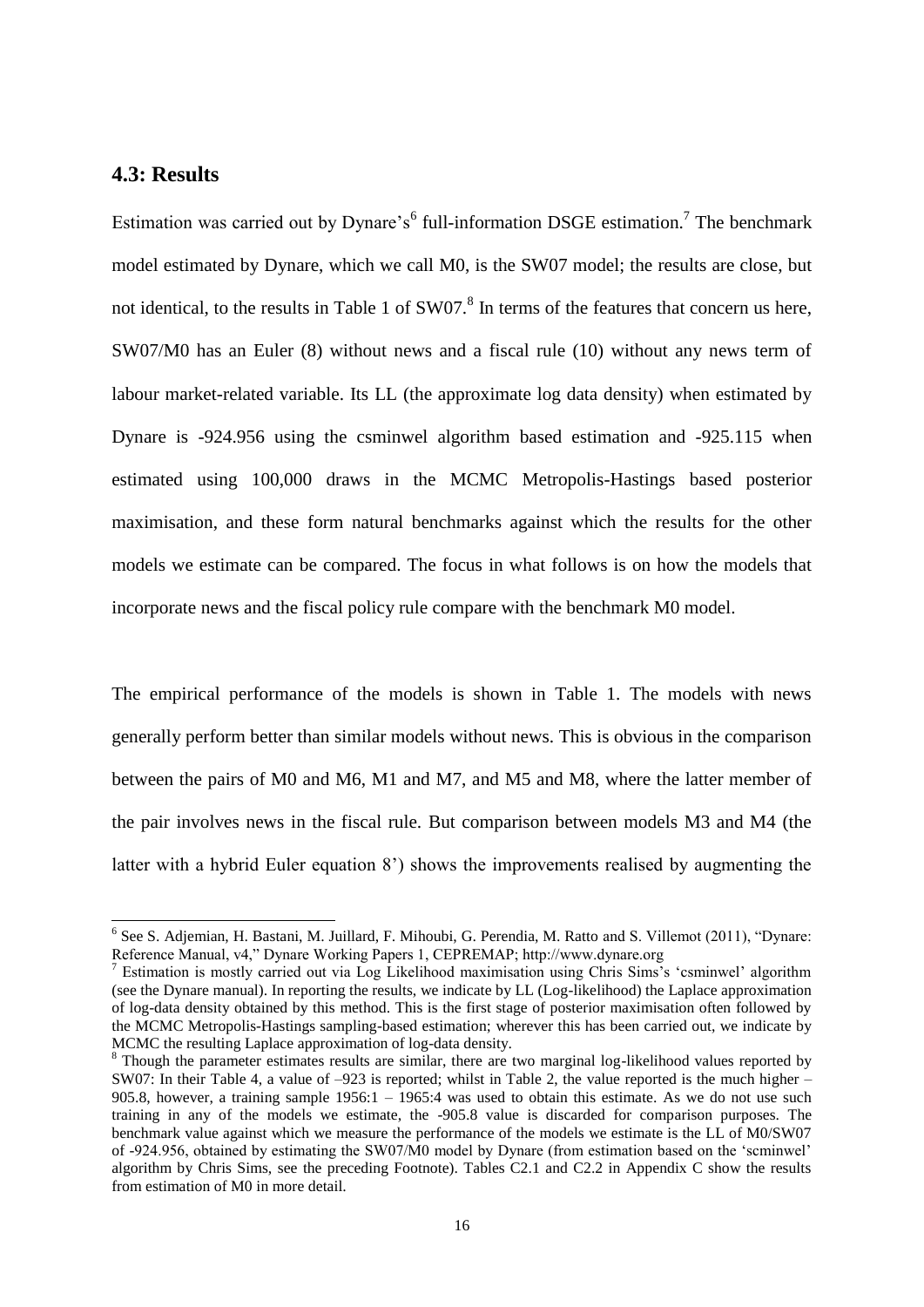Euler equation by a news term. On the whole, however, it is fair to say that the improvement in the fit comes mainly from the incorporation of news in the fiscal rule rather than the consumption part of the model. A model with news in consumption but not in the fiscal rule was also estimated, with LL=-918.478, and MCMC=-917.616 (more details available on request), showing a non-trivial improvement in fit by the news in consumption, but not comparable with the results obtained by our preferred model M12, to which we now turn.

Our preferred in terms of empirical fit model is M12, involving news in an augmented Euler equation (8') and in the fiscal rule, and a backward-looking labour difference in the latter. It behaves in a comparable manner to SW07 (see the detailed parameter estimates and the Impulse Response Functions – IRFs – shown in the Appendices). But with a sizeably higher likelihood, our model provides a much improved fit to data than SW07: LL=–910.513 and MCMC log data density  $=910.213$ , to be contrasted with SW07/M0 LL $=$ -924.956 and its MCMC Log data density of  $-925.115$  respectively. Table 2 presents the estimates of the new parameters in the model of best fit M12 as well as the key differences in the estimated parameters between that model and the M0/SW07 benchmark model; a full list of estimated parameters with their descriptions is given in Table B.1 in Appendix B.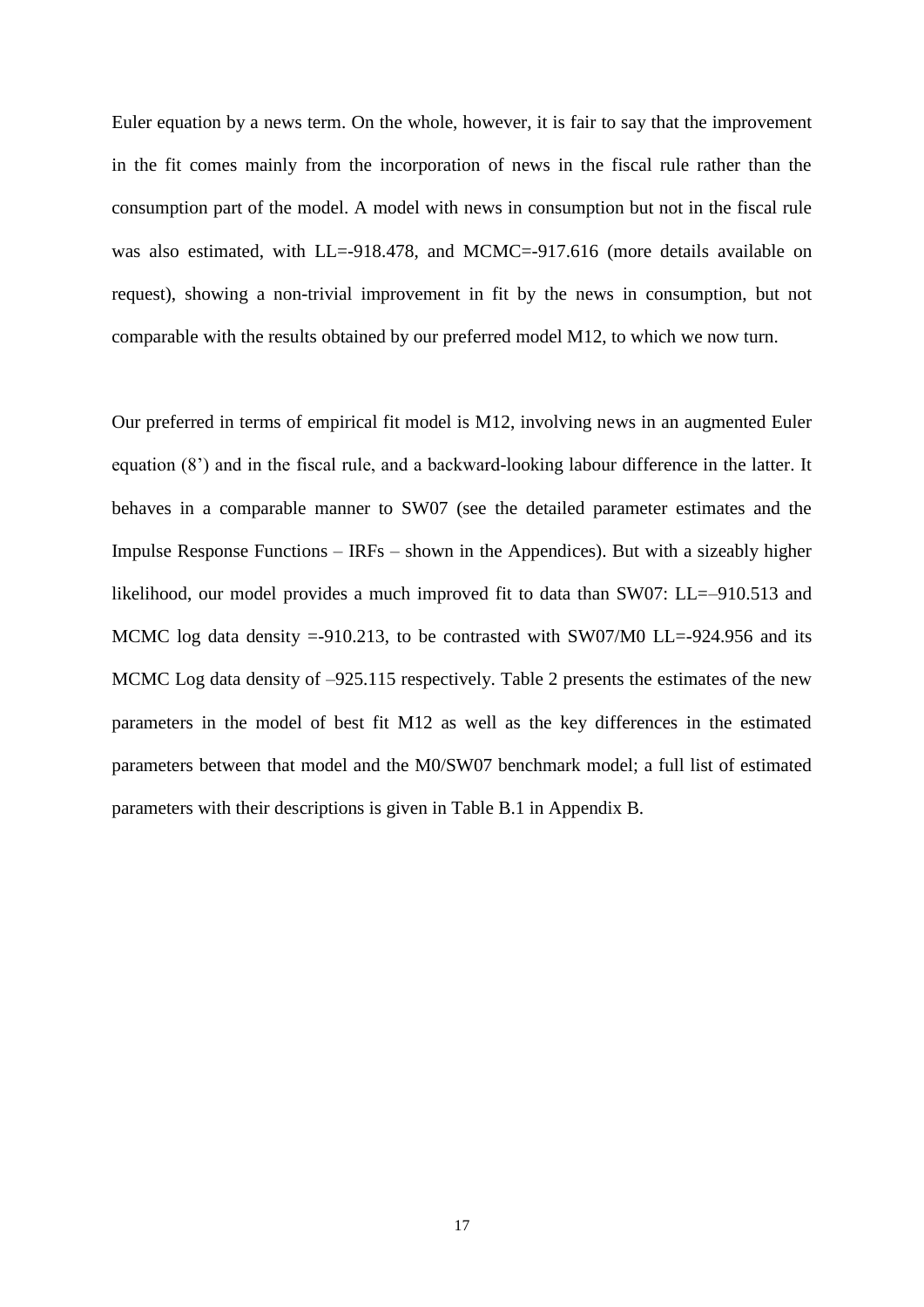| Rank           | <b>Model</b>     | <b>Features of</b><br>consumption                              | <b>Features of</b><br>the fiscal<br>rule | $\beta$  | $g_w$    | $g_{\rm u}$ | LL                 | <b>MCMC</b><br>100,000<br>draws  |
|----------------|------------------|----------------------------------------------------------------|------------------------------------------|----------|----------|-------------|--------------------|----------------------------------|
| $\mathbf{1}$   | M12              | Euler augmented by<br>news $(8')$                              | News;<br>(11e)                           | 0.1463   | $-0.26$  | $-0.1732$   | $-910.513$         | $-910.213$                       |
| $\overline{2}$ | $\overline{M11}$ | Euler augmented by<br>news $(8')$                              | News;<br>(11a)                           | 0.1634   | $-0.298$ | 0.0265      | $-911.493$         |                                  |
| $\overline{3}$ | M <sub>9</sub>   | Euler augmented by<br>news $(8')$                              | News;<br>(11b)                           | 0.151    | $-0.281$ | 0.164       | -911.918           |                                  |
| $\overline{4}$ | M <sub>7</sub>   | Euler $(8)$                                                    | News and<br>(11c)                        |          | $-0.259$ | 0.1592      | $-911.926$         |                                  |
| 5              | M8               | Euler augmented by<br>news $(8')$                              | Only news;<br>$(g_u=0)$                  | 0.1569   | $-0.295$ |             | $-912.057$         |                                  |
| 6              | M6               | Euler $(8)$                                                    | Only news;<br>$(g_u=0)$                  |          | $-0.316$ |             | $-912.079$         |                                  |
| $\overline{7}$ | M10              | Euler (8) augmented<br>by news                                 | News;<br>(11c)                           | 0.1544   | $-0.265$ | 0.1154      | $-912.331$         |                                  |
| 8              | M4               | Hybrid Euler (8) with<br>news and bk-looking<br>(9a) with news | News and<br>(11a)                        | 0.269    | $-0.261$ | 0.0257      | $-912.352$         |                                  |
| 9              | M13              | Euler eq. $(8)$                                                | No news<br>$(g_w=0);$<br>(11e)           |          |          | $-0.4711$   | $-913.115$         | $-917.586$<br>(10,000)<br>draws) |
| 10             | M <sub>3</sub>   | Hybrid Euler (8) and<br>bk-looking (9a) with<br>news           | News and<br>(11a)                        | 0.4602   | $-0.318$ | 0.0218      | $-915.805$         |                                  |
| 11             | M1               | Euler eq. (8)                                                  | No news<br>$(g_w=0);$<br>(11c)           |          |          | 0.4802      | $-917.623$         | $-921.946$<br>(10,000)<br>draws) |
| 12             | M <sub>0</sub>   | SW07 estimated by<br>$Dynamic -$<br>Euler eq. $(8)$            | No news<br>$(g_w=0);$<br>$g_u=0$         |          |          |             | $-924.956$         | $-925.115$                       |
| 13             | M <sub>5</sub>   | Euler augmented by<br>news $(8')$                              | No news<br>$(g_w=0);$<br>$g_u=0$         | $-0.024$ |          |             | $-929.619$         |                                  |
| 14             | M <sub>2</sub>   | Bk-looking (9a) with<br>news                                   | Only news<br>$(g_u=0)$                   |          |          |             | Fails BK<br>(1980) |                                  |

### **Table 1: Summary of estimated models**

Notes: LL is Log-likelihood (Laplace approximation of log-data density using Sims's 'csminwel' log-likelihood maximisation algorithm ); MCMC is the Laplace approximation of the log-data density obtained by the secondstage MCMC Metropolis-Hastings algorithm with 100,000 draws (unless stated otherwise, see Footnote 6).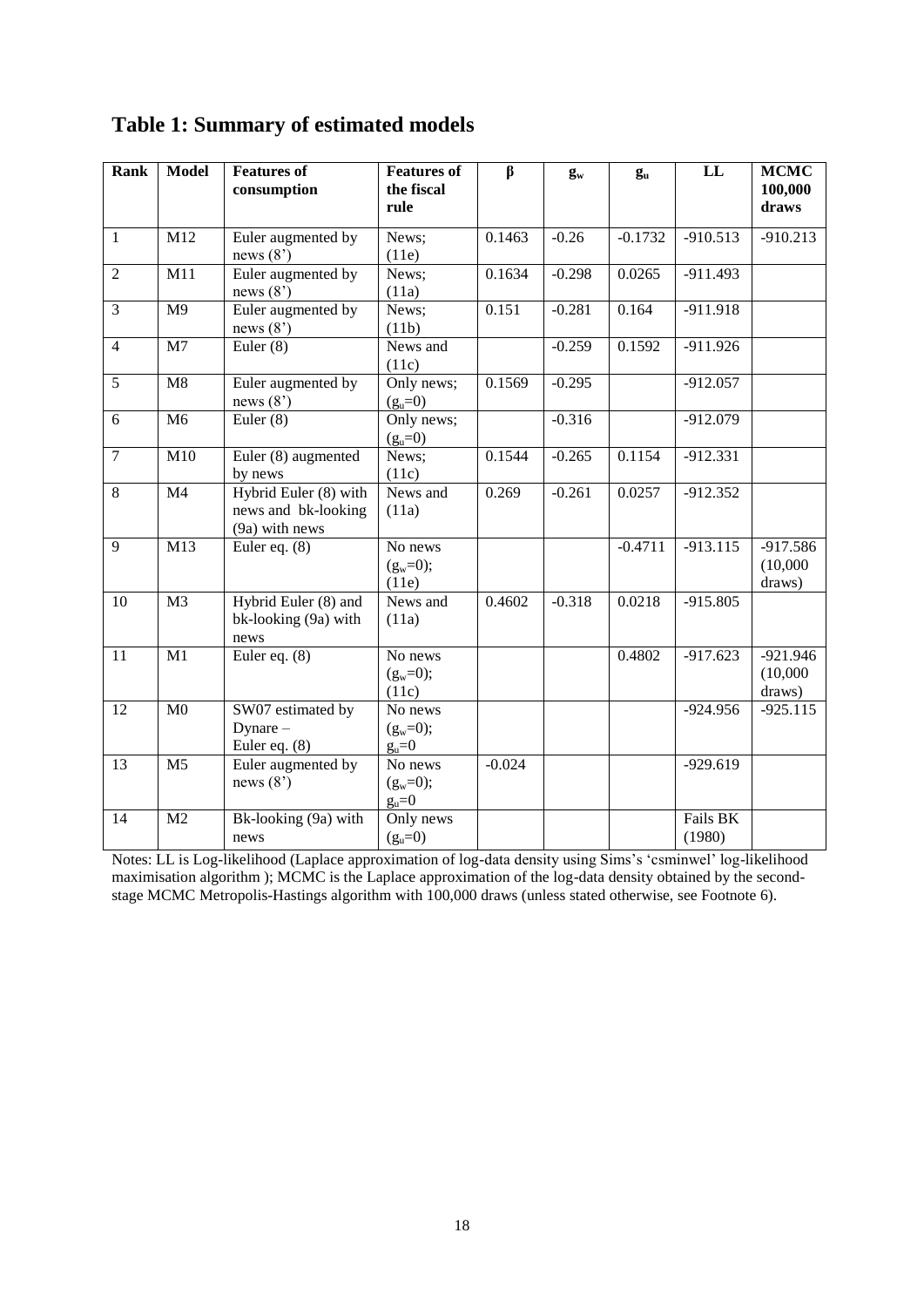|                | <b>Description</b>                                               | M <sub>12</sub> | <b>M0/SW07</b> |
|----------------|------------------------------------------------------------------|-----------------|----------------|
| $g_{u}$        | Employment difference $(11e)$ in the government<br>spending rule | $-0.1732$       | N/A            |
| β              | News in consumption                                              | 0.1463          | N/A            |
| $g_{w}$        | News in the government spending rule                             | $-0.26$         | N/A            |
| $\rho_{b}$     | Consumption shock AR1 process coefficient                        | 0.476           | 0.1623         |
| $\sigma_1$     | Labour substitution risk aversion                                | 1.1582          | 1.6706         |
| Z              | Elasticity of the capital utilisation                            | 0.3994          | 0.4687         |
| $\Phi/Y_0$     | Fixed cost in production relative to output                      | 0.5279          | 0.7054         |
| H              | Habit                                                            | 0.7889          | 0.739          |
|                | Long-term labour                                                 | 0.3773          | 0.2284         |
| $g_{v}$        | Technology shock on government spending                          | 0.7363          | 0.6045         |
| η <sub>b</sub> | Std. error of consumption shock                                  | 0.0833          | 0.2469         |

**Table 2: The main differences between best-fit M12 and M0/SW07 models**

Notes: The results are derived using Sims's 'csminwel' algorithm; see the Table in Appendix B for more details.

The t-statistics of the parameters introduced in this paper (shown by N/A for the M0/SW07 estimation) are in general strong. News features strongly and positively in the consumption equation (t-stat.=5.35). The labour market-related parameter  $(g_w)$  in the fiscal rule is negative; in general, it produces somewhat weaker t-statistics in models when estimated in conjunction with the news effect (-1.9 in M12) but shows up rather more significantly when estimated without the news effect (these estimates are available on request). The effect of news on government spending in the context of the fiscal rule  $(g_w)$  is negative and significant (t-stat=-3.89). Thus, both the change in employment and the news term cushion the government spending effect of the exogenous spending shock, so that only about 61% of the initial spending shock manifests itself into an actual change of government spending. This is also evidenced in an IRF of g of about 0.33 out of a shock of about 0.56 (equal to its standard error); IRFs will be discussed shortly. This cushioning is to be contrasted with an IRF of the spending shock on g of about 0.52 in M0/SW07, roughly equal to the shock; so the shock translates almost one-to-one into a change in government spending in that model. The interpretation of this cushioning effect in M12 is that the spending shock elicits a change in the state of the cycle and expectations about the overall future outlook; such developments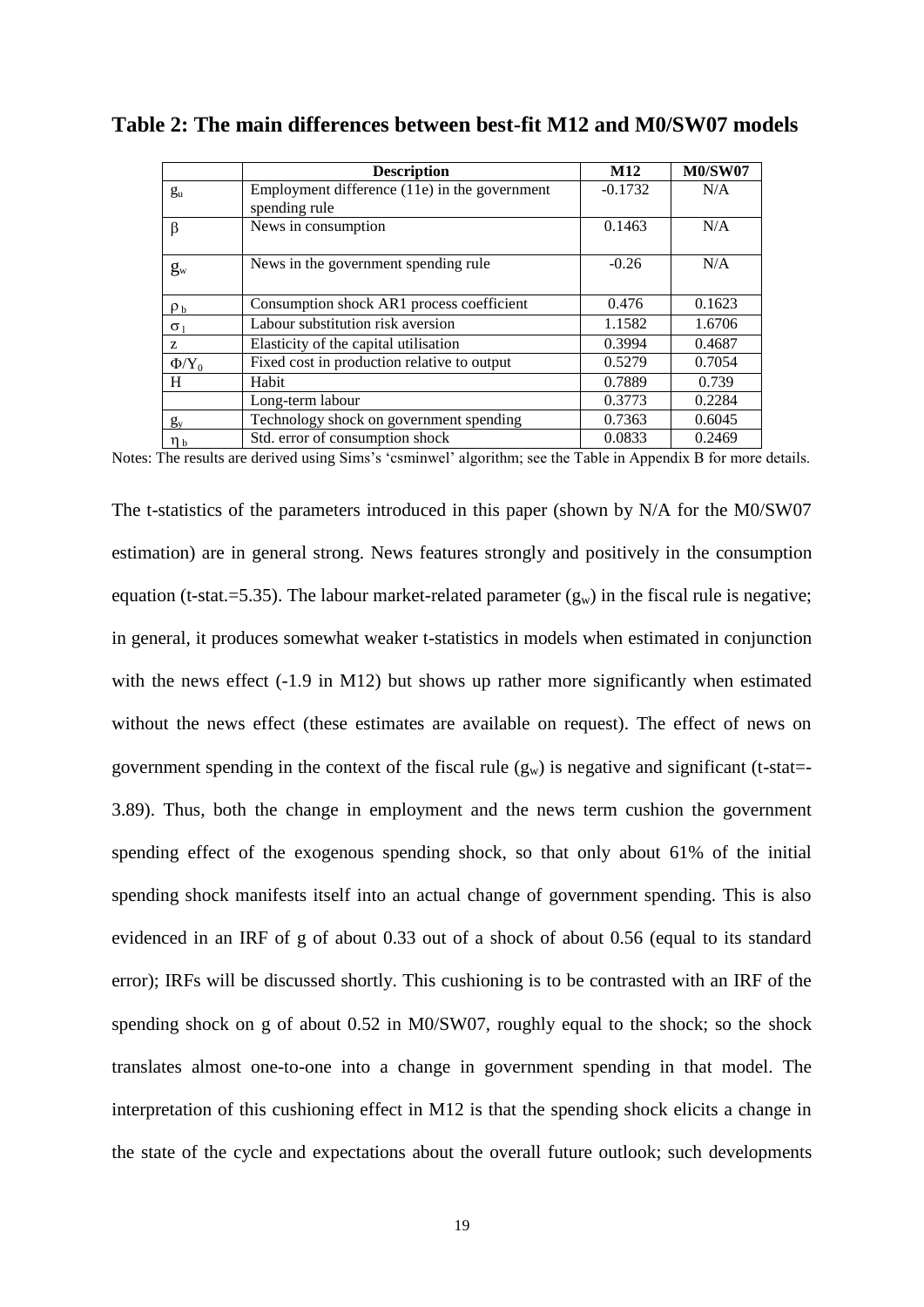then reduce the impact of the exogenous shock on actual government spending. This may be either because of a direct effect on the fiscal rule (relating spending to the state of the economy), or because of political economy reasons: a calculating government may realise that it will probably not need to spend the full amount of the exogenous stimulus in order to achieve a certain effect, but may retain the remaining funds for other use.

In terms of other parameters, estimates show a much higher persistence of the consumption shock (0.476 vs. 0.162) and, relatedly, lower labour risk aversion (1.16 vs. 1.17), a higher habit level (0.79 vs. 0.74), lower  $\Phi$ , and a much higher level of long term labour. We also observe a much lower standard error for the consumption shock, as a substantial part of the previously unexplained variance of consumption is now explained by the news; e.g., even the best fit model without news, model M13, also has as standard error of a consumption shock similar to that of M0/SW07). The higher habit level is also significant as it implies a greater weight on lagged consumption in relation to the lead (see parameter  $\theta$  in M12 and other models in Appendix A), and hence a more backward-looking consumption. A smaller  $\Phi/Y_0$ shows up whenever we do not have an extended fiscal rule with news or a labour marketrelated variable. It may be due to the stabilising effect of the fiscal rule which increases fixed capital utilisation (cf. the higher elasticity of capital utilisation of 0.47 vs. 0.4 in SW07) and therefore reduces the overall level of capital requirement and the share of required fixed cost (i.e., investment) relative to total output.

We next review the Impulse Response Functions (IRFs) for M12 (see Figures C.1 in Appendix C). As mentioned, the overall outlook of the IRFs is quite similar to that of M0/SW07. Notable differences concern the effects of the exogenous spending shock ( $\epsilon g_t$ ) on consumption which is positive here and remains so for a number of quarters (as will be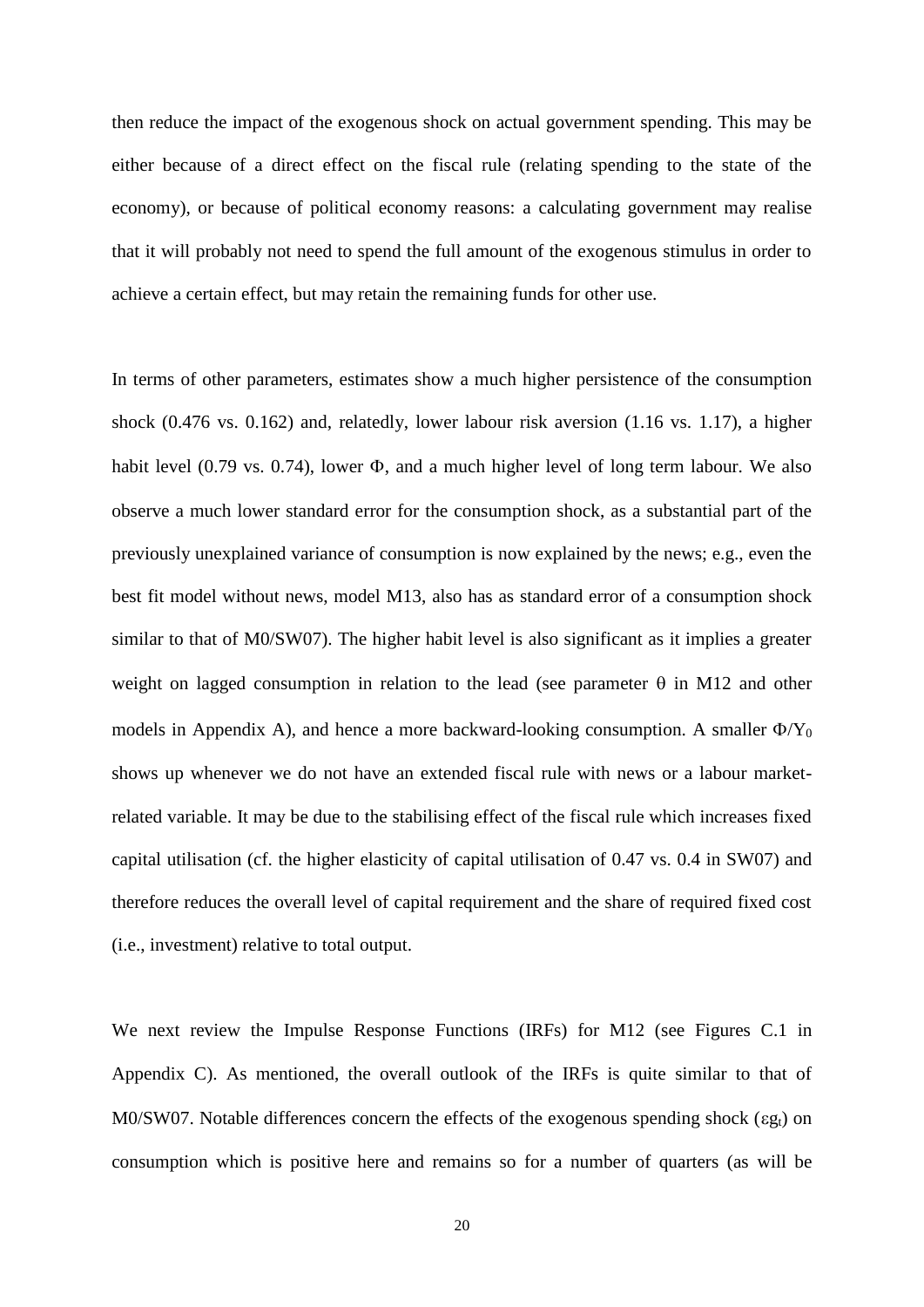discussed in the context of the multipliers in the next Section), in sharp contrast to the M0/SW07 IRFs. Moreover, the same shock has a smaller contemporaneous effect on total government spending here, as discussed (about 0.45 vs. about 0.5 in M0/SW07) as it is cushioned by other variables (news and the employment change). The effect of the news is shown in Table C.1.b. Positive news affects consumption, investment and the wage in a positive way, but reduces the overall government spending. As a result, the total effect on output is negative and fairly persistent. This, somewhat counterintuitive result is due to the strong and overriding effect of news on government spending. We next turn to the multipliers.

#### **5. Multipliers**

As mentioned, the Impulse Response Functions (IRF) are shown in Appendix B below. Below, we show the economically more meaningful multipliers; to this end, we next describe briefly how we transform the IRFs into multipliers. The multipliers that theory and policymakers are interested in are given as:

$$
(Y_t\text{-}Y_0)/dG_0,
$$

where capitals are the variables in levels, and 0 is the time of the shock. Various types of adjustment should be done to this formula to render it more meaningful, shown below:

Firstly, following SW, our model is structured as follows:

$$
y_t = c_y\ c_t + i_y\ i_t + g_t
$$

and

 $g_t = \rho_g g_{t-1} + \varepsilon_{gt} + g_y \varepsilon_{at}$  + labour market-related variables (possibly) + news (possibly) where y, c, i are percentage deviations from (own) trend and  $c_y$  (=0.5991) and  $i_y$  are the mean consumption-GDP and investment-GDP ratios in the data, respectively. In contrast,  $g_t$  is the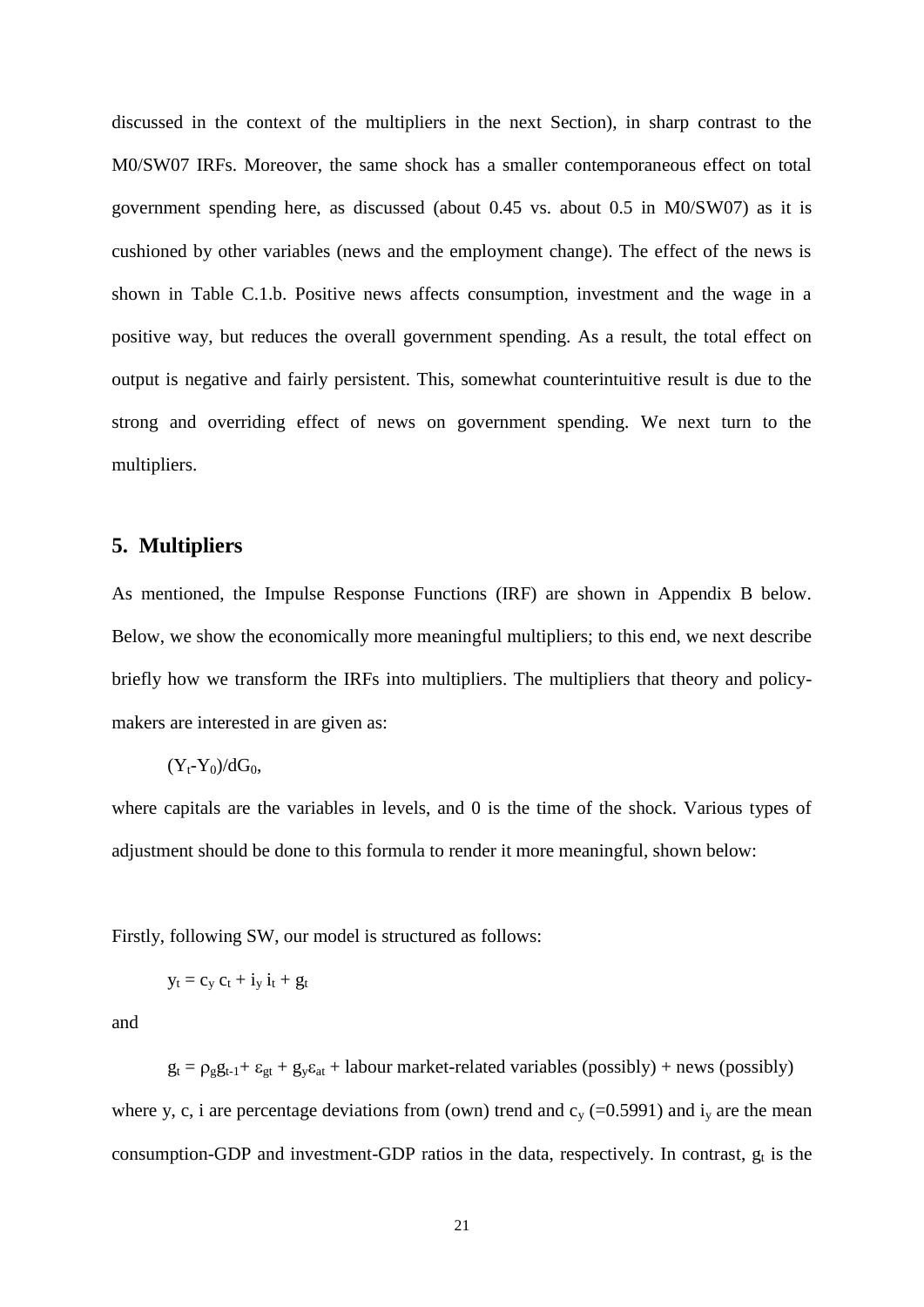deviation from the steady-state spending-GDP ratio.  $\varepsilon_{gt}$  ( $\eta_{gt}$  in SW07 notation) is the truly exogenous part of government spending (that may account for other exogenous shocks, e.g. shocks to exports, if g is assumed to be a catch-all variable for all other spending other than consumption and investment). Therefore, if we wish to convert the consumption deviation from trend into a percentage of GDP (as opposed to percentage of C itself) so that it makes more economic sense, we need to multiply the raw IRFs of consumption by  $c_y -$  all the consumption responses presented below have been transformed in this way, so they are readily interpretable as percentages of GDP.

Secondly, there is a question of what is exactly 'the' exogenous part of fiscal spending. While in our model this is clearly  $\varepsilon_{gt}$ , there is an argument that the government will have a target for overall fiscal spending, g<sub>t</sub>, and if that shows any signs of changing dramatically because of 'truly exogenous spending shocks' (the  $\varepsilon_{gt}$ ), then government will take corrective action. Under this reasoning,  $g_t$  may be more 'exogenous' than is hypothesised above, so that it is worth presented multipliers cast in terms of that, too.

Table 3 presents the multipliers with these two types of adjustment. Output, consumption and government spending responses are presented for selected horizons: for the first 8 quarters (contemporaneous to the shock up to and including the end of the second year), and at the end of the 3rd, 4th, and 5th years (11, 15 and 19 quarters after the shock). For each model, 6 sets of numbers are given, in two sets of three: The first set of three are the IRFs normalised by the exogenous part of the spending shock ( $\epsilon g_0$  – where 0 is shorthand for  $t_0$ , the time of the shock); the latter three are the IRFs normalised by the total spending shock (g0). In each set of 3, the first line concerns consumption, the second (bold line) concerns the output multiplier, and the third one concerns government spending. Specifically, the first set are the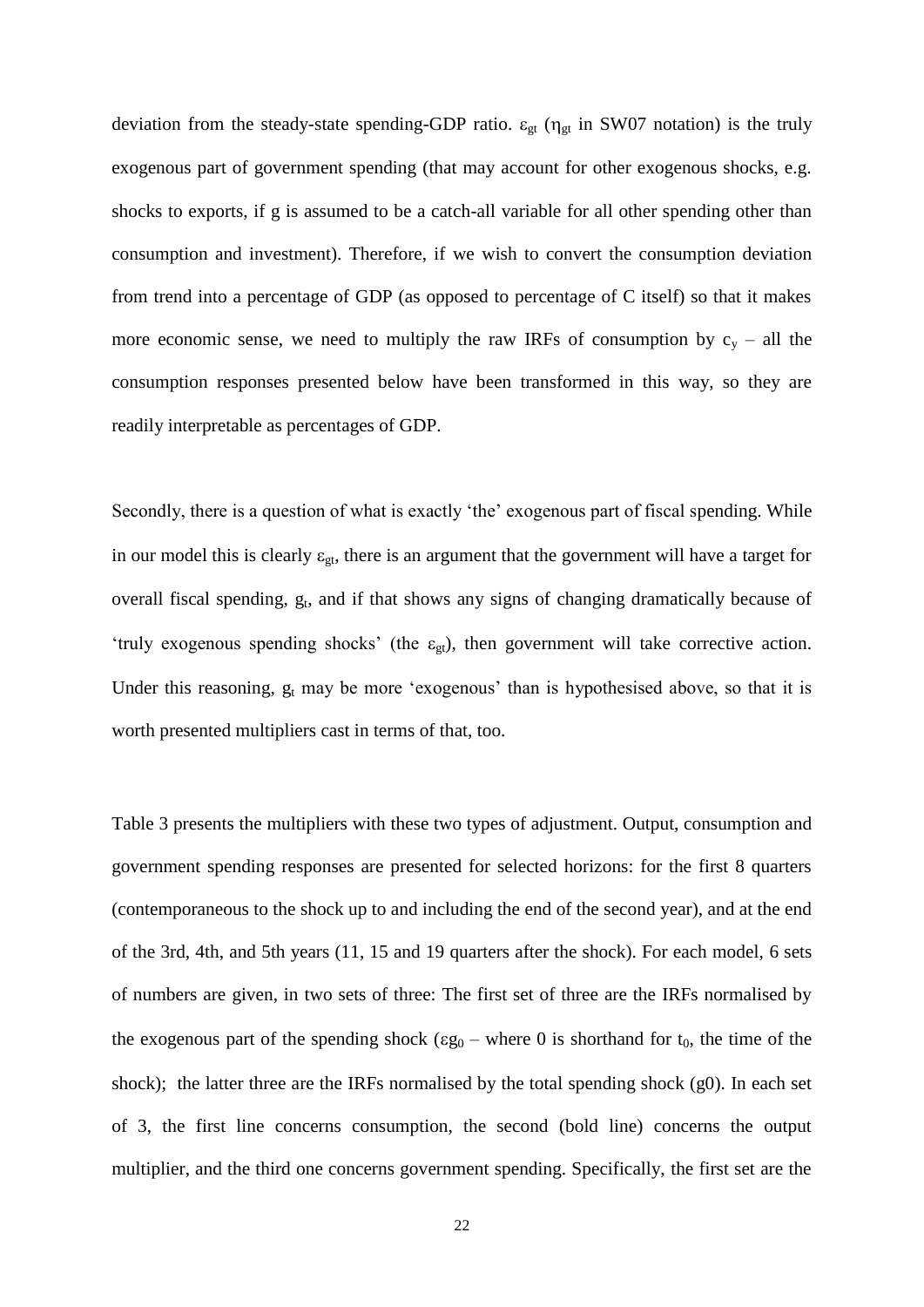consumption ( $c_t$ / $\epsilon$ g0), output ( $y_t$ / $\epsilon$ g0) and government spending ( $g_t$ / $\epsilon$ g0) responses divided by the exogenous part of government spending (assumed to be one estimated standard deviation of the error term in the fiscal rule); the second set of three has the same responses (consumption –  $c_v/g0$ , output –  $y_v/g0$  and government spending –  $g_v/g0$ ) divided by the government spending of quarter 0, the time of the shock. (As a consistency check, the government spending response in quarter 0 is identically one as  $g_0/g0 = g_0/g_0$ .

The models are presented in groups so as to facilitate comparison and conclusions on the role of news.

- The first pair, M12 and M13 consists of the best equation in terms of data fit, while the latter equation is identical except that it omits news in both the consumption equation and the fiscal rule.
- The second group should perhaps be reviewed from the last (base) model, M0, the SW07 model estimated by Dynare; M5 adds news only to the Euler equation of M0, while M11 adds both news and unemployment to the fiscal rule.

The key point to emerge is that the consumption multipliers without news terms are negative. While news can change this sign, comparison between M11 and M5 (and also M8 and M7) suggests that it is the combination of news term in the Euler equation together with the presence of the fiscal rule of some kind (i.e. either with news only or unemployment only or with both), that is responsible for the positive profile of consumption multipliers; i.e. a positive consumption effect is also evident in model M8 with news in both consumption Euler and the fiscal rule but without unemployment, whilst it is negative in M7 with news and unemployment in the fiscal rule but no news in the Euler equation.

In terms of output multipliers (in bold), comparison between M12 and M13 shows the output multiplier in the former to be higher and more persistent, as one would also expect from the positive consumption response. But comparison among the output profiles in the second group does not reveal a straightforward relation between the news term and the strength of the output multipliers.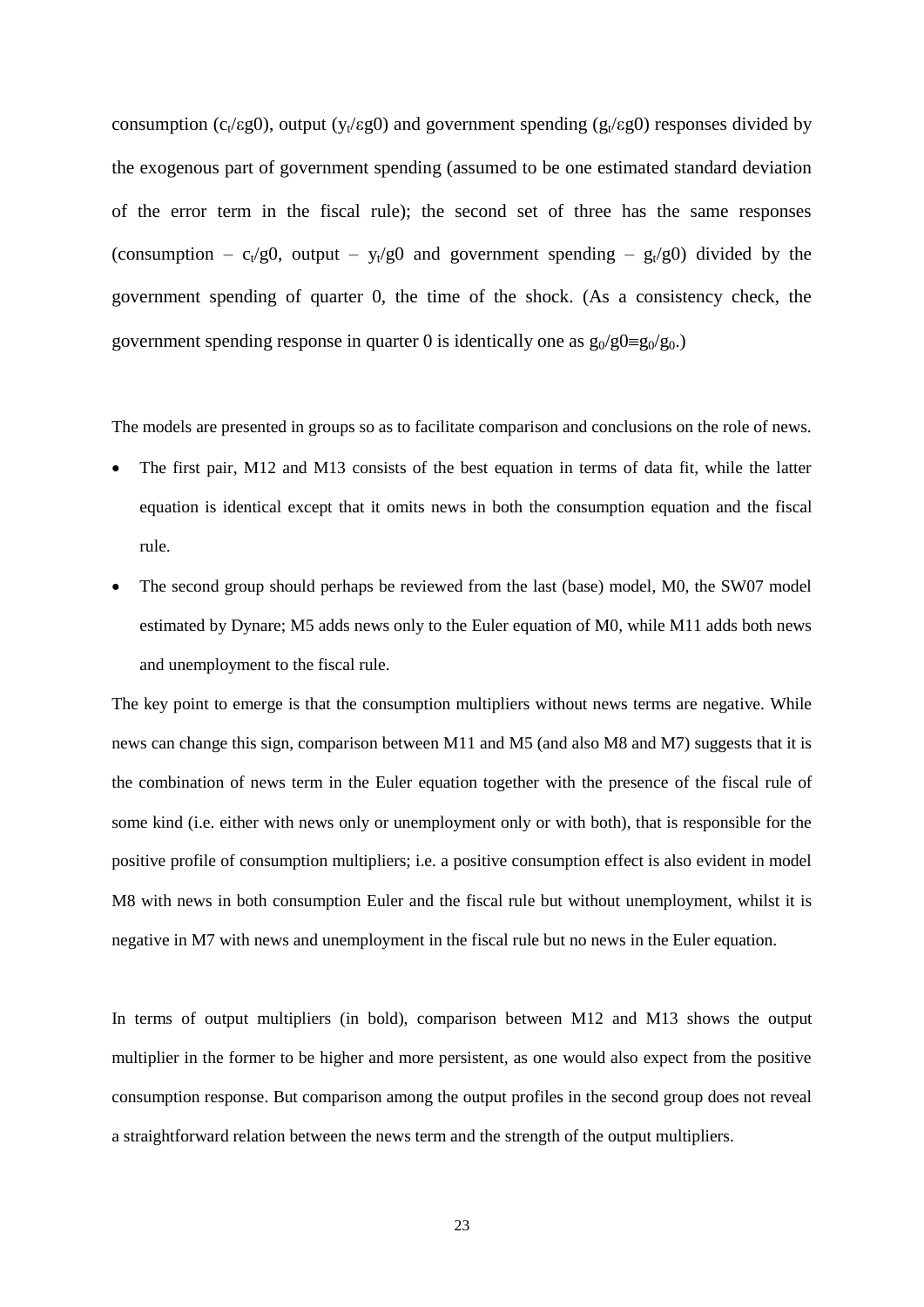In terms of the normalisation, when that is by the total government spending (g0, as opposed to the exogenous portion of it  $\epsilon g_0$ ) the multipliers are higher and generally above unity making them 'truly Keynesian' (a fuller discussion will be given shortly). This is not true, however, in the last two models shown in which there is no labour market indicator or news in the fiscal rule; as a result, the exogenous spending impacts one-for-one on total government spending without any cushioning by any other variable, and the two sets of 3 rows are practically identical. These features are evident in the graphical presentation of the multipliers of the best model (M12) and its no-news counterpart (M13) shown in Figures 3 (a,b).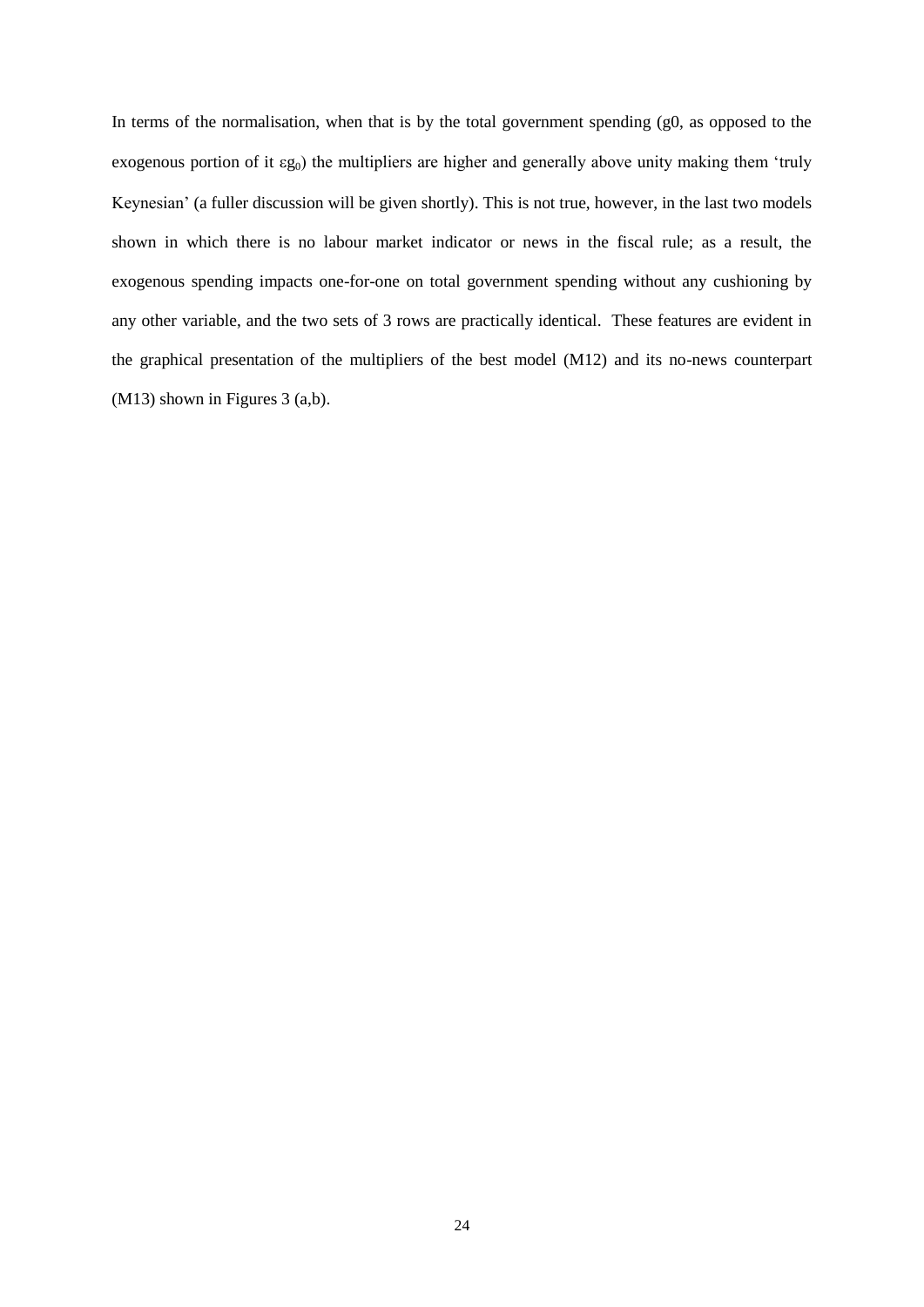| <b>Table 3: Multipliers without trend</b> |
|-------------------------------------------|
|-------------------------------------------|

| Quarter after shock    | $\mathsf 0$   | 1       | $\overline{2}$ | 3       | 4       | 5       | 6       | $\overline{7}$ | 11      | 15      | 19      |
|------------------------|---------------|---------|----------------|---------|---------|---------|---------|----------------|---------|---------|---------|
| 1a. Model M12 (best)   |               |         |                |         |         |         |         |                |         |         |         |
| $c_t/\epsilon g0$      | 0.16          | 0.10    | 0.05           | 0.01    | $-0.03$ | $-0.05$ | $-0.08$ | $-0.10$        | $-0.14$ | $-0.16$ | $-0.17$ |
| $y_t / \varepsilon g0$ | 0.80          | 0.69    | 0.60           | 0.53    | 0.47    | 0.41    | 0.37    | 0.33           | 0.23    | 0.18    | 0.15    |
| $g_t / \varepsilon g0$ | 0.60          | 0.60    | 0.59           | 0.59    | 0.58    | 0.57    | 0.56    | 0.55           | 0.51    | 0.46    | 0.42    |
| $c_t/g0$               | 0.26          | 0.17    | 0.08           | 0.01    | $-0.04$ | $-0.09$ | $-0.13$ | $-0.16$        | $-0.24$ | $-0.27$ | $-0.28$ |
| $y_t/g0$               | 1.34          | 1.16    | 1.01           | 0.88    | 0.78    | 0.69    | 0.61    | 0.55           | 0.39    | 0.30    | 0.24    |
| $g_t/\epsilon g0$      | 1.00          | 1.00    | 0.99           | 0.98    | 0.97    | 0.95    | 0.94    | 0.92           | 0.84    | 0.77    | 0.69    |
|                        | 1b. Model M13 |         |                |         |         |         |         |                |         |         |         |
| $c_t/\epsilon g0$      | $-0.03$       | $-0.07$ | $-0.10$        | $-0.12$ | $-0.14$ | $-0.16$ | $-0.17$ | $-0.18$        | $-0.20$ | $-0.21$ | $-0.20$ |
| $y_t / \epsilon g0$    | 0.74          | 0.66    | 0.59           | 0.54    | 0.48    | 0.44    | 0.40    | 0.37           | 0.27    | 0.21    | 0.17    |
| $g_t / \epsilon g0$    | 0.74          | 0.74    | 0.74           | 0.74    | 0.73    | 0.72    | 0.71    | 0.70           | 0.63    | 0.57    | 0.51    |
| $c_t/g0$               | $-0.05$       | $-0.09$ | $-0.13$        | $-0.16$ | $-0.19$ | $-0.21$ | $-0.23$ | $-0.24$        | $-0.27$ | $-0.28$ | $-0.27$ |
| $y_t/g0$               | 0.99          | 0.89    | 0.80           | 0.72    | 0.65    | 0.59    | 0.54    | 0.49           | 0.36    | 0.28    | 0.22    |
| $g_t / \epsilon g0$    | 1.00          | 1.00    | 1.00           | 1.00    | 0.99    | 0.97    | 0.96    | 0.94           | 0.86    | 0.77    | 0.68    |
| 2a. Model M11          |               |         |                |         |         |         |         |                |         |         |         |
| $c_t/\epsilon g0$      | 0.20          | 0.14    | 0.09           | 0.05    | 0.01    | $-0.02$ | $-0.05$ | $-0.07$        | $-0.13$ | $-0.15$ | $-0.16$ |
| $y_t / \epsilon g0$    | 0.86          | 0.72    | 0.60           | 0.51    | 0.43    | 0.36    | 0.30    | 0.26           | 0.15    | 0.09    | 0.07    |
| $g_t/\epsilon g0$      | 0.62          | 0.60    | 0.57           | 0.55    | 0.53    | 0.51    | 0.49    | 0.48           | 0.42    | 0.37    | 0.33    |
| $c_t/g0$               | 0.33          | 0.23    | 0.15           | 0.08    | 0.02    | $-0.03$ | $-0.07$ | $-0.11$        | $-0.20$ | $-0.24$ | $-0.26$ |
| $y_t/g0$               | 1.39          | 1.16    | 0.97           | 0.81    | 0.68    | 0.58    | 0.49    | 0.42           | 0.24    | 0.15    | 0.11    |
| $g_t / \varepsilon g0$ | 1.00          | 0.96    | 0.92           | 0.88    | 0.85    | 0.82    | 0.79    | 0.76           | 0.67    | 0.59    | 0.52    |
| 2b. Model M5           |               |         |                |         |         |         |         |                |         |         |         |
| $c_t/\epsilon g0$      | $-0.14$       | $-0.21$ | $-0.26$        | $-0.31$ | $-0.34$ | $-0.37$ | $-0.39$ | $-0.40$        | $-0.41$ | $-0.43$ | $-0.42$ |
| $y_t / \epsilon g0$    | 0.95          | 0.82    | 0.71           | 0.61    | 0.54    | 0.47    | 0.42    | 0.37           | 0.33    | 0.23    | 0.17    |
| $g_t/\epsilon g0$      | 1.00          | 0.97    | 0.94           | 0.91    | 0.88    | 0.85    | 0.82    | 0.79           | 0.77    | 0.67    | 0.59    |
| $c_t/g0$               | $-0.14$       | $-0.21$ | $-0.26$        | $-0.31$ | $-0.34$ | $-0.37$ | $-0.39$ | $-0.40$        | $-0.41$ | $-0.43$ | $-0.42$ |
| $y_t/g0$               | 0.95          | 0.82    | 0.71           | 0.61    | 0.54    | 0.47    | 0.42    | 0.37           | 0.33    | 0.23    | 0.17    |
| $g_t / \epsilon g0$    | 1.00          | 0.97    | 0.94           | 0.91    | 0.88    | 0.85    | 0.82    | 0.79           | 0.77    | 0.67    | 0.59    |
| 2c. Model M0 (SW07)    |               |         |                |         |         |         |         |                |         |         |         |
| $c_t/\epsilon g0$      | $-0.09$       | $-0.18$ | $-0.25$        | $-0.30$ | $-0.34$ | $-0.38$ | $-0.40$ | $-0.42$        | $-0.43$ | $-0.44$ | $-0.44$ |
| $y_t/\epsilon g0$      | 0.97          | 0.84    | 0.72           | 0.62    | 0.54    | 0.48    | 0.42    | 0.38           | 0.34    | 0.24    | 0.18    |
| $g_t/\epsilon g0$      | 1.00          | 0.97    | 0.94           | 0.91    | 0.88    | 0.85    | 0.83    | 0.80           | 0.78    | 0.68    | 0.60    |
| $c_t/g0$               | $-0.09$       | $-0.18$ | $-0.25$        | $-0.30$ | $-0.34$ | $-0.38$ | $-0.40$ | $-0.41$        | $-0.43$ | $-0.44$ | $-0.44$ |
| $y_t/g0$               | 0.97          | 0.84    | 0.72           | 0.62    | 0.54    | 0.48    | 0.42    | 0.38           | 0.34    | 0.24    | 0.18    |
| $g_t/\epsilon g0$      | 1.00          | 0.97    | 0.94           | 0.91    | 0.88    | 0.85    | 0.83    | 0.80           | 0.78    | 0.68    | 0.60    |

Please refer to main text for details.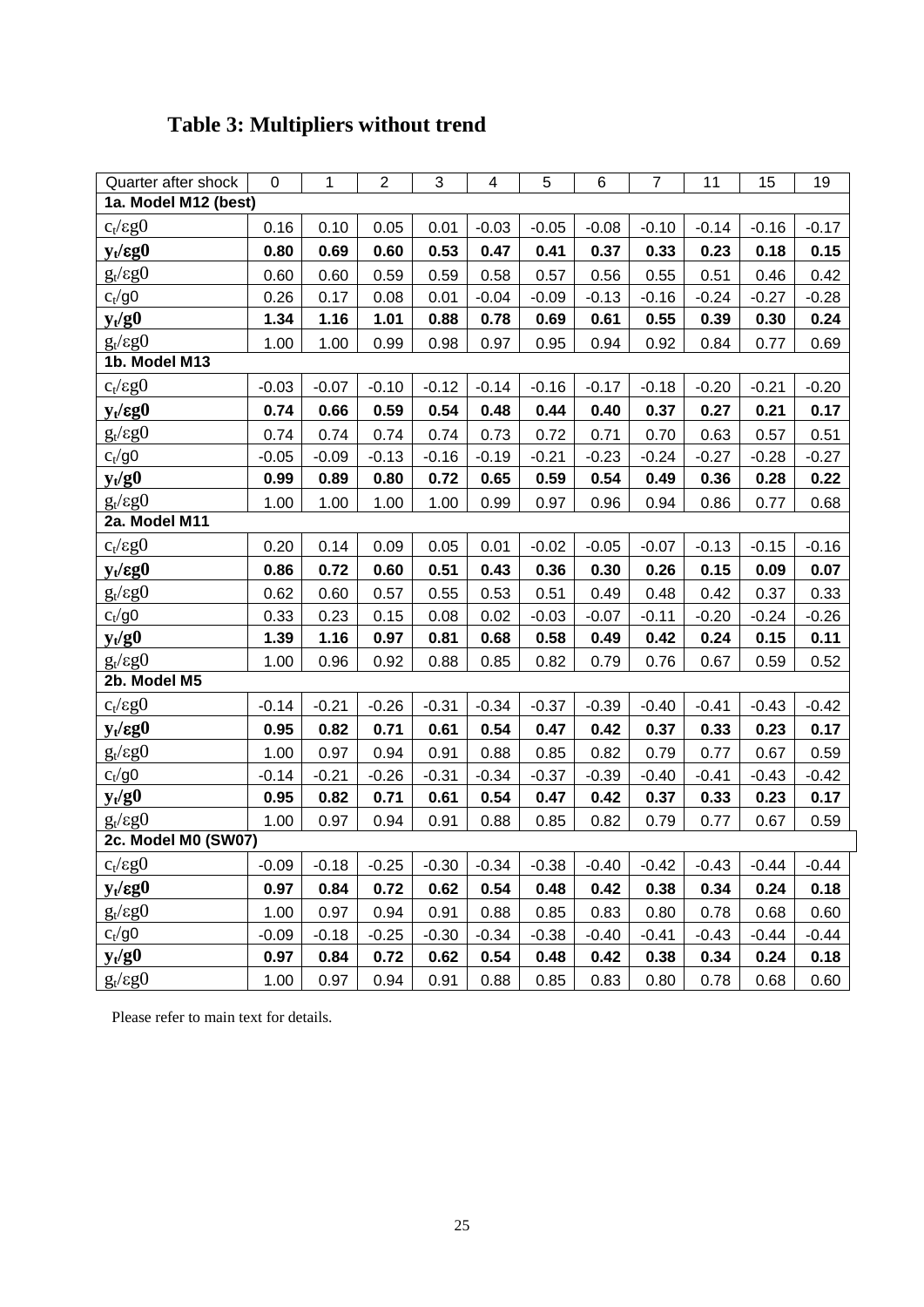

**Figure 3a:** multipliers (normalised by  $e_{g0}$  – no trend) from M12





A third type of adjustment concerns the treatment of trend. Recall that the theoretical multiplier is  $(Y_t-Y_0)/dG_0$ , where capitals are the variables in levels and  $dG_0$  is government expenditure change at time t=0. In a trend growth environment like a DSGE model,  $Y_t - Y_0$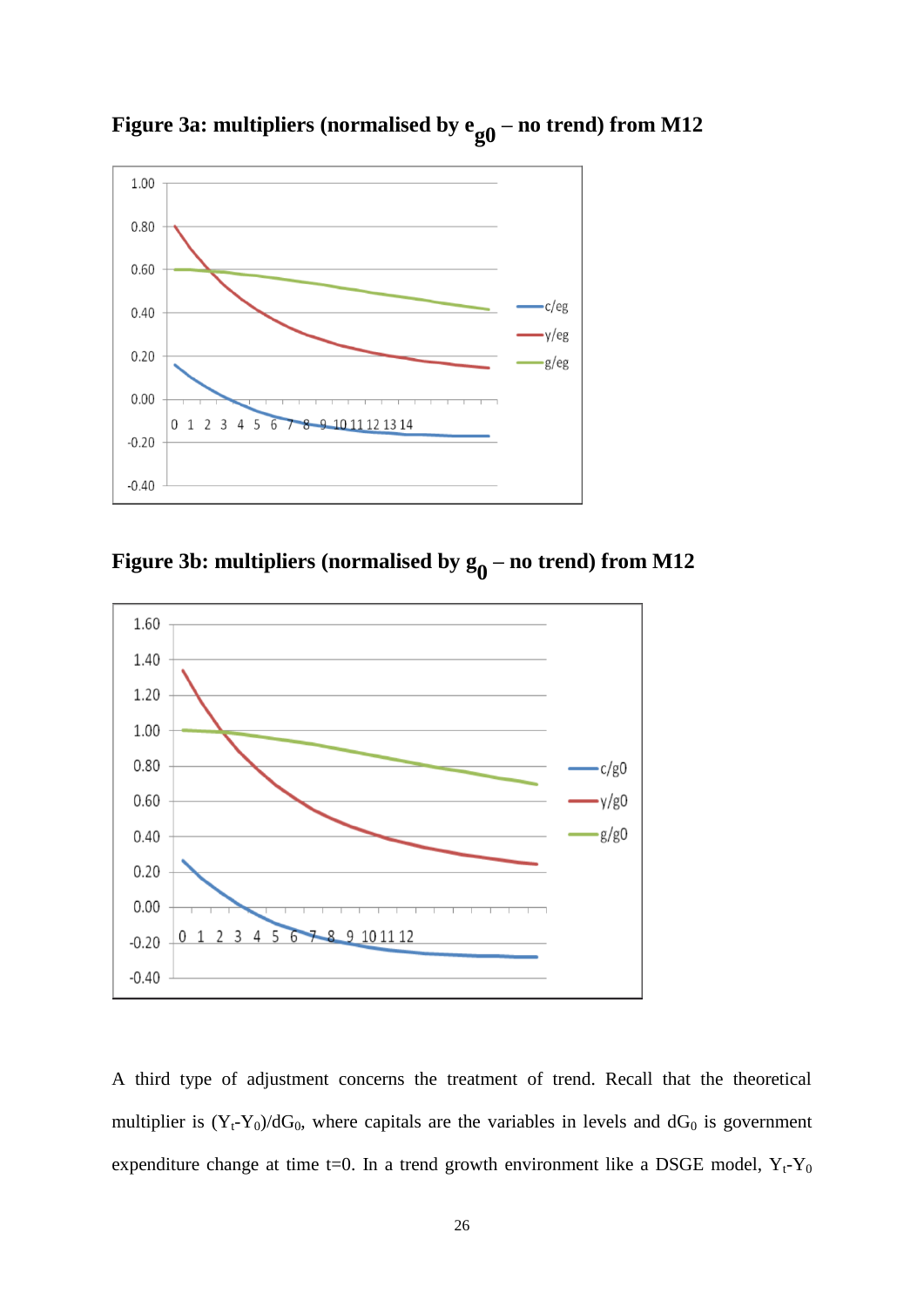may be decomposed into two parts, a change alongside the trend, plus a deviation from trend. Now, the change alongside the trend should not be properly considered as a 'multiplier' effect because it is exogenous and (by assumption) entirely supply-side; hence, it bears no relation to government spending (unless one assumes that government spending includes spending that enhances an economy's long-term production possibilities, such as infrastructural spending; but this is beyond the scope of this). To make essentially the same point from another angle, the change alongside the trend will increase geometrically across time, so if the multiplier is the ratio presented above, it will tend to infinity asymptotically.

We proceed under the assumption that the trend is entirely unrelated to government spending, hence it should not be considered as a response to it. Hence, the multipliers should be presented as

$$
(Y_t - \overline{Y}_t) / dG_0
$$

Where the overbar indicates a trend value. Since  $y_t$  represents a % deviation from trend, we have  $y_t = (Y_t - \overline{Y}_t)/\overline{Y}_t$ , therefore  $Y_t - \overline{Y}_t = y_t \overline{Y}_t$ . As mentioned, the government spending shock,  $g_0$ , is a deviation of the government spending-GDP ratio from its steady-state value (log-additive to  $y_t$ , and so is its exogenous part  $\varepsilon_{g0}$ , therefore they both are expressed as percentages of GDP). Hence, we have  $dG_0 = \varepsilon_{g0} \overline{Y}_0$ . Thus, the correct multiplier is related to the quantities given in the IRFs by:

$$
\frac{Y_t - \overline{Y}}{dG_0} = \frac{y_t \overline{Y}_t}{\varepsilon_{g0} \overline{Y}_0}
$$

In other words, the IRF of consumption, output and government spending should be multiplied by  $\overline{Y}_0$  $\frac{Y_t}{T}$ , as well as being scaled by the size of the exogenous government spending

shock ( $\varepsilon_{g0}$ ). So, the six rows we present in Table 4 are: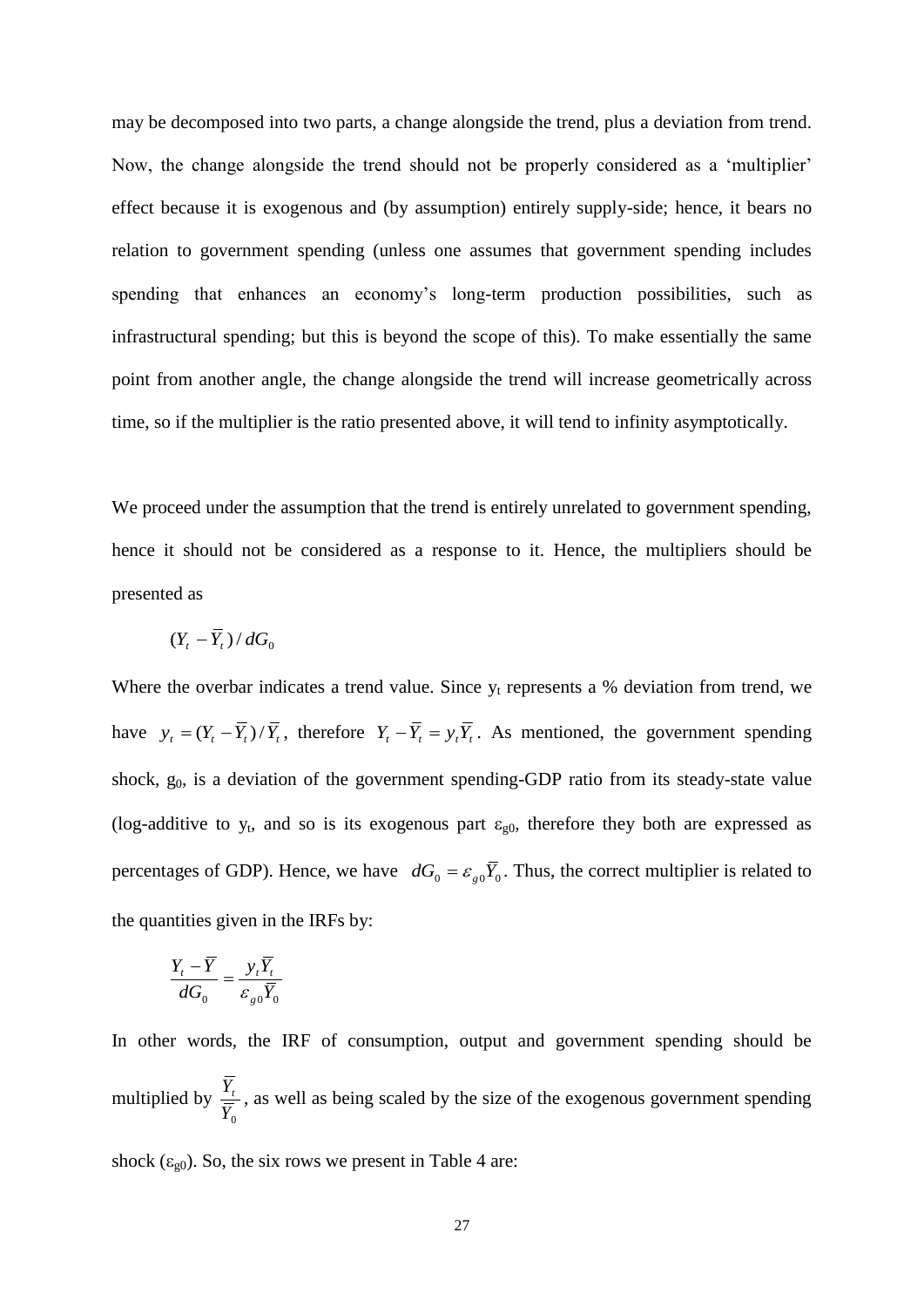$$
\frac{c_{t}\overline{Y}_{t}}{\varepsilon_{gt_{0}}\overline{Y}_{0}} , \frac{y_{t}\overline{Y}_{t}}{\varepsilon_{gt_{0}}\overline{Y}_{0}} , \frac{g_{t}\overline{Y}_{t}}{\varepsilon_{gt_{0}}\overline{Y}_{0}} , \frac{c_{t}\overline{Y}_{t}}{g_{0}\overline{Y}_{0}} , \frac{y_{t}\overline{Y}_{t}}{g_{0}\overline{Y}_{0}} , \text{and } \frac{g_{t}\overline{Y}_{t}}{g_{0}\overline{Y}_{0}}.
$$

The models presented in Table 4 are the same as the first two of Table 3. The latter two Models of Table 3 are omitted here as the relevant IRFs do not converge to zero in the long run, or do not converge fast enough, so that that the multipliers that incorporate the trend adjustment described above explode over time. The multipliers of the best-fit model (M12) are shown graphically in Figures 4 (a,b). Comparison with Table 3 reveals that there is now more persistence in the multipliers; otherwise the same messages as before apply: the variable of normalisation ( $\epsilon g_0$  or  $g_0$ ) matters, as does the introduction of the news term.

| Quarter after shock  | $\Omega$ | 1       | $\overline{2}$ | 3       | 4       | 5       | 6       | 7       | 11      | 15      | 19      |
|----------------------|----------|---------|----------------|---------|---------|---------|---------|---------|---------|---------|---------|
| 1a. Model M12 (best) |          |         |                |         |         |         |         |         |         |         |         |
| c_eg/eg              | 0.16     | 0.10    | 0.05           | 0.01    | $-0.03$ | $-0.06$ | $-0.08$ | $-0.10$ | $-0.15$ | $-0.17$ | $-0.18$ |
| y_eg/eg              | 0.80     | 0.70    | 0.61           | 0.54    | 0.47    | 0.42    | 0.38    | 0.34    | 0.24    | 0.19    | 0.16    |
| $g$ <sub>eg/eg</sub> | 0.60     | 0.60    | 0.60           | 0.60    | 0.59    | 0.58    | 0.58    | 0.57    | 0.53    | 0.49    | 0.45    |
| $c$ eg/g0            | 0.26     | 0.17    | 0.08           | 0.01    | $-0.04$ | $-0.09$ | $-0.13$ | $-0.17$ | $-0.25$ | $-0.29$ | $-0.31$ |
| y_eg/g0              | 1.34     | 1.16    | 1.02           | 0.89    | 0.79    | 0.70    | 0.63    | 0.57    | 0.41    | 0.32    | 0.26    |
| $g_{eq}/g0$          | 1.00     | 1.00    | 1.00           | 0.99    | 0.98    | 0.97    | 0.96    | 0.95    | 0.88    | 0.82    | 0.75    |
| 1b. Model M13        |          |         |                |         |         |         |         |         |         |         |         |
| c_eg/eg              | $-0.03$  | $-0.07$ | $-0.10$        | $-0.12$ | $-0.14$ | $-0.16$ | $-0.18$ | $-0.19$ | $-0.21$ | $-0.22$ | $-0.22$ |
| y_eg/eg              | 0.74     | 0.67    | 0.60           | 0.54    | 0.49    | 0.45    | 0.41    | 0.38    | 0.28    | 0.22    | 0.18    |
| $g$ _eg/eg           | 0.74     | 0.75    | 0.75           | 0.75    | 0.75    | 0.74    | 0.73    | 0.72    | 0.67    | 0.61    | 0.55    |
| $c$ eg/g0            | $-0.05$  | $-0.09$ | $-0.13$        | $-0.17$ | $-0.20$ | $-0.22$ | $-0.24$ | $-0.25$ | $-0.28$ | $-0.30$ | $-0.30$ |
| y_eg/g0              | 0.99     | 0.90    | 0.81           | 0.73    | 0.66    | 0.60    | 0.55    | 0.51    | 0.38    | 0.30    | 0.24    |
| $g_{eq}/g0$          | 1.00     | 1.01    | 1.01           | 1.01    | 1.00    | 0.99    | 0.98    | 0.97    | 0.90    | 0.82    | 0.74    |

### **Table 4: Multipliers with trend**

Please refer to main text for details.

As mentioned, the size of the fiscal expenditures multiplier is fiercely debated. Echoing a neoclassical line of reasoning, Hall (2009) estimates it to be between 0.5 and 1. Kwok *et al*. (2010) re-estimate the effects of ARRA 2009 by extending the SW07 model in two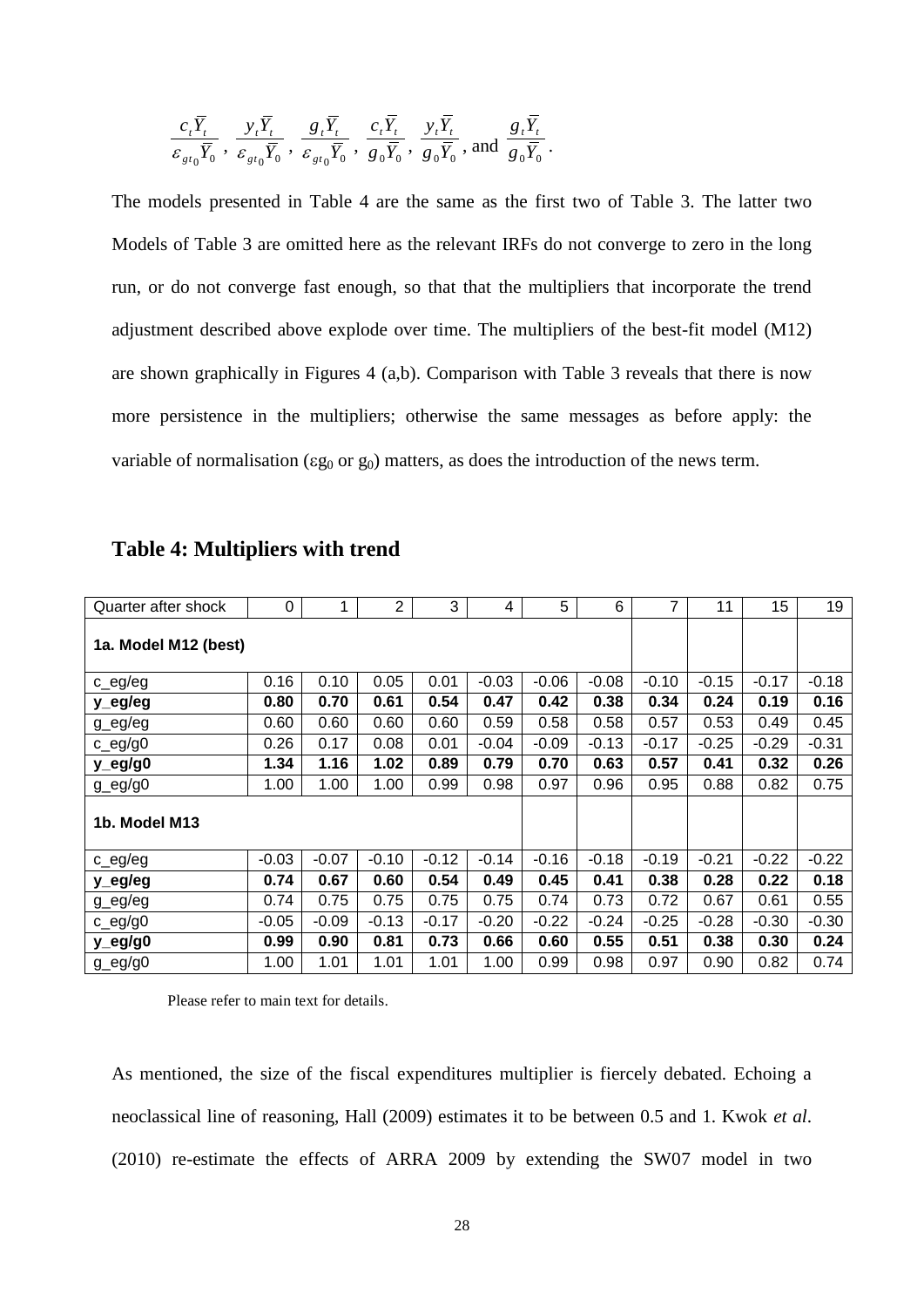directions, including non-Ricardian consumers and specifying a path for taxes. They show that the effects of increased government spending result in a more or less contemporaneous rise in GDP by about 0.5% and will peak with a rise in GDP of about 0.8% in the 6-8 quarters ahead. Clearly, the implied multiplier is less than unity – but somewhat higher than the one produced by the SW07 model. In a more Keynesian spirit, the wide-ranging review of empirical studies by Ramey (2012) leads her to suggest a plausible range of 0.8 to 1.5. Using international evidence on forecast errors, Blanchard and Leigh (2012) argue that the multipliers that have been used in recent years in generating growth forecasts have been systematically too low; and that actual multipliers may be higher, in the range of 0.9 to 1.7.

It is fair to say that our results fall in the range of parameters suggested by the more Keynesian analyses and reviews. The output response is nowhere below 0.75; when news is introduced and the normalisation is carried out by means of the total shock (suggesting that it is that that the fiscal authorities pay attention to rather than the 'truly exogenous' portion of fiscal spending, as suggested above), then the multiplier is well above unity. In line with that, the consumption multipliers are positive when news is introduced; in the models with news, consumption rises initially and stays above normal for about 4 periods and only then does it start decreasing below trend. This is quite important, as one key criticism of the fiscal multiplier by the neoclassical models and some New Keynesian models reviewed above, is that it crowds out private consumption, so that it is 'expensive' from the consumer's welfare point of view (see e.g. Barro, 2010). Our preferred model M12 suggests that more than half of the output effect (of a one-period shock) persists 4 quarters after the shock has ended, and will linger on years afterwards; a substantial portion of it will not have died even 3 years after the shock. This remarkable persistence is shared by most models, and is also shared by the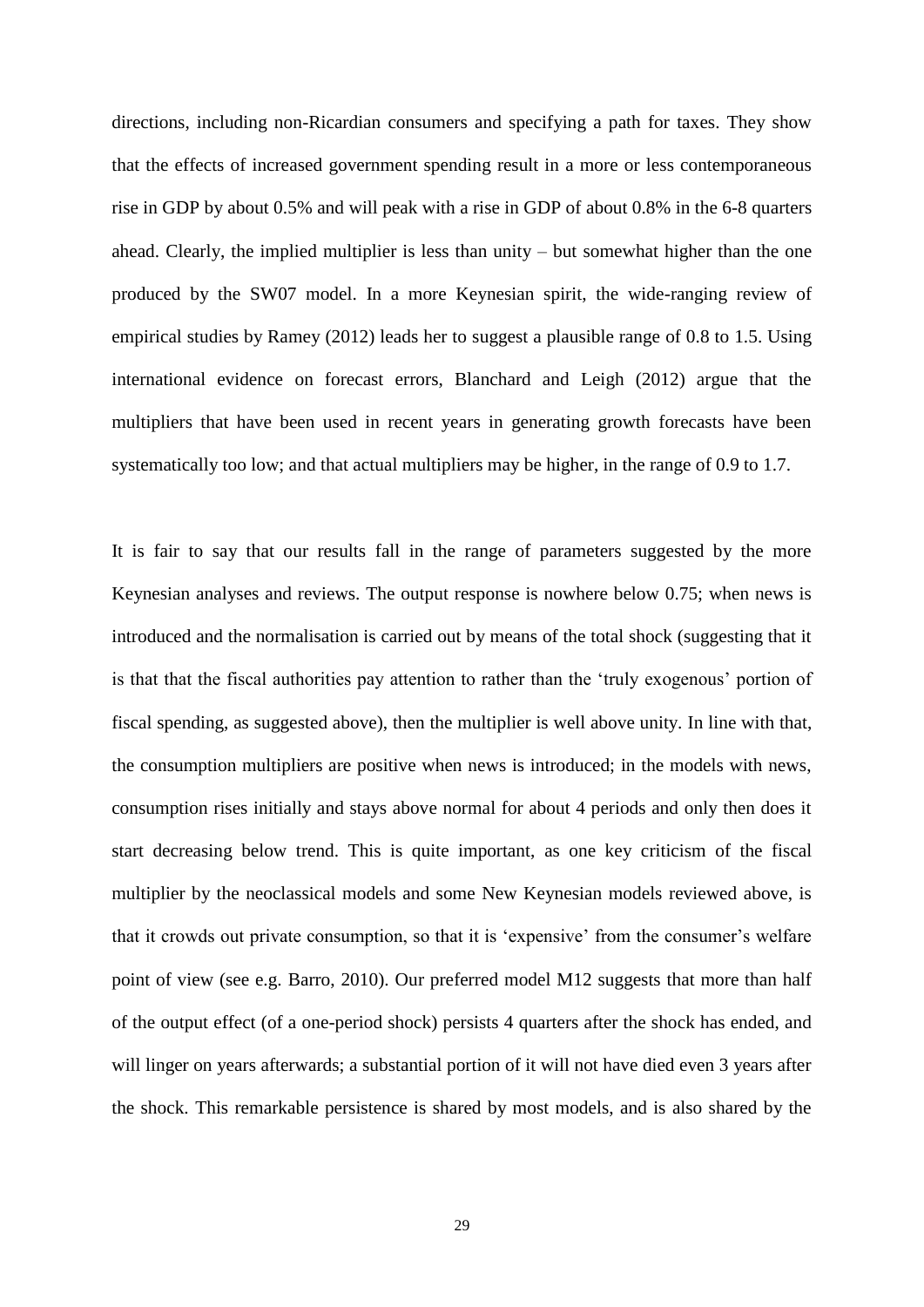consumption multipliers. Allowing for the effect of a secular trend increases somewhat this persistence. This is shown graphically in Figures 4 (a,b).



Figure 4a: multipliers (normalised by  $e_{g0}$  – with trend) from M12

Figure 4b: multipliers (normalised by  $g_0$  – with trend) from M12

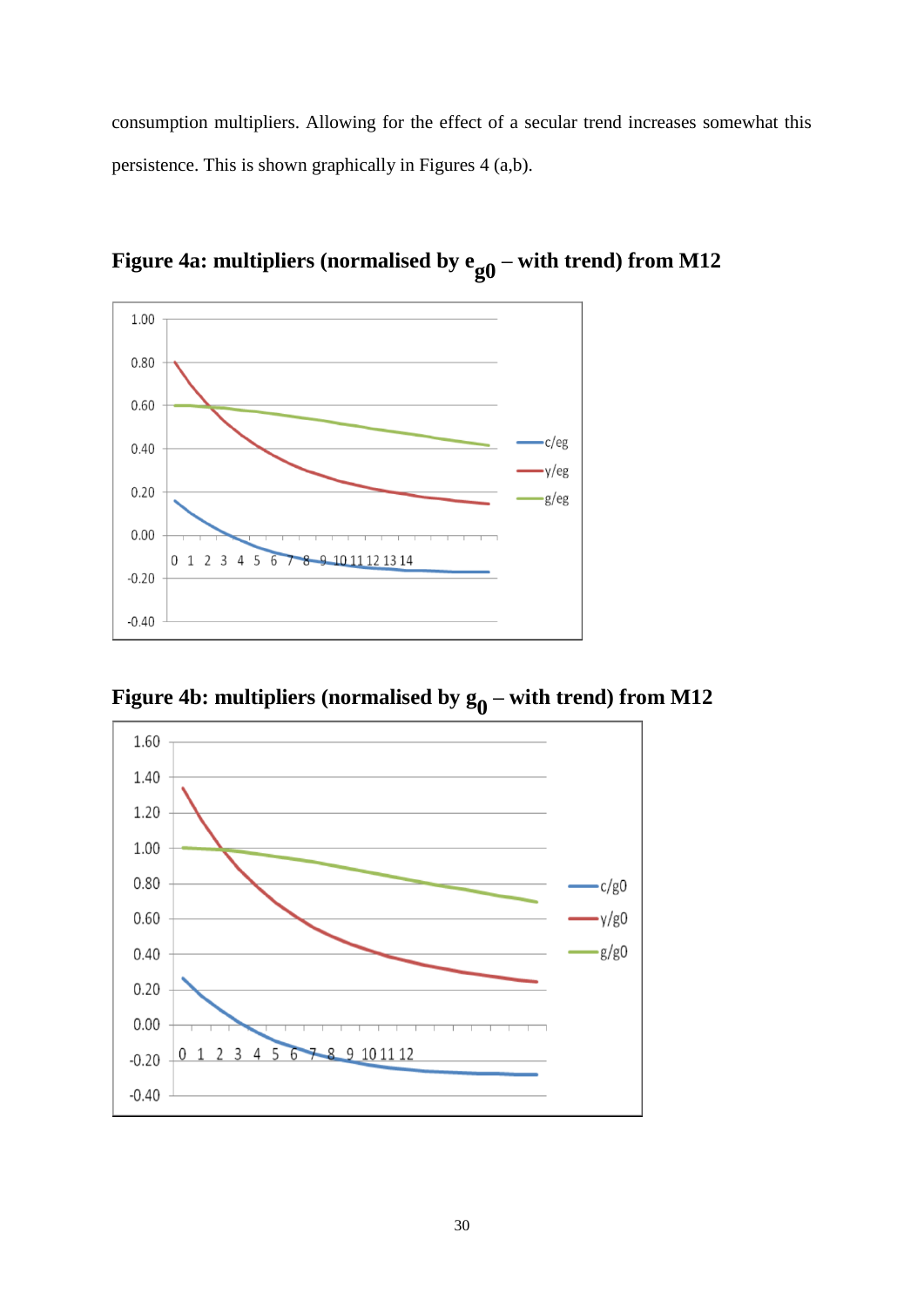#### **5. Conclusions**

Understanding the effects of fiscal policy on aggregate output is increasingly important in an era of business cycle instability, when the stabilisation potential of monetary policy appears rather limited for a variety of reasons. This paper has sought to enhance our understanding of the aggregate effects of government spending and the nature of the associated multiplier. It does so by building and estimating a medium-sized DSGE model which incorporates 'news' and a formulation of fiscal policy, particularly spending, as following a rule akin to the Taylor (1993) rule for monetary policy. The former is motivated as a way of better understanding the fiscal multiplier, which the Euler equation of dynamic models is not in a good position to capture, for the reasons explained in Section 2; the news term is essentially revisions of the discounted sum of future incomes, inspired by the permanent theory of consumption. The fiscal rule concerns spending on goods and services (the 'G' of elementary macroeconomics) and is motivated as a way of formalising the stabilisation role of fiscal policy. Furthermore, we combine the two features and add news as an additional term in the fiscal rule. These features are innovations of this paper; the rest is a standard New Keynesian DSGE model such as the SW07 model which is rapidly achieving 'canonical' status in this literature (and to which reference should be made for further details).

We show that adding the news channel and the extended government spending fiscal policy rule framework all significantly improve the model fit to data and its forecasting quality. Both these features therefore are supported by the data. It is fair to say, though, that much of the improvement in the model fitness comes from the news in the context of the fiscal rule, more so than the news channel in consumption; but the importance of the news channel is unambiguous. Furthermore, an augmented government spending rule of a countercyclical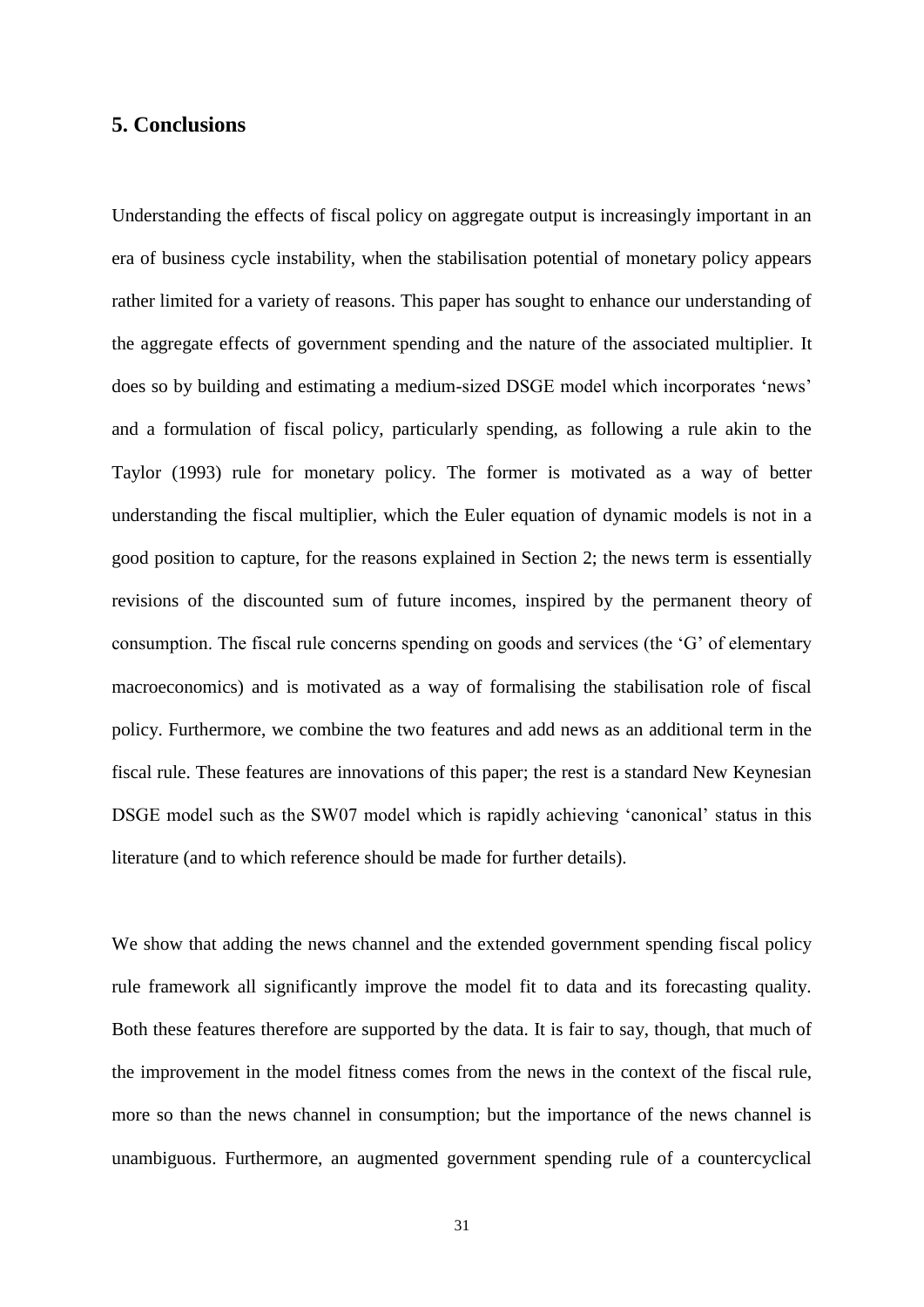nature that formalises the government's stabilisation policy working in conjunction with the standard monetary policy rule may be a more realistic assumption than adding a random, exogenous spending shock. The other strong message of this work concerns the fiscal multipliers that appear rather more 'Keynesian' than much neoclassical, and indeed some New Keynesian literature has suggested.

While both the news channel and an endogenous fiscal rule merit further investigation, so do some limitations and important omitted features: Our framework has abstracted from interactions between fiscal and monetary policy (as alluded to in the Introduction), consumer heterogeneity (the existence of non-Ricardian consumers a la Drautzburg and Uhlig, 2010, or spenders a la Mankiw, 2010), and the effects of budget constraints, government deficits and debt. Incorporation of these features is on the agenda, as is the inclusion of optimistic and pessimistic ('animal spirits'-driven) agents along the lines of DeGrauwe (2009), and the imperfect (partial) information solution framework with the adaptive behaving agents on the lines of Levine, Pearlman, Perendia and Yang (2010).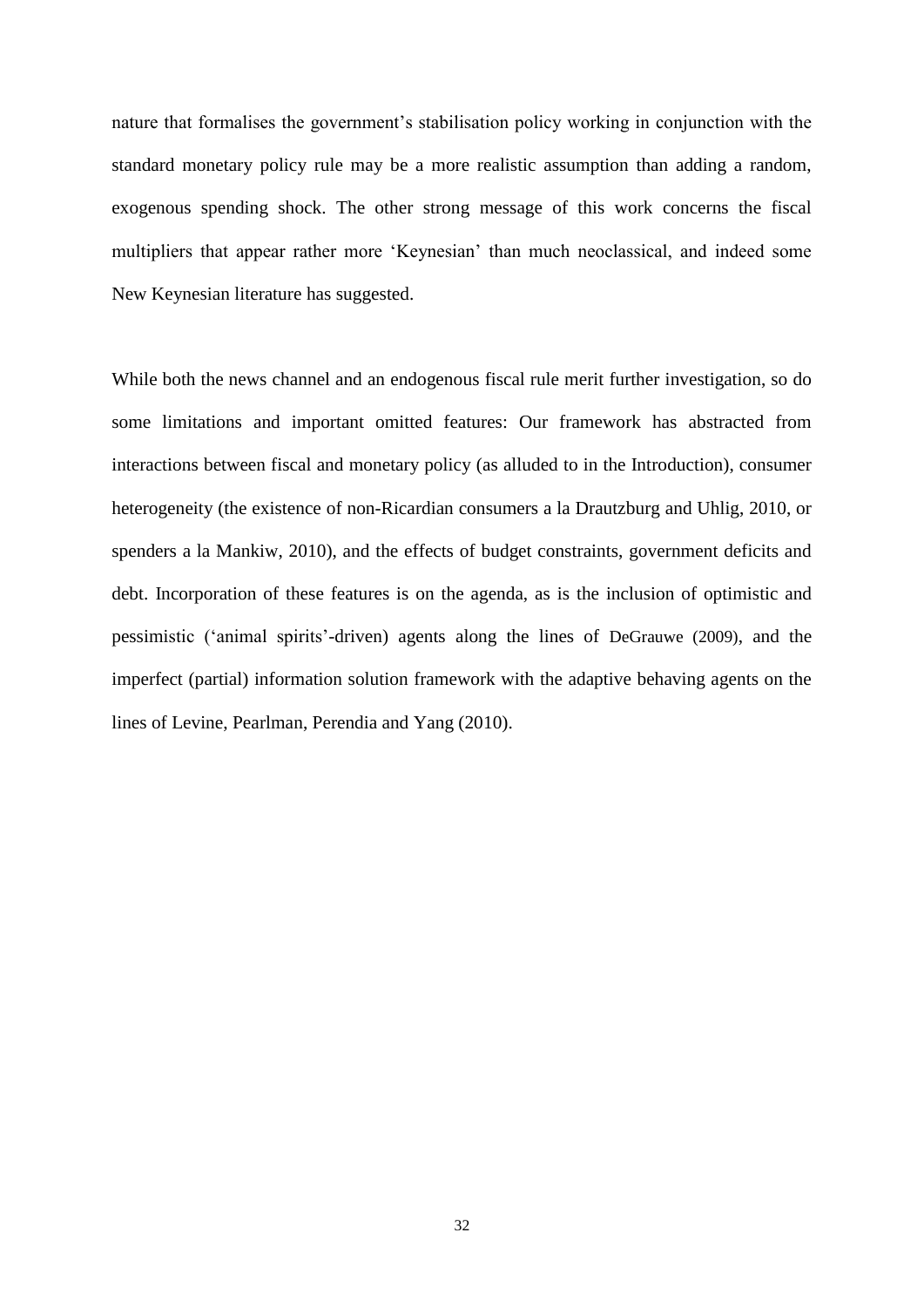### **References**

- Aiyagari, S.R. and L.J. Christiano, (1992): The output, employment and interest rate effects of government consumption, *Journal of Monetary Economics*, 30, pp 73-86.
- Aschauer, D.A. (1985): Fiscal Policy and Aggregate Demand, *American Economic Review*, 75, 1 (March), pps. 117-127.
- \_\_\_\_\_\_\_\_\_\_\_\_ (1988): The Equilibrium Approach to Fiscal Policy, *Journal of Money, Credit and Banking*, 20, 1 (February), pps. 41-62.
- Barro, R.J. (1989a): *Modern Business Cycle Theory*, Oxford: Basil Blackwell.
	- \_\_\_\_\_\_\_\_ (1989b): The Neoclassical Approach to Fiscal Policy, Chapter 5 in Barro (1989a). \_\_\_\_\_\_\_\_ (2010): The Stimulus Evidence One Year On, *The Wall Street Journal*, 23/2;

<http://online.wsj.com/article/SB10001424052748704751304575079260144504040.html> Baxter, M. and R. King (1993): Fiscal Policy in General Equilibrium, *American Economic* 

*Review*, 83, 2 (June), pps. 315-334.

Bhattarai, S., Lee, J.W., Woong Yong Park (2012) Policy Regimes, Policy Shifts, and U.S. Business Cycles, 8<sup>th</sup> Dynare Conference, Zurich, September 2012

Blanchard, O.J. (2000): Commentary on Automatic Stabilisers, *Federal Reserve Bank of New York Economic Policy Review*, April, pp. 69-74.

\_\_\_\_\_\_\_\_\_\_\_\_\_ C.M. Khan, (1980): The Solution of Linear Difference Models Under Rational Expectations, *Econometrica*, 48, 5 (July), pp. 1305-11.

and D. Leigh (2012): Are We Underestimating Short-term Fiscal Multipliers? Box 1.1, Chapter 1 of the World Economic Outlook, October 2012, IMF.

and R. Perotti (2002): An empirical characterisation of the dynamic effects of changes in government spending and taxes on output, *Quarterly Journal of Economics*, 117, 4 (November), pp. 1329-68.

- Christiano, L.J. and M. Eichenbaum (1992): Current Real Business Cycles Theories and Aggregate Labour Market Fluctuations, *American Economic Review*, 82, 3 (June), pps. 430-450.
- Cogan, J.F., T. Cwik, J.B. Taylor and V. Wieland (2010): New Keynesian versus old Keynesian government spending multipliers, *Journal of Economic Dynamics and Control*, 34, pp. 281-95
- Collard, F. and Dellas, H. (2009). Imperfect Information and the Business Cycle, *Journal of Monetary Economics*.

Corsetti, G., A. Gernot, and J. Muller (2012): What Determines Government Spending Multipliers?, mimeo, May; available on: http://www.bruegel.org/fileadmin/bruegel\_files/Events/Event\_materials/2012/Giancarlo [Corsetti\\_multipliers.pdf](http://www.bruegel.org/fileadmin/bruegel_files/Events/Event_materials/2012/Giancarlo_Corsetti_multipliers.pdf)

Coto-Martinez, J. and H.D. Dixon (2003): Profits, Mark ups and Entry: Fiscal Policy in an Open Economy, *Journal of Economic Dynamics and Control*, 7, 4, pp. 573-97.

- DeGrauwe, P. (2009). Animal Spirits and Monetary Policy. Mimeo, University of Leuven.
- Denes, M., G.B. Eggertsson, and S. Gilbukh (2012); Deficits, Public Debt Dynamics, and Tax and Spending Multipliers, Federal Reserve Bank of New York, Staff Report No. 551, Revised September 2012; [http://www.newyorkfed.org/research/staff\\_reports/sr551.pdf](http://www.newyorkfed.org/research/staff_reports/sr551.pdf)
- Devereux, M.B., A.C. Head, and B.J. Lapham (1996): Monopolistic Competition, Increasing Returns, and the Effects of Government Spending, *Journal of Money, Credit and Banking*, 28, 2 (May), pp. 233-54.
- Dixon, H.D. (1988): A simple model of imperfect competition with Walrasian Features, *Oxford Economic Papers,* 39, pps. 134-160.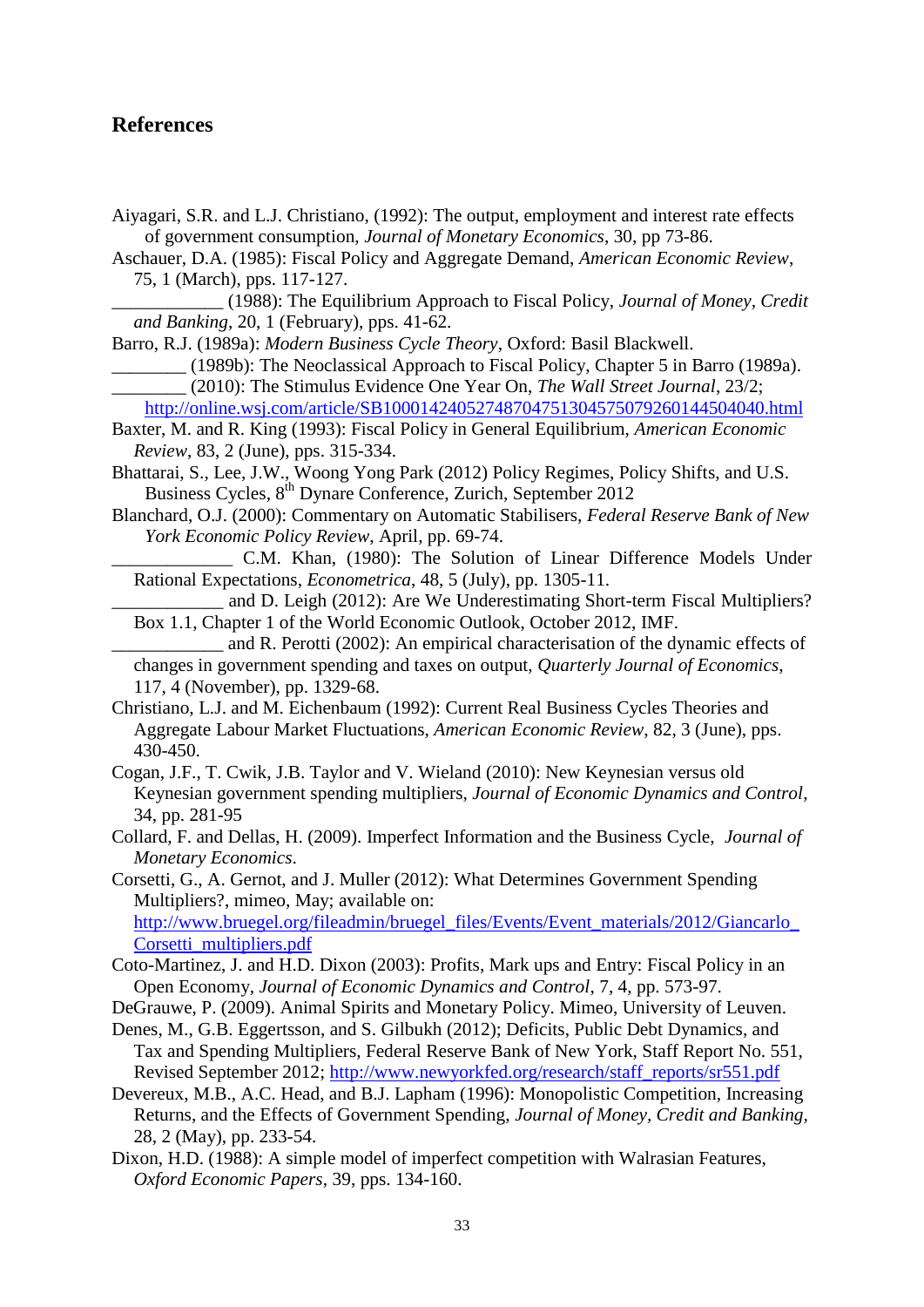and P. Lawler (1995): Imperfect Competition and the Fiscal Multiplier, *Scandinavian Journal of Economics*, 98 (2), pps. 219-231.

- Drautzburg, T. and H. Uhlig (2011): Fiscal Stimulus and Distortionary Taxation, NBER Working Papers 17111.
- Gauti B. Eggertsson (2011): What Fiscal Policy is Effective at Zero Interest Rates?, NBER Chapters, in: NBER Macroeconomics Annual 2010, Volume 25, pages 59-112 eds. Daron Acemoglu and Michael Woodford (2011).
- Fatas, A. and I. Mihov (2001): Government Size and Automatic Stabilisers: International and Intranational Evidence, *Journal of International Economics*, October.
- Friedman, M., (1956): A Theory of the Consumption Function, Princeton: Princeton University Press.
- Gali, J., J.D. Lopez-Salido and J. Valles (2002): Understanding the Effects of Government Spending on Consumption, mimeo, CREI.
- Hall, R.E. (2009): By How Much Does GDP Rise If the Government Buys More Output?," *Brookings Papers on Economic Activity*, vol. 40(2 (Fall)), pages 183-249.
- Heijdra, B.J. (1998): Fiscal policy multipliers: The role of monopolistic competition, scale economies, and intertemporal substitution in labour supply, *International Economic Review*, 39, 3 (August), pps. 659-96.

\_\_\_\_\_\_\_\_\_\_, J.E. Ligthart, and F. van der Ploeg (1998): Fiscal policy, distortionary taxation, and direct crowding out under monopolistic competition, *Oxford Economic Papers*, 50, pps. 79-88.

- Ilzetzki, E., E.G. Mendoza, and C.A. Végh (2010): How Big (Small?) are Fiscal Multipliers?, NBER Working Paper No. 16479, October 2010.
- Levine, P., Pearlman, J., Perendia, G. and Yung, B. (2011): Endogenous Persistence in an Estimated DSGE Model under Imperfect Information, forthcoming in EJ.
- Mankiw, N.G. (1988): Imperfect Competition and the Keynesian Cross, *Economics Letters*, 26, pps. 7-14.

\_\_\_\_\_\_\_\_\_\_\_\_ (2000): The Savers-Spenders Theory of Fiscal Policy, *American Economic Review*, 90, 2 (May), pp. 120-5.

- Mulligan, C.B. (2010): Simple Analytics and Empirics of the Government Spending Multiplier and Other "Keynesian" Paradoxes, NBER Working Paper No. 15800, March
- Obstfeld, M. and K. Rogoff (1996): *Foundations of International Macroeconomics*, Cambridge, MA: MIT Press.
- Ramey, V.A. (2011): Can Government Purchases Stimulate the Economy? *Journal of Economic Literature 2011*, 49:3, 673–685
- Romer, C. (2011): What Do We Know About The Effects Of Fiscal Policy? Separating Evidence From Ideology, mimeo;

[http://emlab.berkeley.edu/~cromer/Written%20Version%20of%20Effects%20of%20Fiscal%](http://emlab.berkeley.edu/~cromer/Written%20Version%20of%20Effects%20of%20Fiscal%20Policy.pdf) [20Policy.pdf](http://emlab.berkeley.edu/~cromer/Written%20Version%20of%20Effects%20of%20Fiscal%20Policy.pdf)

- Starz, R. (1989): Monopolistic competition as a foundation for New Keynesian Macroeconomics, *Quarterly Journal of Economics*, November, pps. 737-752.
- Taylor, J.B. (2011): An Empirical Analysis of the Revival of Fiscal Activism in the 2000s, *Journal of Economic Literature* 49:3, 686-702.
- Woodford, M. (2011): Simple Analytics of the Government Expenditure Multiplier, *American Economic Journal: Macroeconomics*., Vol. 3, 1 (January), pp. 1-35.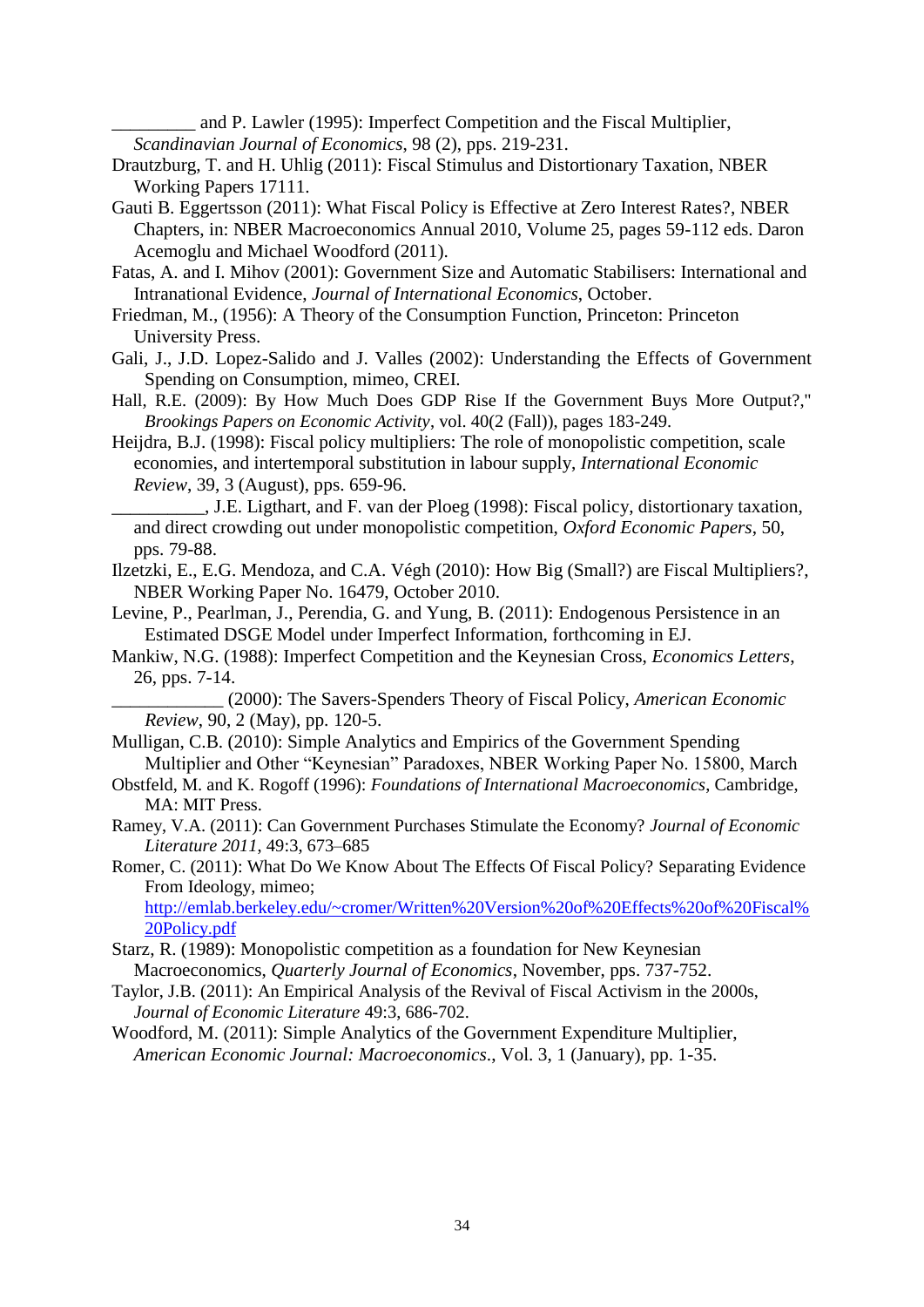### **Appendix A: Estimated models**

This Appendix presents the features of the estimated models in detail (summaries of which have been presented in Table 1). Except for the equations presented below, the rest of each model is exactly as the Dynare version of SW07. The benchmark SW07 model as programmed and estimated by Dynare (without any of the features we add in this paper) is termed M0.  $\Omega_t$  is defined in (9b). Before describing the models in more detail, Table A.1 shows the connections between them.

|                    | <b>Features of the fiscal rule</b> |       |      |                |                 |                |                |       |      |      |       |       |
|--------------------|------------------------------------|-------|------|----------------|-----------------|----------------|----------------|-------|------|------|-------|-------|
| <b>Features of</b> | None                               |       | 11a  |                | 11 <sub>b</sub> |                | 11c            |       | 11d  |      | 11e   |       |
| consumption        | $\rm No$                           | news  | No   | news           | No              | news           | N <sub>o</sub> | news  | No   | news | No    | news  |
|                    | news                               |       | news |                | news            |                | news           |       | news |      | news  |       |
| Euler eq. $(8)$    | M <sub>0</sub>                     | M6    |      |                |                 |                | M1             | M7    |      |      | M13   |       |
|                    | 925.0                              | 912.1 |      |                |                 |                | 917.6          | 911.9 |      |      | 913.1 |       |
| with<br>Euler      | M <sub>5</sub>                     | M8    |      | M11            |                 | M <sub>9</sub> |                | M10   |      |      |       | M12   |
| news $(8')$        | 929.6                              | 912.1 |      | 911.5          |                 | 911.9          |                | 912.3 |      |      |       | 910.5 |
| <b>Bk-looking</b>  |                                    | M2    |      |                |                 |                |                |       |      |      |       |       |
| (9a)               |                                    | Fails |      |                |                 |                |                |       |      |      |       |       |
| Hybrid             |                                    |       |      | M <sub>3</sub> |                 |                |                |       |      |      |       |       |
| $(8)$ and $(9a)$   |                                    |       |      | 913.1          |                 |                |                |       |      |      |       |       |
| (8')<br>Hybrid     |                                    |       |      | M4             |                 |                |                |       |      |      |       |       |
| and $(9a)$         |                                    |       |      | 912.4          |                 |                |                |       |      |      |       |       |

**Table 1.A: Estimated models**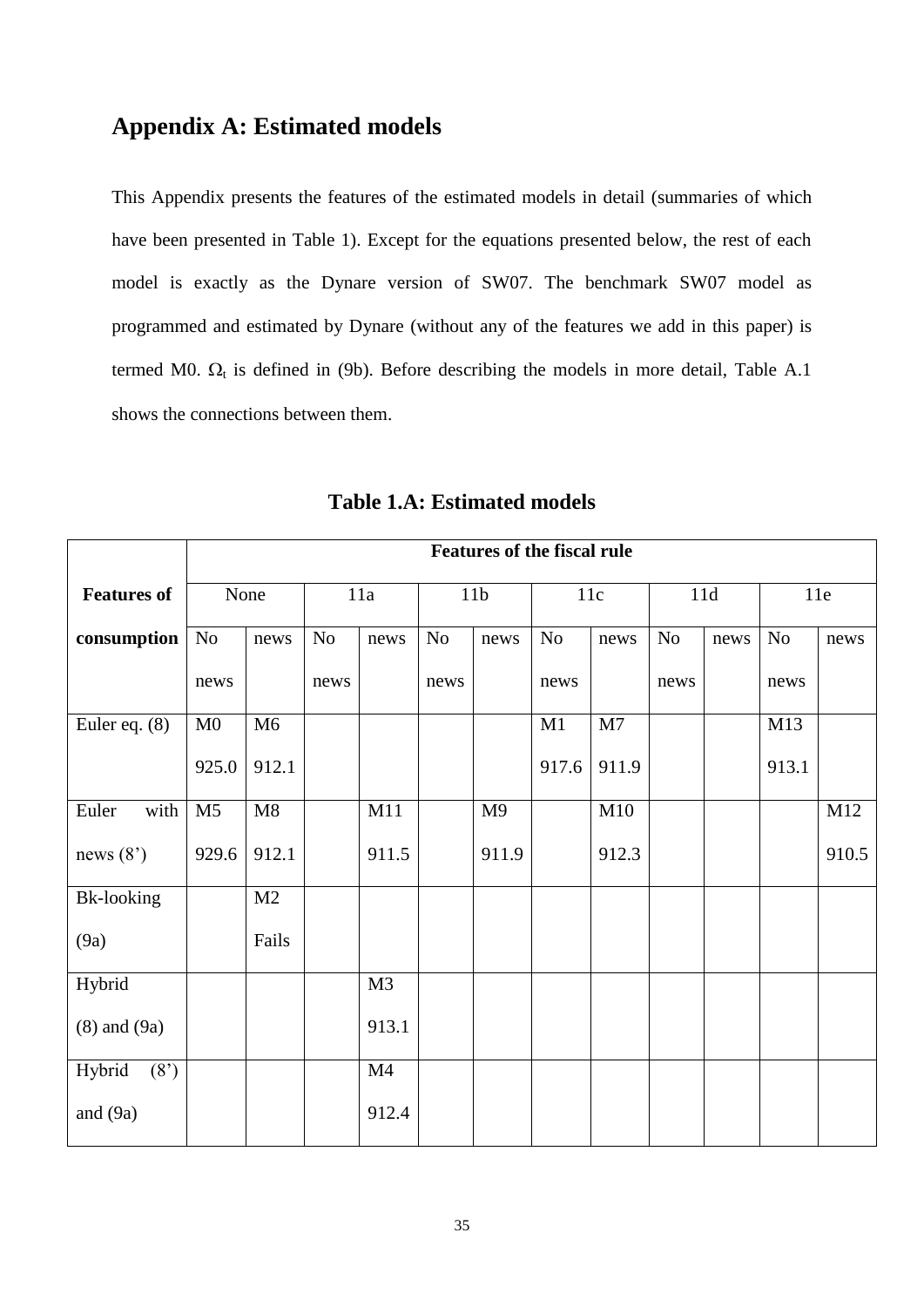M0: The standard SW07 (as programmed by Dynare).

$$
LL = -924.956
$$

M1: A standard Euler equation (8) as in SW, without news in either the Euler equation or the government spending 'Taylor rule', but with the backward-looking unemployment rate difference (11c) in the latter, as follows:

$$
g_{t} = \rho_{g} g_{t-1} + g_{u} (u_{t} - u_{t-1}) + \varepsilon_{gt} + g_{y} \varepsilon_{at}
$$

$$
LL = -917.623
$$

M2: This specification combines our backward-looking consumption with news (9a); a government spending 'Taylor rule' with news but no unemployment or labour supply:

$$
g_t = \rho_g g_{t-1} + \beta (E_t - E_{t-1}) \Omega_t + \varepsilon_{gt} + g_y \varepsilon_{at}
$$

It is worth noting that a unitary coefficient for the lagged  $\theta$  is not admitted by estimation (the estimate is significantly less than unity). Anyway, for either an imposed  $\theta = 1$  or an estimated , this model failed the Blanchard-Kahn (1980) test due to an insufficient number of forward looking variables.

M3: A hybrid model of the Euler equation (8) combined with the backward consumption function (9a), with news and the unemployment rate in levels (11a) in the fiscal rule:

$$
c_{t} = (1 - \kappa)c_{1t} + \kappa c_{2t}, \qquad 0 < \kappa < 1
$$
  
\n
$$
c_{1t} = \theta_{1}c_{1t-1} + (1 - \theta_{1})E_{t}c_{1t+1} + c_{2}(l_{t} - E_{t}l_{t+1}) - c_{3}(r_{t} + \varepsilon_{bt})
$$
  
\n
$$
c_{2t} = \theta_{2}c_{2t-1} + \beta(E_{t} - E_{t-1})\Omega_{t} + \varepsilon_{t},
$$
  
\n
$$
g_{t} = \rho_{g}g_{t-1} + g_{u}u_{t} + \beta(E_{t} - E_{t-1})\Omega_{t} + \varepsilon_{gt} + g_{y}\varepsilon_{at}
$$

Partly motivated by the failure of M2, this model nests two specifications (with weights  $0<1$ - $\kappa$ <1 and  $\kappa$ , respectively) a standard SW Euler equation without any news effects, and a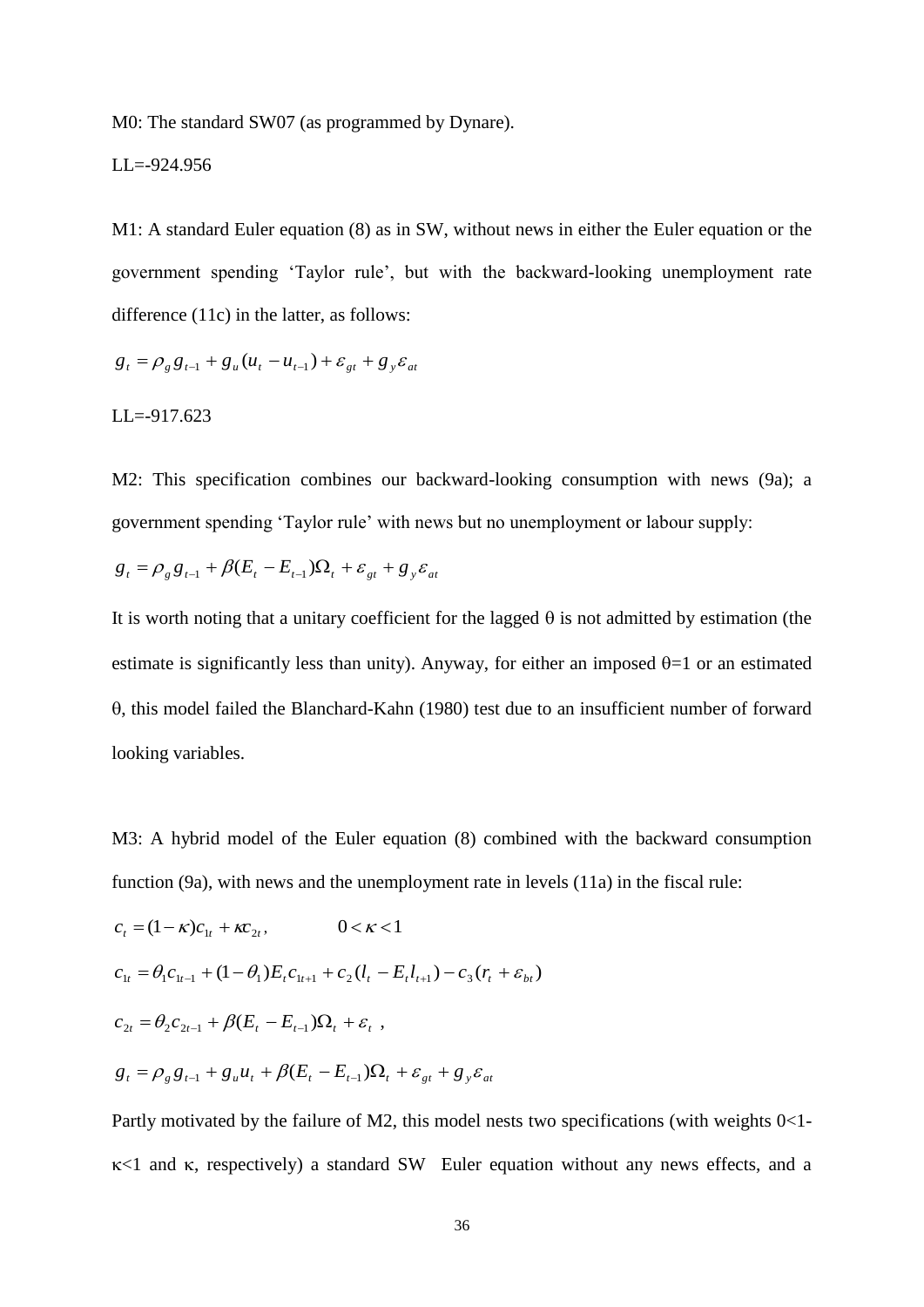backward consumption equation (with an estimated coefficient  $\theta_2=0.4602$ ) with news in both the backward-looking consumption equation and the government spending rule, as well as the unemployment rate in the latter. The rationale is that there may be individuals who follow either pattern of behaviour; the estimated  $\kappa \approx 0.45$  reflects the share of those following this paper's formulation of consumption equation (9a) as opposed to the Euler equation (8).

 $LL = -913.1$ 

M4: As M3, with the addition of a news term in the Euler equation in the fiscal rule equation:  $c_t = \rho c_{1t-1} + (1 - \rho) c_{2t}$  $c_{1t} = \theta c_{1t-1} + (1-\theta)E_{t}c_{1t+1} + \beta(E_{t} - E_{t-1})\Omega_{t} + c_{2}u_{t} - c_{3}(r_{t} + \varepsilon_{bt})$  $c_{2t} = \theta c_{2t-1} + \beta (E_t - E_{t-1}) \Omega_t + \varepsilon_t$ ,  $g_t = \rho_g g_{t-1} + g_u u_t + \beta (E_t - E_{t-1}) \Omega_t + \varepsilon_{gt} + g_y \varepsilon_{at}$ 

This is a richer nested model; the estimated  $LL (= -912.4)$  as opposed to  $-913.1$  for M3 shows the importance of news in the Euler equation.

M5: Euler equation augmented by news (8'), and a basic government spending rule (without news or unemployment):

$$
g_t = \rho_g g_{t-1} + \varepsilon_{gt} + g_y \varepsilon_{at}
$$

The change in employment is also part of the standard SW07 Euler equation. This is essentially another reference specification, but with an estimated LL=-929.6, not high on the pecking order.

M6: A standard Euler equation (8), with a government spending rule featuring news but no unemployment: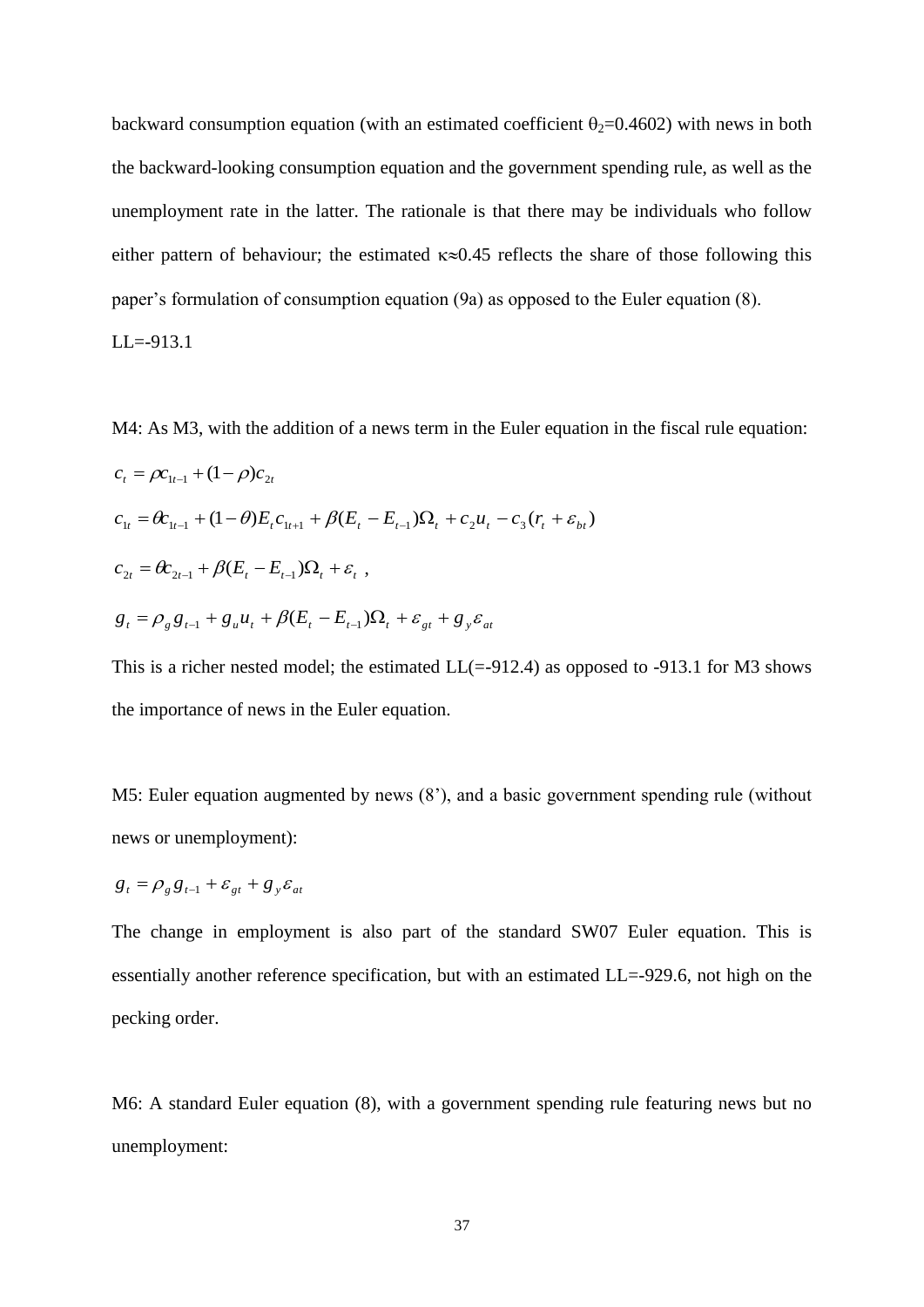$$
g_t = \rho_g g_{t-1} + \beta (E_t - E_{t-1}) \Omega_t + \varepsilon_{gt} + g_y \varepsilon_{at}
$$

The estimated LL=-912.079 shows a marked improvement with the addition of the news term to the government spending rule.

M7: As M6 with the addition of the backward-looking change in the unemployment rate in the government spending rule, as follows:

 $g_t = \rho_g g_{t-1} + g_u (u_t - u_{t-1}) + \beta (E_t - E_{t-1}) \Omega_t + \varepsilon_{gt} + g_y \varepsilon_{at}$ Estimated LL=-911.926.

M8: As M5 (Euler equation with news) with the addition of news (but no unemployment) in the fiscal 'Taylor rule'.

$$
c_{t} = \theta c_{t-1} + (1 - \theta) E_{t} c_{t+1} + \beta (E_{t} - E_{t-1}) \Omega_{t} + c_{2} (l_{t} - E_{t} l_{t+1}) - c_{3} (r_{t} + \varepsilon_{bt})
$$
  

$$
g_{t} = \rho_{g} g_{t-1} + \beta (E_{t} - E_{t-1}) \Omega_{t} + \varepsilon_{gt} + g_{y} \varepsilon_{at}
$$

This effectively augments both the Euler equation and the fiscal rule with news. Estimated LL=-912.057.

M9: As M8 with the addition of the forward-looking difference in unemployment in the fiscal rule:

$$
c_{t} = \theta c_{t-1} + (1 - \theta) E_{t} c_{t+1} + \beta (E_{t} - E_{t-1}) \Omega_{t} + c_{2} (l_{t} - E_{t} l_{t+1}) - c_{3} (r_{t} + \varepsilon_{bt})
$$
  

$$
g_{t} = \rho_{g} g_{t-1} + g_{u} (u_{t+1} - u_{t}) + \beta (E_{t} - E_{t-1}) \Omega_{t} + \varepsilon_{gt} + g_{y} \varepsilon_{at}
$$

Estimated LL=-911.918

M10: As in M9 with backward-looking (instead of forward-looking) change in unemployment in the fiscal rule: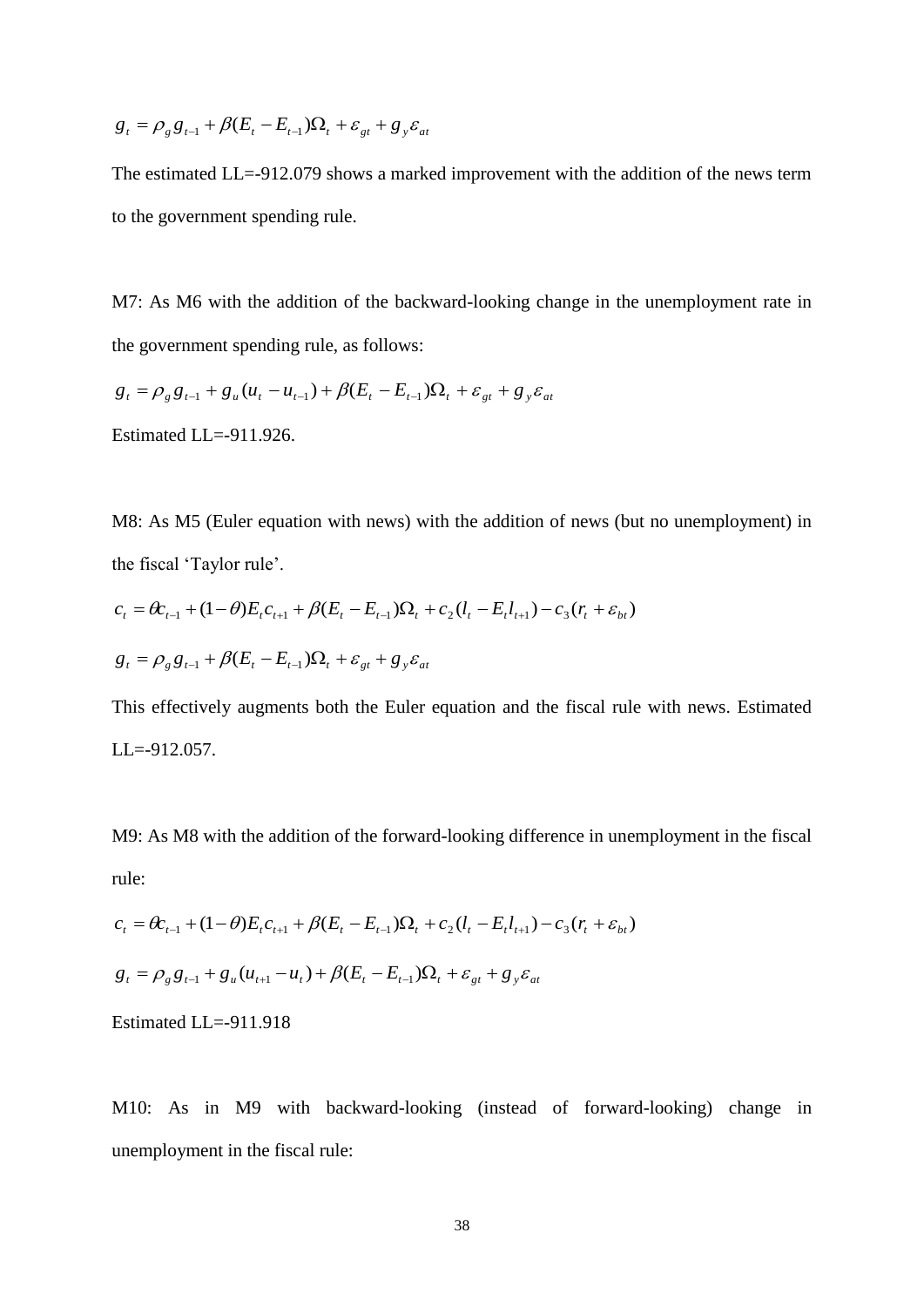$$
c_{t} = \theta c_{t-1} + (1 - \theta) E_{t} c_{t+1} + \beta (E_{t} - E_{t-1}) \Omega_{t} + c_{2} (l_{t} - E_{t} l_{t+1}) - c_{3} (r_{t} + \varepsilon_{bt})
$$
  

$$
g_{t} = \rho_{g} g_{t-1} + g_{u} (u_{t} - u_{t-1}) + \beta (E_{t} - E_{t-1}) \Omega_{t} + \varepsilon_{gt} + g_{y} \varepsilon_{at}
$$

Estimated LL=-912.331; estimated  $\theta$ =0.4395.

M11: As in M10 with the simple unemployment rate (instead of its difference) in the fiscal rule:

$$
c_{t} = \theta c_{t-1} + (1 - \theta) E_{t} c_{t+1} + \beta (E_{t} - E_{t-1}) \Omega_{t} + c_{2} (l_{t} - E_{t} l_{t+1}) - c_{3} (r_{t} + \varepsilon_{bt})
$$
  

$$
g_{t} = \rho_{g} g_{t-1} + g_{u} u_{t} + \beta (E_{t} - E_{t-1}) \Omega_{t} + \varepsilon_{gt} + g_{y} \varepsilon_{at}
$$

Estimated maximum likelihood is LL=-911.493.

M12: As in M11 but with the backward looking employment rate change (instead of u) in the fiscal rule:

$$
c_{t} = \theta c_{t-1} + (1 - \theta) E_{t} c_{t+1} + \beta (E_{t} - E_{t-1}) \Omega_{t} + c_{2} (l_{t} - E_{t} l_{t+1}) - c_{3} (r_{t} + \varepsilon_{bt})
$$
  

$$
g_{t} = \rho_{g} g_{t-1} + g_{u} (l_{t} - l_{t-1}) + \beta (E_{t} - E_{t-1}) \Omega_{t} + \varepsilon_{gt} + g_{y} \varepsilon_{at}
$$

(1-O)E<sub>1</sub>C<sub>c+1</sub> +  $\beta(E_i - E_{i-1})\Omega_i$ ,  $+ c_2(l_i - E_i l_{i+1}) - c_3(r_i + \varepsilon_{hi})$ <br>
+  $g_s(u_i - u_{i-1}) + \beta(E_i - E_{i-1})\Omega_i + \varepsilon_{gi} + g_s \varepsilon_{ni}$ <br>
L-912.331; estimated  $\theta$ -0.4395.<br>
M10 with the simple unemployment rate (instead of its<br>
(1- $\theta$ )E<sub>1</sub> The M12 is the best model in terms of estimated maximum likelihood (-910.513). The estimated  $\theta$ =0.45 shows an essentially forward-looking Euler equation, in line with standard formulations. In Tables 2 and 3 in the text, we report results (IRFs) based on this specification.

M13: As in M1 but with the backward looking employment rate change (instead of u) in the fiscal rule:

$$
g_t = \rho_g g_{t-1} + g_u (l_t - l_{t-1}) + \varepsilon_{gt} + g_y \varepsilon_{at}
$$

Estimated log-LL: -913.115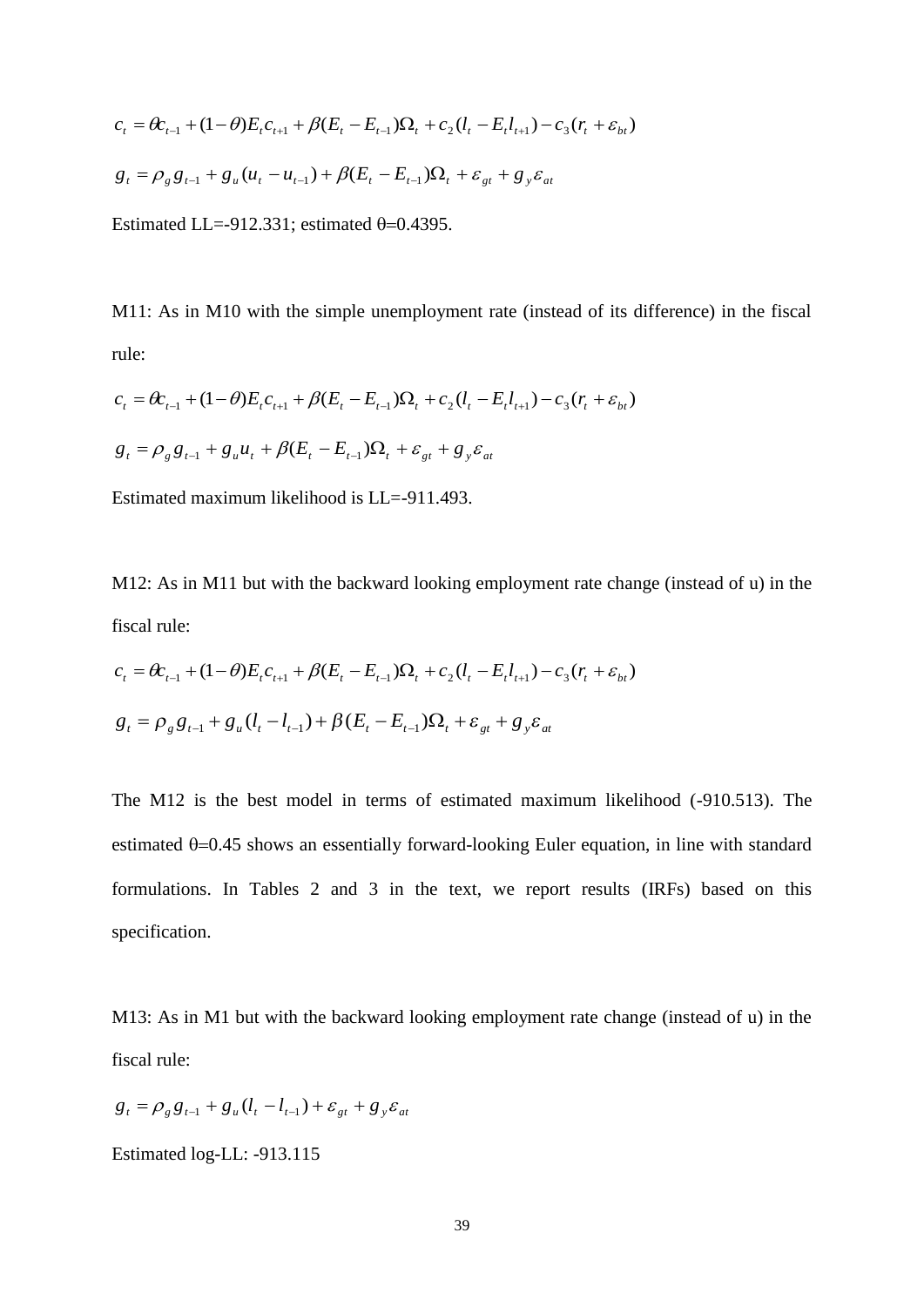|                 | Parameter                                                      | <b>Point estimates</b> |           |                     | M12 estimates    |            |  |
|-----------------|----------------------------------------------------------------|------------------------|-----------|---------------------|------------------|------------|--|
| SW07 Label      | <b>Description</b>                                             | <b>M0/SW07</b>         | M12       | <b>Distribution</b> | <b>Mean</b>      | Std. error |  |
| $\rho_a$        | Technology shock AR1<br>coefficient                            | 0.9585                 | 0.9426    | <b>BETA</b>         | 0.5              | 0.20;      |  |
| $\rho_b$        | Consumption preference shock<br>AR1 coefficient                | 0.1623                 | 0.476     | <b>BETA</b>         | 0.5              | 0.20;      |  |
| $\rho_g$        | Government spending shock<br>AR1 coefficient                   | 0.9688                 | 0.9741    | <b>BETA</b>         | 0.5              | 0.20;      |  |
| $\rho_1$        | Investment cost shock AR1<br>coefficient                       | 0.7038                 | 0.7122    | <b>BETA</b>         | 0.5              | 0.20;      |  |
| $\rho_r$        | Interest rate shock AR1<br>coefficient                         | 0.1311                 | 0.1285    | <b>BETA</b>         | 0.5              | 0.20;      |  |
| $\rho_p$        | Mark-up disturbance AR1<br>coefficient                         | 0.9405                 | 0.9351    | <b>BETA</b>         | 0.5              | 0.20;      |  |
| $\rho_w$        | Wage shock AR1 coefficient                                     | 0.9771                 | 0.9785    | <b>BETA</b>         | 0.5              | 0.20;      |  |
| $\mu_p$         | Price markup                                                   | 0.7861                 | 0.798     | <b>BETA</b>         | $\overline{0.5}$ | $0.2$ ;    |  |
| $\mu_w$         | Wage markup                                                    | 0.8683                 | 0.878     | <b>BETA</b>         | 0.5              | 0.2;       |  |
| $\varphi$       | Steady-state elasticity of the<br>capital adjustment cost      | 5.3508                 | 5.4984    | <b>NORMAL</b>       | $\overline{4}$   | 1.5;       |  |
| $\sigma_c$      | Consumption risk aversion                                      | 1.3027                 | 1.333     | <b>NORMAL</b>       | 1.50             | 0.375;     |  |
| H               | Habit                                                          | 0.739                  | 0.7889    | <b>BETA</b>         | 0.7              | 0.1;       |  |
| $\zeta_{\rm w}$ | Probability of wage adjustment<br>in period                    | 0.7002                 | 0.7056    | <b>BETA</b>         | 0.5              | $0.1$ ;    |  |
| $\sigma_1$      | Labour risk aversion                                           | 1.6706                 | 1.1582    | <b>NORMAL</b>       | $\overline{2}$   | 0.75;      |  |
| $\zeta_p$       | Probability of price adjustment<br>in period                   | 0.6225                 | 0.6782    | <b>BETA</b>         | 0.5              | 0.10;      |  |
| $i_{w}$         | Wage indexation                                                | 0.5894                 | 0.5661    | <b>BETA</b>         | 0.5              | 0.15;      |  |
| $i_{p}$         | Price indexation                                               | 0.2447                 | 0.2497    | <b>BETA</b>         | 0.5              | 0.15;      |  |
| Z               | Elasticity of the capital<br>utilisation                       | 0.4687                 | 0.3994    | <b>BETA</b>         | 0.5              | 0.15;      |  |
| $\Phi/Y_0$      | Fixed cost in production relative<br>to output                 | 0.7054                 | 0.5279    | <b>NORMAL</b>       | 0.25             | 0.125;     |  |
| $r_{\pi}$       | Inflation coefficient in Taylor<br>rule                        | 2.0619                 | 2.0298    | <b>NORMAL</b>       | 1.5              | 0.25;      |  |
| $r_r$           | Interest rate coefficient in<br>Taylor rule                    | 0.8148                 | 0.806     | <b>BETA</b>         | 0.75             | 0.10       |  |
| $r_{y}$         | Output coefficient in Taylor rule                              | 0.0846                 | 0.0842    | <b>NORMAL</b>       | 0.125            | 0.05;      |  |
| $r_{\Delta y}$  | Lagged output difference<br>coefficient in Taylor rule         | 0.2125                 |           | $0.219$ NORMAL      | $0.125$ 0.05;    |            |  |
|                 | Long term inflation (constant)                                 | 0.6107                 | 0.6155    | <b>GAMMA</b>        | 0.625            | 0.1;       |  |
| $\beta$         | Discount factor                                                | 0.21                   | 0.21      | <b>GAMMA</b>        | 0.25             | 0.1;       |  |
|                 | Long term labour                                               | 0.2284                 | 0.3773    | <b>NORMAL</b>       | $0.0\,$          | 2.0;       |  |
| $\gamma$        | Growth Trend                                                   | 0.4258                 | 0.4217    | <b>NORMAL</b>       | 0.4              | 0.10;      |  |
| $g_y$           | Technology shock effect on<br>government spending              | 0.6045                 | 0.7363    | <b>NORMAL</b>       | 0.5              | 0.25;      |  |
| $\alpha$        | Capital weight production<br>function                          | 0.2957                 | 0.3202    | <b>NORMAL</b>       | 0.3              | 0.05;      |  |
| $g_{u}$         | Employment difference (11e) in<br>the government spending rule | N/A                    | $-0.1732$ | <b>NORMAL</b>       | 0.01             | 0.2;       |  |
| $\beta$         | News in consumption                                            | $\rm N/A$              | 0.1463    | <b>NORMAL</b>       | 0.1              | 2.0;       |  |
| $g_{\rm w}$     | News in the government<br>spending rule                        | $\rm N/A$              | $-0.26$   | <b>NORMAL</b>       | 0.01             | 0.2;       |  |
|                 |                                                                |                        |           |                     |                  |            |  |

# **Appendix B: Summary estimates of the parameters in M12**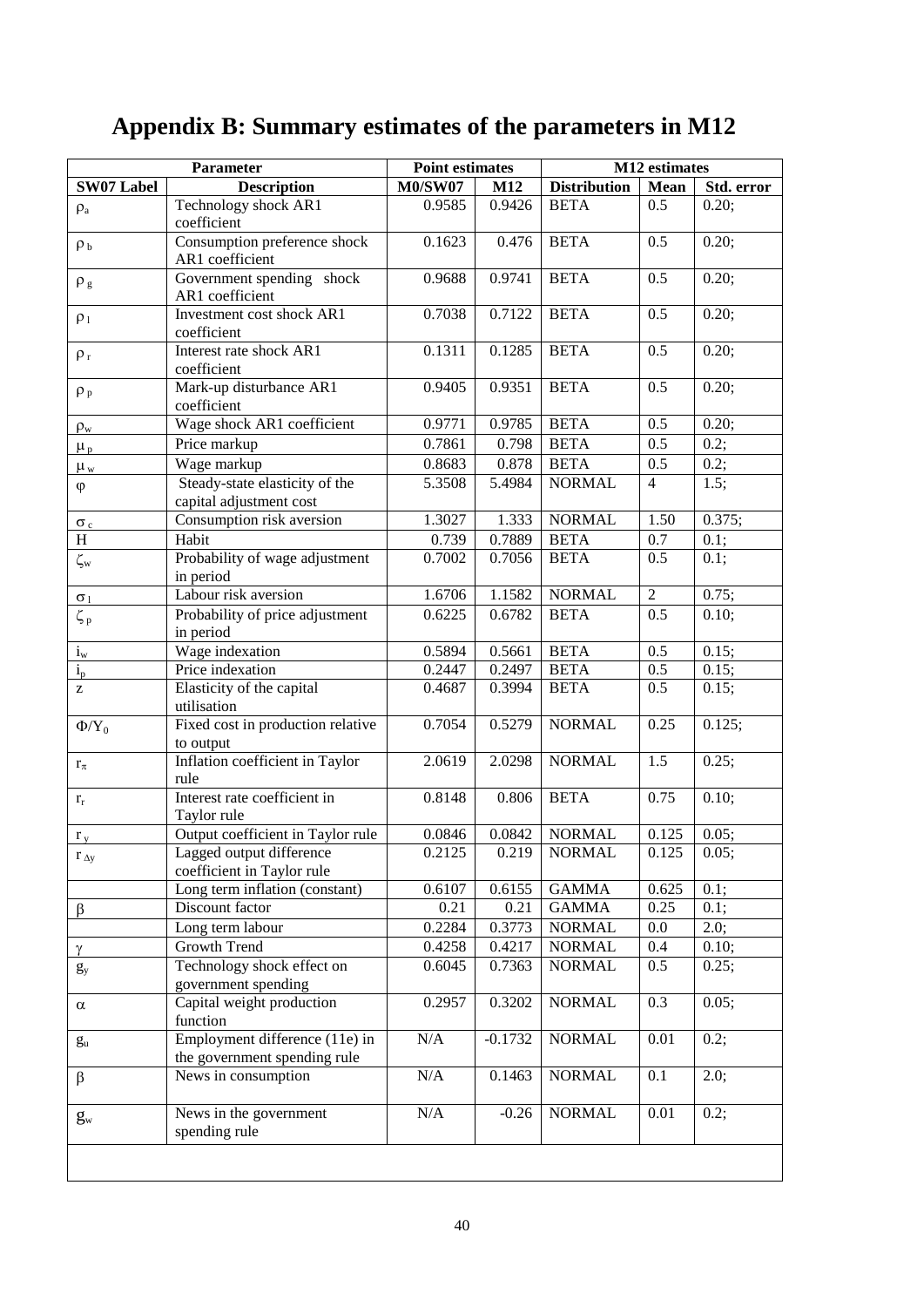|              | Std. error of AR1 shocks:      |        |        |                |     |    |
|--------------|--------------------------------|--------|--------|----------------|-----|----|
| $\eta_a$     | Technology shock               | 0.4239 | 0.4433 | <b>INV GAM</b> | 0.1 | 2; |
|              |                                |        |        | MA.            |     |    |
| $\eta_b$     | Consumption shock              | 0.2469 | 0.0833 | INV_GAM        | 0.1 | 2; |
|              |                                |        |        | MA             |     |    |
| $\eta_g$     | Government spending shock      | 0.5349 | 0.5566 | <b>INV GAM</b> | 0.1 | 2; |
|              |                                |        |        | MA             |     |    |
| $\eta_q$     | Investment shock               | 0.4597 | 0.4575 | <b>INV GAM</b> | 0.1 | 2; |
|              |                                |        |        | MA.            |     |    |
| $\eta_r$     | Monetary (interest rate) shock | 0.2410 | 0.2442 | <b>INV GAM</b> | 0.1 | 2: |
|              |                                |        |        | <b>MA</b>      |     |    |
| $\eta_{\pi}$ | Inflation shock                | 0.1372 | 0.1376 | <b>INV GAM</b> | 0.1 | 2: |
|              |                                |        |        | <b>MA</b>      |     |    |
| $\eta_w$     | Wage shock                     | 0.2469 | 0.24   | <b>INV_GAM</b> | 0.1 | 2; |
|              |                                |        |        | MA             |     |    |
|              | AR1 shock to consumption       | N/A    | 1.463  | <b>INV GAM</b> | 0.1 | 2; |
|              | propensity - normal economy    |        |        | <b>MA</b>      |     |    |
|              | AR1 shock to consumption       | N/A    | 0.046  | <b>INV GAM</b> | 0.1 | 2; |
|              | propensity - frictionless      |        |        | MA             |     |    |
|              | economy                        |        |        |                |     |    |

Notes: The results are based using Sims's 'scminwel' algorithm; see the Table in Appendix B for more details.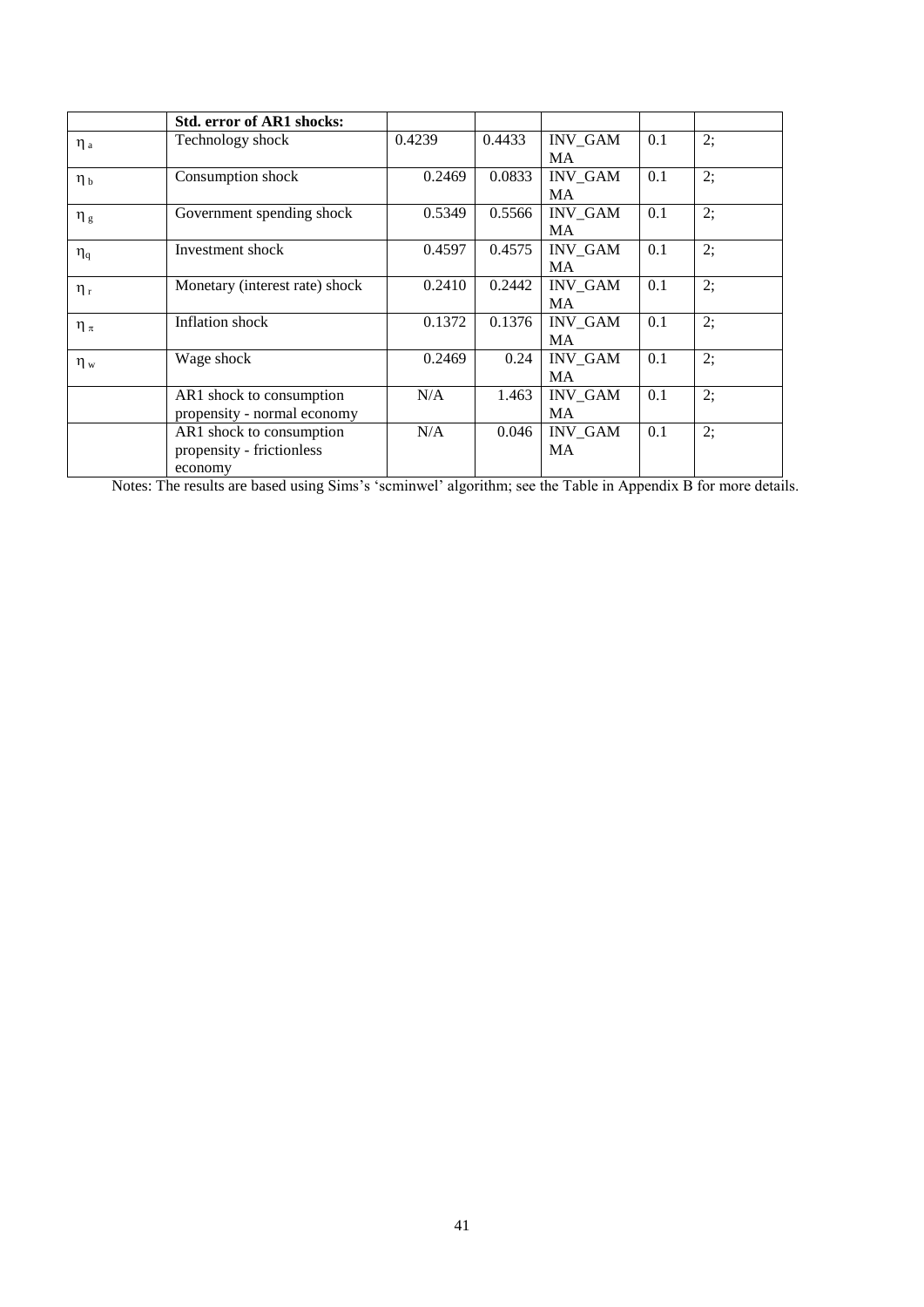| Parameter  |       | prior mean mode | s.d.   | t-stat  |      | prior pstdev |
|------------|-------|-----------------|--------|---------|------|--------------|
|            |       |                 |        |         |      |              |
| crhoa      | 0.500 | 0.9426          | 0.0173 | 54.3515 | beta | 0.2000       |
| crhob      | 0.500 | 0.4760          | 0.1533 | 3.1057  | beta | 0.2000       |
| crhog      | 0.500 | 0.9741          | 0.0099 | 98.8695 | beta | 0.2000       |
| crhoqs     | 0.500 | 0.7122          | 0.0604 | 11.7875 | beta | 0.2000       |
| crhoms     | 0.500 | 0.1285          | 0.0654 | 1.9656  | beta | 0.2000       |
| crhopinf   | 0.500 | 0.9351          | 0.0392 | 23.8339 | beta | 0.2000       |
| crhow      | 0.500 | 0.9785          | 0.0109 | 90.0613 | beta | 0.2000       |
| cmap       | 0.500 | 0.7980          | 0.0833 | 9.5815  | beta | 0.2000       |
| cmaw       | 0.500 | 0.8780          | 0.0597 | 14.6987 | beta | 0.2000       |
| csadjcost  | 4.000 | 5.4984          | 1.2150 | 4.5253  | norm | 1.5000       |
| csigma     | 1.500 | 1.3330          | 0.1376 | 9.6871  | norm | 0.3750       |
| chabb      | 0.700 | 0.7889          | 0.0430 | 18.3444 | beta | 0.1000       |
| cprobw     | 0.500 | 0.7056          | 0.0819 | 8.6163  | beta | 0.1000       |
| csigl      | 2.000 | 1.1582          | 0.6474 | 1.7890  | norm | 0.7500       |
| cprobp     | 0.500 | 0.6782          | 0.0579 | 11.7217 | beta | 0.1000       |
| cindw      | 0.500 | 0.5661          | 0.1364 | 4.1517  | beta | 0.1500       |
| cindp      | 0.500 | 0.2497          | 0.0976 | 2.5577  | beta | 0.1500       |
| czcap      | 0.500 | 0.3994          | 0.0926 | 4.3154  | beta | 0.1500       |
| cfc        | 1.250 | 1.5279          | 0.0845 | 18.0896 | norm | 0.1250       |
| crpi       | 1.500 | 2.0298          | 0.1741 | 11.6575 | norm | 0.2500       |
| crr        | 0.750 | 0.8060          | 0.0259 | 31.0963 | beta | 0.1000       |
| cry        | 0.125 | 0.0842          | 0.0245 | 3.4298  | norm | 0.0500       |
| crdy       | 0.125 | 0.2190          | 0.0292 | 7.5069  | norm | 0.0500       |
| constepinf | 0.625 | 0.6155          | 0.0662 | 9.2912  | qamm | 0.1000       |
| constebeta | 0.250 | 0.2100          | 0.0917 | 2.2913  | gamm | 0.1000       |
| constelab  | 0.000 | 0.3773          | 1.1682 | 0.3229  | norm | 2.0000       |
| ctrend     | 0.400 | 0.4217          | 0.0206 | 20.4430 | norm | 0.1000       |
| cgy        | 0.500 | 0.7363          | 0.1315 | 5.6010  | norm | 0.2500       |
| calfa      | 0.300 | 0.3202          | 0.0402 | 7.9600  | norm | 0.0500       |
| cgu        | 0.010 | $-0.1732$       | 0.0916 | 1.8914  | norm | 0.2000       |
| crhowcp    | 0.100 | 0.1463          | 0.0274 | 5.3461  | norm | 2.0000       |
| cgw        | 0.010 | $-0.2600$       | 0.0669 | 3.8853  | norm | 0.2000       |

### **Standard deviation of shocks:**

| Parameter prior mean mode |       |        | s.d. t-stat prior pstdev |        |
|---------------------------|-------|--------|--------------------------|--------|
|                           |       |        |                          |        |
| ea                        | 0.100 | 0.4433 | 0.0289 15.3196 invg      | 2.0000 |
| eb                        | 0.100 | 0.0833 | $0.0425$ 1.9568 invq     | 2.0000 |
| eq                        | 0.100 | 0.5566 | 0.0525 10.5989 invg      | 2.0000 |
| egs                       | 0.100 | 0.4575 | 0.0485 9.4243 invq       | 2.0000 |
| em                        | 0.100 | 0.2442 | 0.0151 16.1573 invg      | 2.0000 |
| epinf                     | 0.100 | 0.1376 | $0.0169$ 8.1252 invq     | 2.0000 |
| ew                        | 0.100 | 0.2414 | 0.0223 10.8292 invg      | 2.0000 |
| ewcp                      | 0.100 | 1.4627 | 0.2288 6.3922 invq       | 2.0000 |
| ewcpf                     | 0.100 | 0.0461 | 0.0188 2.4503 invg       | 2.0000 |

Note: Estimation is based on the 'scminwel' algorithm by Chris Sims (see the Dynare manual). Log-likelihood [Laplace approximation of log-data density] is -910.513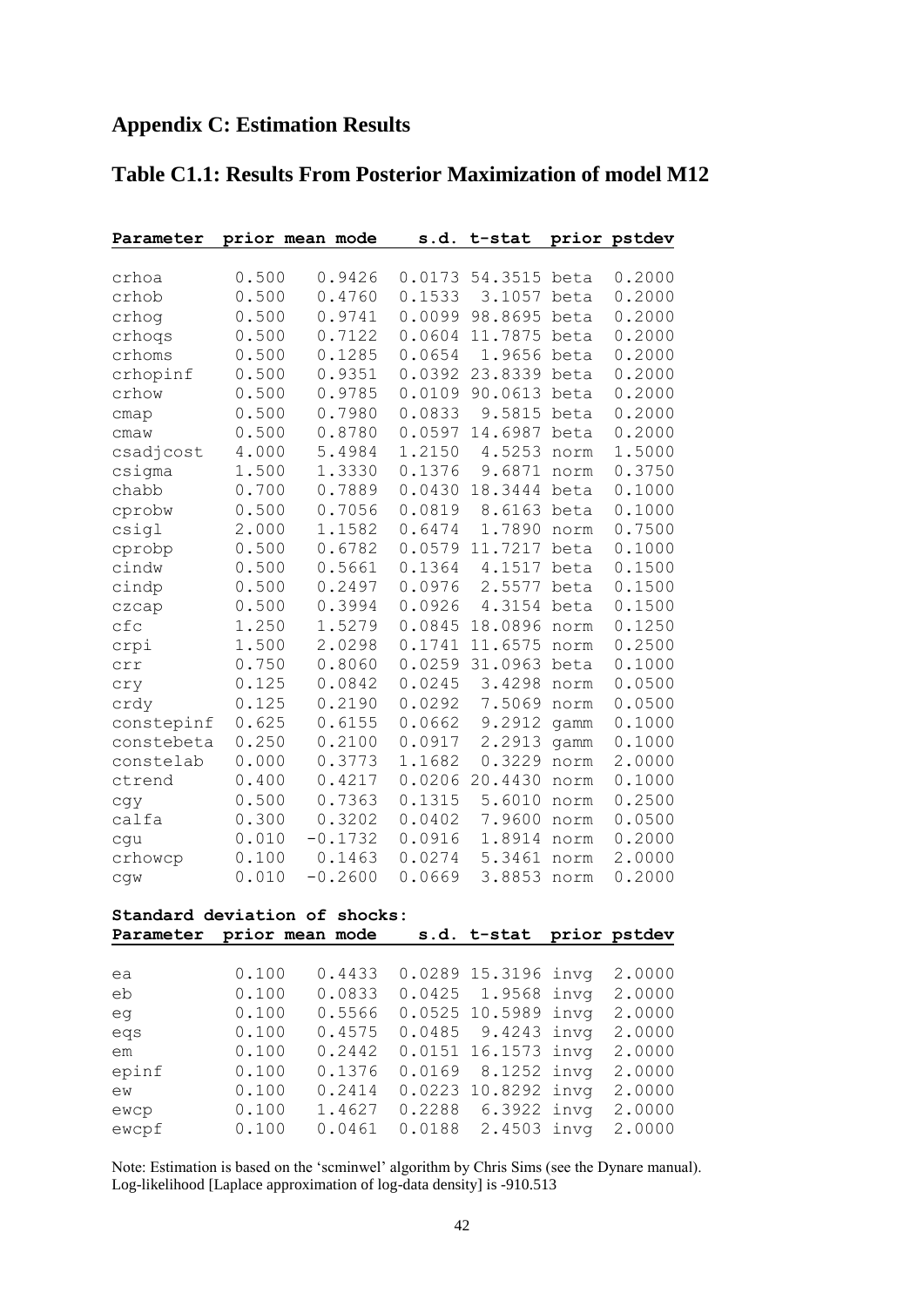| Parameters                   |       | prior mean post. mean | conf.     | interval       | prior | pstdev |
|------------------------------|-------|-----------------------|-----------|----------------|-------|--------|
|                              |       |                       |           |                |       |        |
| crhoa                        | 0.500 | 0.9400                | 0.9119    | 0.9693         | beta  | 0.2000 |
| crhob                        | 0.500 | 0.4226                | 0.2034    | 0.6346         | beta  | 0.2000 |
| crhog                        | 0.500 | 0.9728                | 0.9563    | 0.9891         | beta  | 0.2000 |
| crhoqs                       | 0.500 | 0.7264                | 0.6270    | 0.8254         | beta  | 0.2000 |
| crhoms                       | 0.500 | 0.1447                | 0.0467    | 0.2400         | beta  | 0.2000 |
| crhopinf                     | 0.500 | 0.9158                | 0.8480    | 0.9913         | beta  | 0.2000 |
| crhow                        | 0.500 | 0.9687                | 0.9427    | 0.9939         | beta  | 0.2000 |
| cmap                         | 0.500 | 0.7428                | 0.5835    | 0.9094         | beta  | 0.2000 |
| cmaw                         | 0.500 | 0.8338                | 0.7306    | 0.9411         | beta  | 0.2000 |
| csadjcost                    | 4.000 | 5.7790                | 3.7027    | 7.7414         | norm  | 1.5000 |
| csigma                       | 1.500 | 1.3656                | 1.1409    | 1.5954         | norm  | 0.3750 |
| chabb                        | 0.700 | 0.7820                | 0.7120    | 0.8519         | beta  | 0.1000 |
| cprobw                       | 0.500 | 0.6953                | 0.5817    | 0.8148         | beta  | 0.1000 |
| csigl                        | 2.000 | 1.2428                | 0.2984    | 2.0643         | norm  | 0.7500 |
| cprobp                       | 0.500 | 0.6802                | 0.5872    | 0.7745         | beta  | 0.1000 |
| cindw                        | 0.500 | 0.5539                | 0.3573    | 0.7732         | beta  | 0.1500 |
| cindp                        | 0.500 | 0.2579                | 0.1025    | 0.4100         | beta  | 0.1500 |
| czcap                        | 0.500 | 0.3999                | 0.2502    | 0.5510         | beta  | 0.1500 |
| cfc                          | 1.250 | 1.5267                | 1.3884    | 1.6671         | norm  | 0.1250 |
| crpi                         | 1.500 | 2.0613                | 1.7732    | 2.3539         | norm  | 0.2500 |
| crr                          | 0.750 | 0.8084                | 0.7674    | 0.8494         | beta  | 0.1000 |
| cry                          | 0.125 | 0.0902                | 0.0488    | 0.1314         | norm  | 0.0500 |
| crdy                         | 0.125 | 0.2190                | 0.1711    | 0.2682         | norm  | 0.0500 |
| constepinf                   | 0.625 | 0.6258                | 0.5018    | 0.7393         | qamma | 0.1000 |
| constebeta                   | 0.250 | 0.2482                | 0.0922    | 0.3991         | gamma | 0.1000 |
| constelab                    | 0.000 | 0.1925                | $-1.8486$ | 2.3080         | norm  | 2.0000 |
| ctrend                       | 0.400 | 0.4217                | 0.3868    | 0.4563         | norm  | 0.1000 |
| cgy                          | 0.500 | 0.7478                | 0.5175    | 0.9890         | norm  | 0.2500 |
| calfa                        | 0.300 | 0.3214                | 0.2537    | 0.3878         | norm  | 0.0500 |
| cgu                          | 0.010 | $-0.1939$             | $-0.3481$ | $-0.0452$      | norm  | 0.2000 |
| crhowcp                      | 0.100 | 0.1366                | 0.0873    | 0.1844         | norm  | 2.0000 |
| cgw                          | 0.010 | $-0.2770$             | $-0.3973$ | $-0.1544$      | norm  | 0.2000 |
|                              |       |                       |           |                |       |        |
| standard deviation of shocks |       |                       |           |                |       |        |
|                              |       | prior mean post. mean |           | conf. interval | prior | pstdev |
|                              | 0.100 | 0.4516                | 0.4017    |                |       |        |
| ea                           |       | 0.1081                | 0.0409    | 0.4993         | invq  | 2.0000 |
| eb                           | 0.100 |                       |           | 0.1689         | invg  | 2.0000 |
| eq                           | 0.100 | 0.5772                | 0.4818    | 0.6802         | invq  | 2.0000 |
| eqs                          | 0.100 | 0.4566                | 0.3717    | 0.5368         | invg  | 2.0000 |
| em                           | 0.100 | 0.2482                | 0.2229    | 0.2731         | invq  | 2.0000 |
| epinf                        | 0.100 | 0.1355                | 0.1049    | 0.1656         | invq  | 2.0000 |
| ew                           | 0.100 | 0.2397                | 0.1978    | 0.2823         | invq  | 2.0000 |

### **Table C1.2: MCMC Based Estimation of Model M12**

Note: This is the M12 model estimated by Dynare using the second stage of the estimation, based on 100,000 draw MCMC posterior maximisation. Log-likelihood (Laplace approximation of the log-data density) is - 910.213

ewcp 0.100 1.5062 1.0683 1.9358 invg 2.0000 ewcpf 0.100 0.0873 0.0240 0.1670 invg 2.0000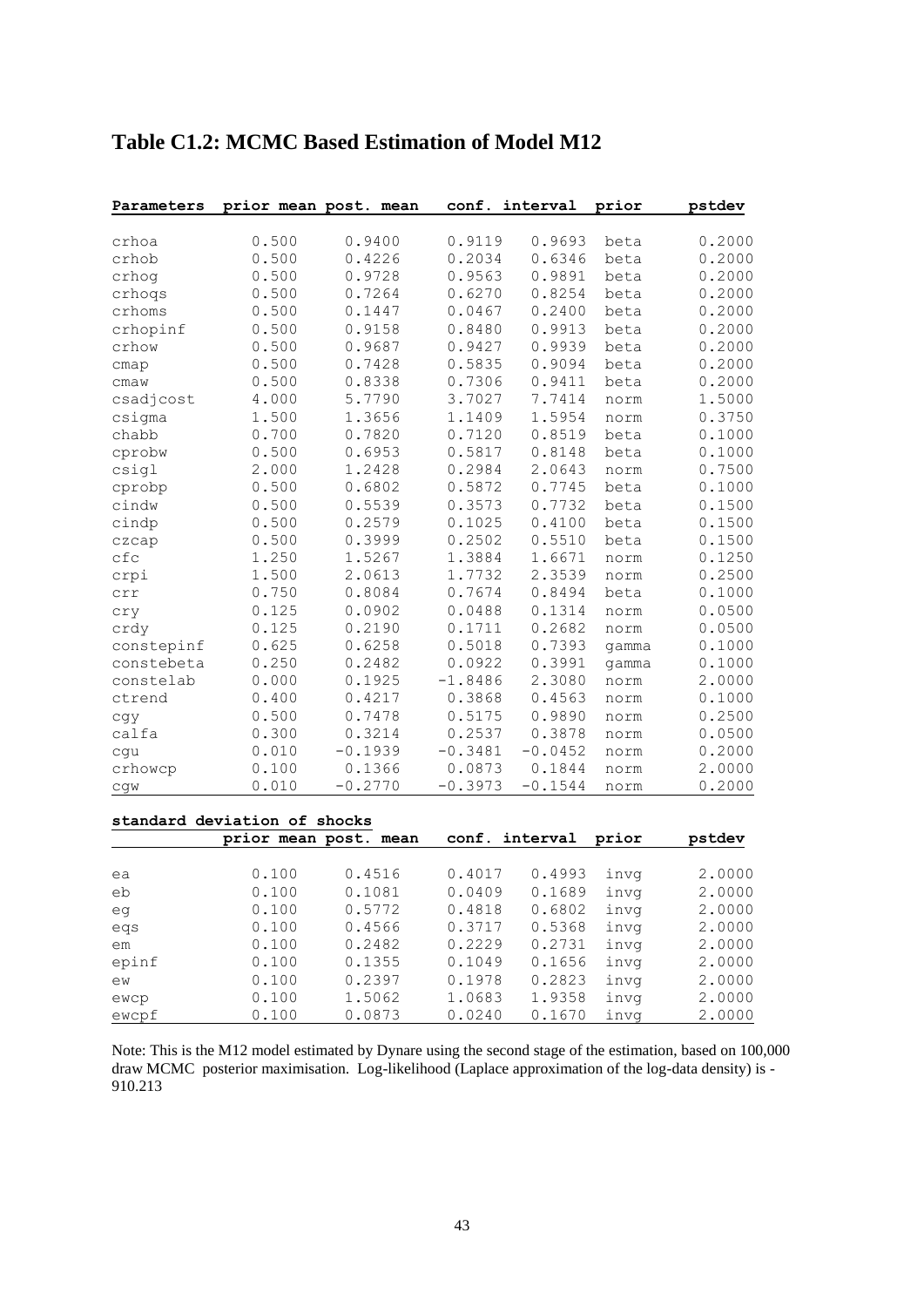



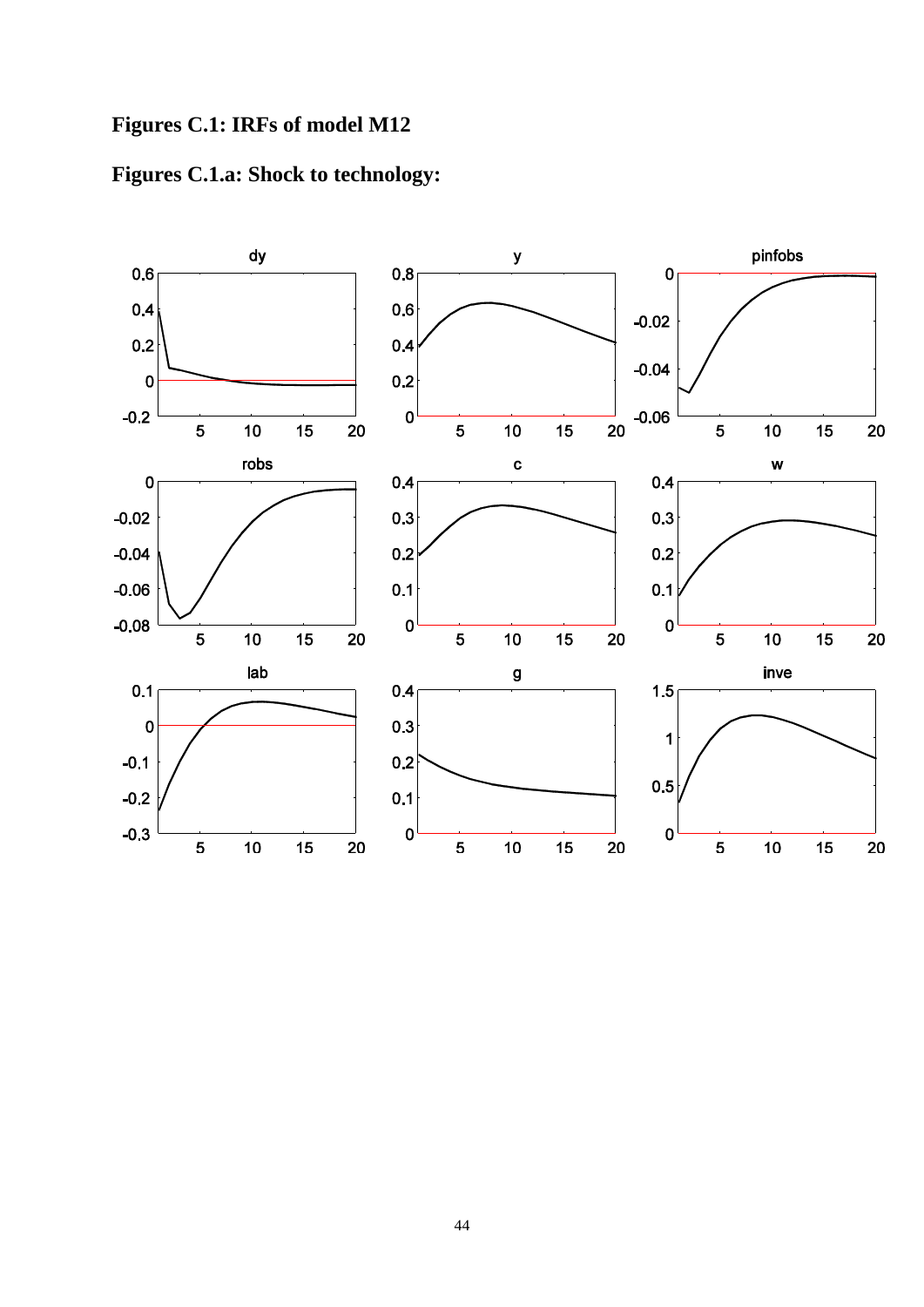

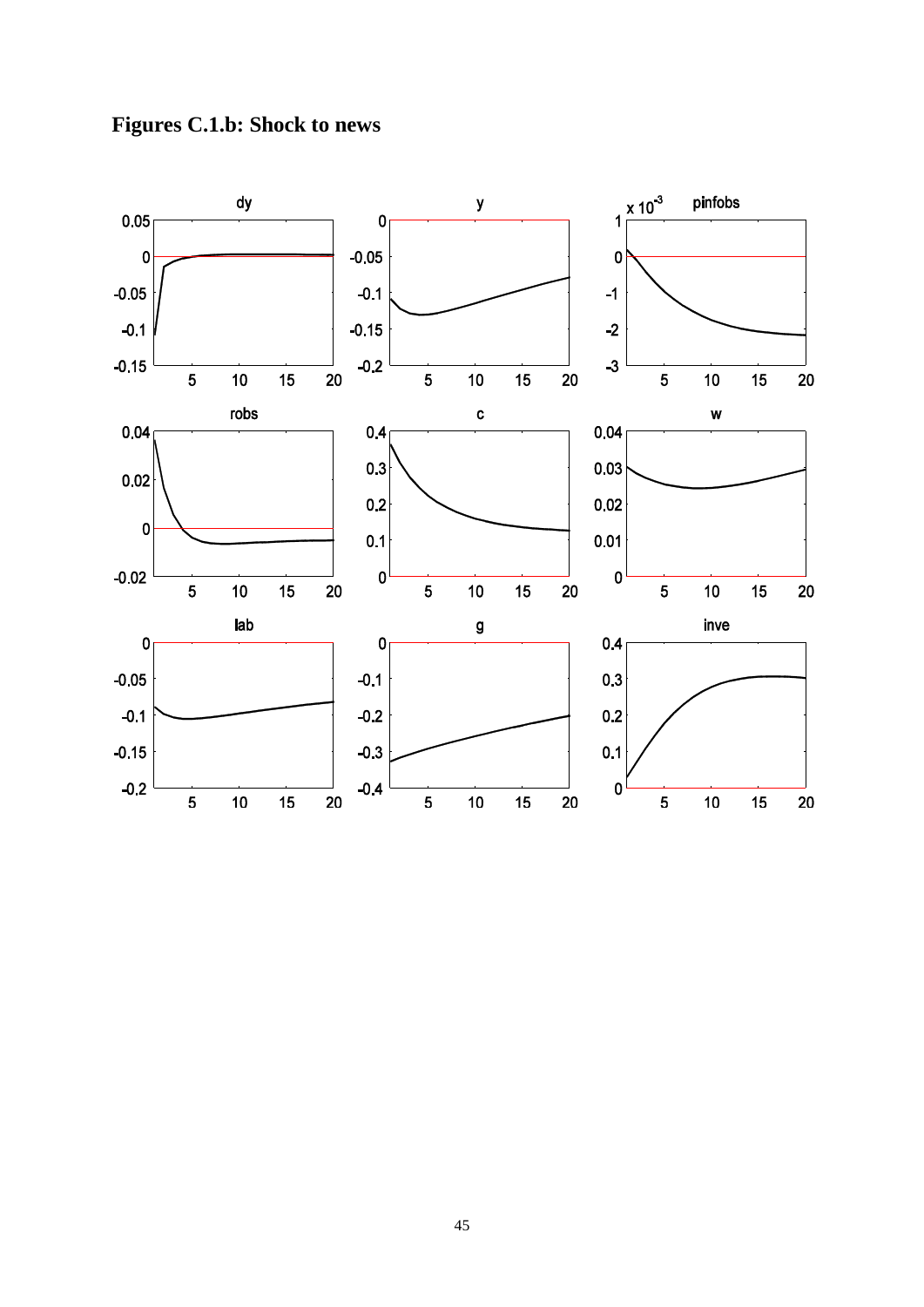

**Figures C.1.c: Shock to the government spending**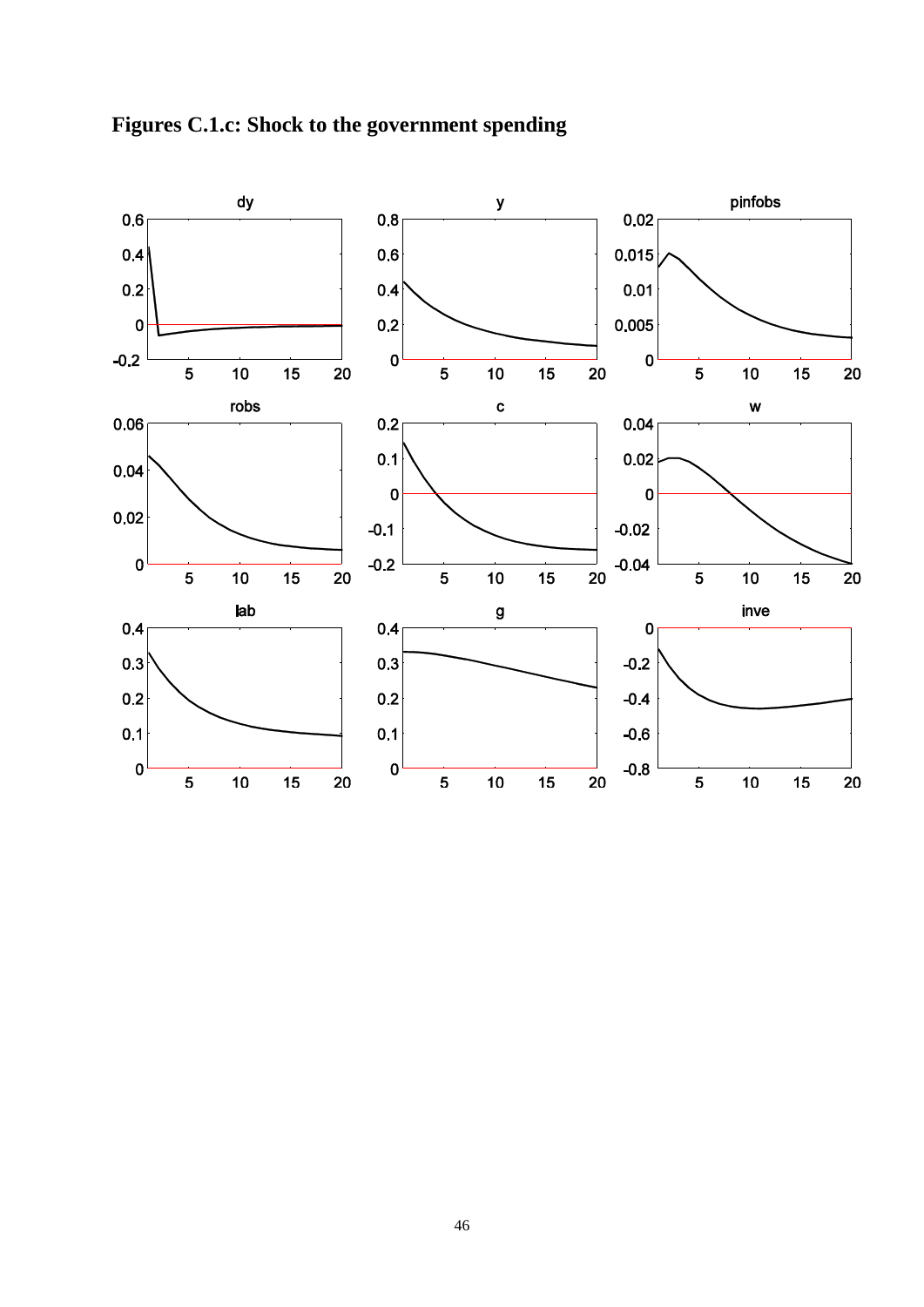

**Figures C.1.d: Shock to monetary policy rate r**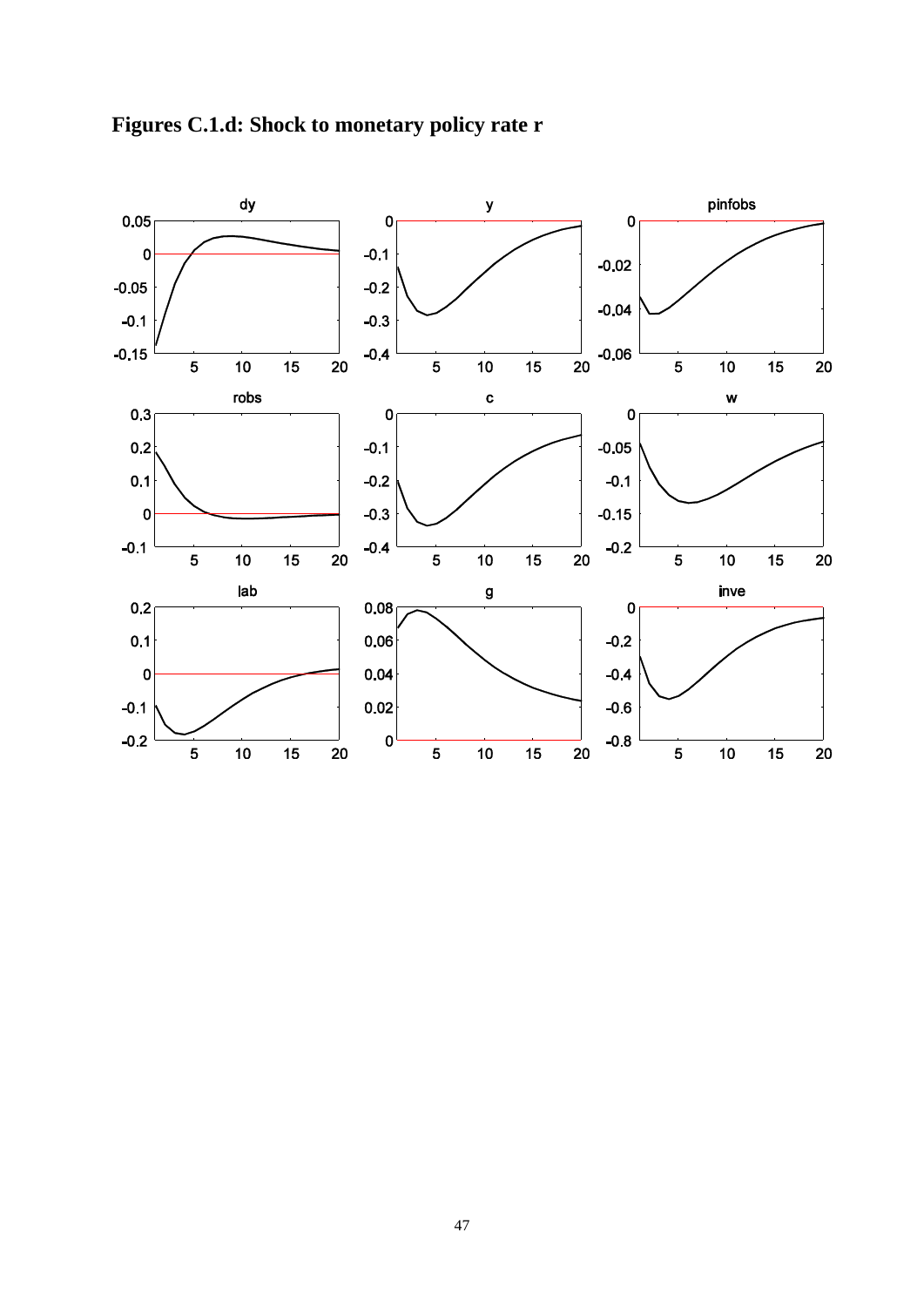

**Figures C.1.e: Shock to the wage w**

**Figures C.1.f: Shock to inflation**

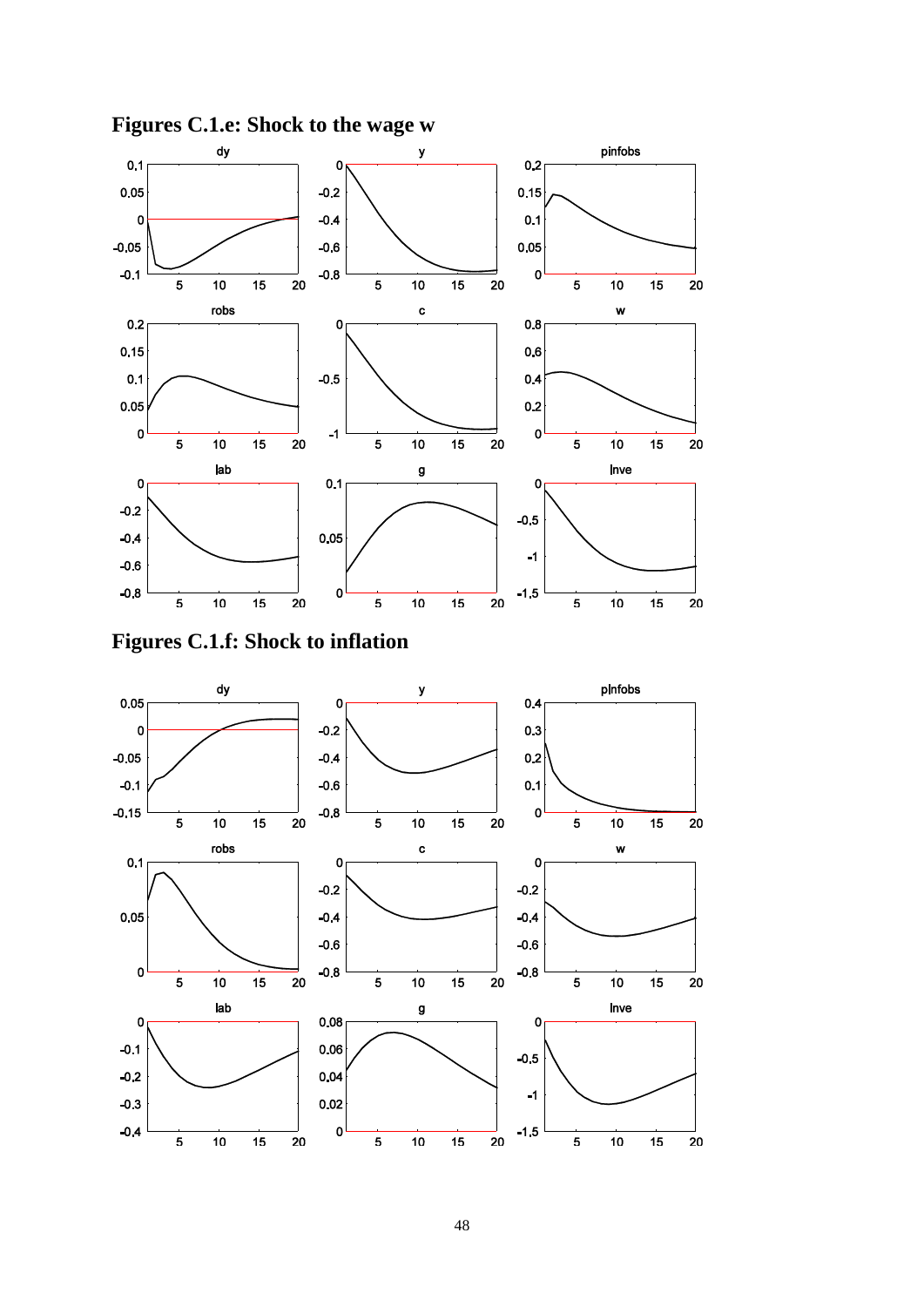### **Appendix C: Estimation results (cont.'d)**

| Parameter prior mean |       | mode   |        | s.d. t-stat  |      | prior pstdev |
|----------------------|-------|--------|--------|--------------|------|--------------|
|                      |       |        |        |              |      |              |
| crhoa                | 0.500 | 0.9585 | 0.0106 | 90.2220      | beta | 0.2000       |
| crhob                | 0.500 | 0.1623 | 0.0779 | 2.0839 beta  |      | 0.2000       |
| crhog                | 0.500 | 0.9688 | 0.0092 | 105.6310beta |      | 0.2000       |
| crhoqs               | 0.500 | 0.7038 | 0.0603 | 11.6642 beta |      | 0.2000       |
| crhoms               | 0.500 | 0.1311 | 0.0665 | 1.9737       | beta | 0.2000       |
| crhopinf             | 0.500 | 0.9405 | 0.0380 | 24.7624 beta |      | 0.2000       |
| crhow                | 0.500 | 0.9771 | 0.0098 | 100.1353beta |      | 0.2000       |
| cmap                 | 0.500 | 0.7861 | 0.0869 | 9.0460 beta  |      | 0.2000       |
| cmaw                 | 0.500 | 0.8683 | 0.0674 | 12.8896      | beta | 0.2000       |
| csadjcost            | 4.000 | 5.3508 | 1.0149 | 5.2724       | norm | 1.5000       |
| csigma               | 1.500 | 1.3027 | 0.1331 | 9.7838       | norm | 0.3750       |
| chabb                | 0.700 | 0.7390 | 0.0442 | 16.7268      | beta | 0.1000       |
| cprobw               | 0.500 | 0.7002 | 0.0795 | 8.8038       | beta | 0.1000       |
| csigl                | 2.000 | 1.6706 | 0.6229 | 2.6819       | norm | 0.7500       |
| cprobp               | 0.500 | 0.6225 | 0.0576 | 10.8135      | beta | 0.1000       |
| cindw                | 0.500 | 0.5894 | 0.1359 | 4.3373       | beta | 0.1500       |
| cindp                | 0.500 | 0.2447 | 0.0959 | 2.5521       | beta | 0.1500       |
| czcap                | 0.500 | 0.4687 | 0.1049 | 4.4676       | beta | 0.1500       |
| cfc                  | 1.250 | 1.7054 | 0.0762 | 22.3797      | norm | 0.1250       |
| crpi                 | 1.500 | 2.0619 | 0.1755 | 11.7454      | norm | 0.2500       |
| crr                  | 0.750 | 0.8148 | 0.0245 | 33.2613      | beta | 0.1000       |
| cry                  | 0.125 | 0.0846 | 0.0225 | 3.7636       | norm | 0.0500       |
| crdy                 | 0.125 | 0.2125 | 0.0270 | 7.8551       | norm | 0.0500       |
| constepinf           | 0.625 | 0.6107 | 0.0667 | 9.1598       | gamm | 0.1000       |
| constebeta           | 0.250 | 0.2100 | 0.0917 | 2.2913       | qamm | 0.1000       |
| constelab            | 0.000 | 0.2284 | 1.0173 | 0.2245       | norm | 2.0000       |
| ctrend               | 0.400 | 0.4258 | 0.0214 | 19.9343      | norm | 0.1000       |
| cqy                  | 0.500 | 0.6045 | 0.0970 | 6.2298       | norm | 0.2500       |
| calfa                | 0.300 | 0.2957 | 0.0442 | 6.6882       | norm | 0.0500       |

# **Table C2.1: Results from posterior maximisation for M0 (SW07)**

Note: This is the original SW07 model estimated by Dynare; this is the first stage of the estimation, based on the 'scminwel' algorithm by Chris Sims (see the Dynare manual). Log-likelihood (Laplace approximation of log-data density) is -924.956.